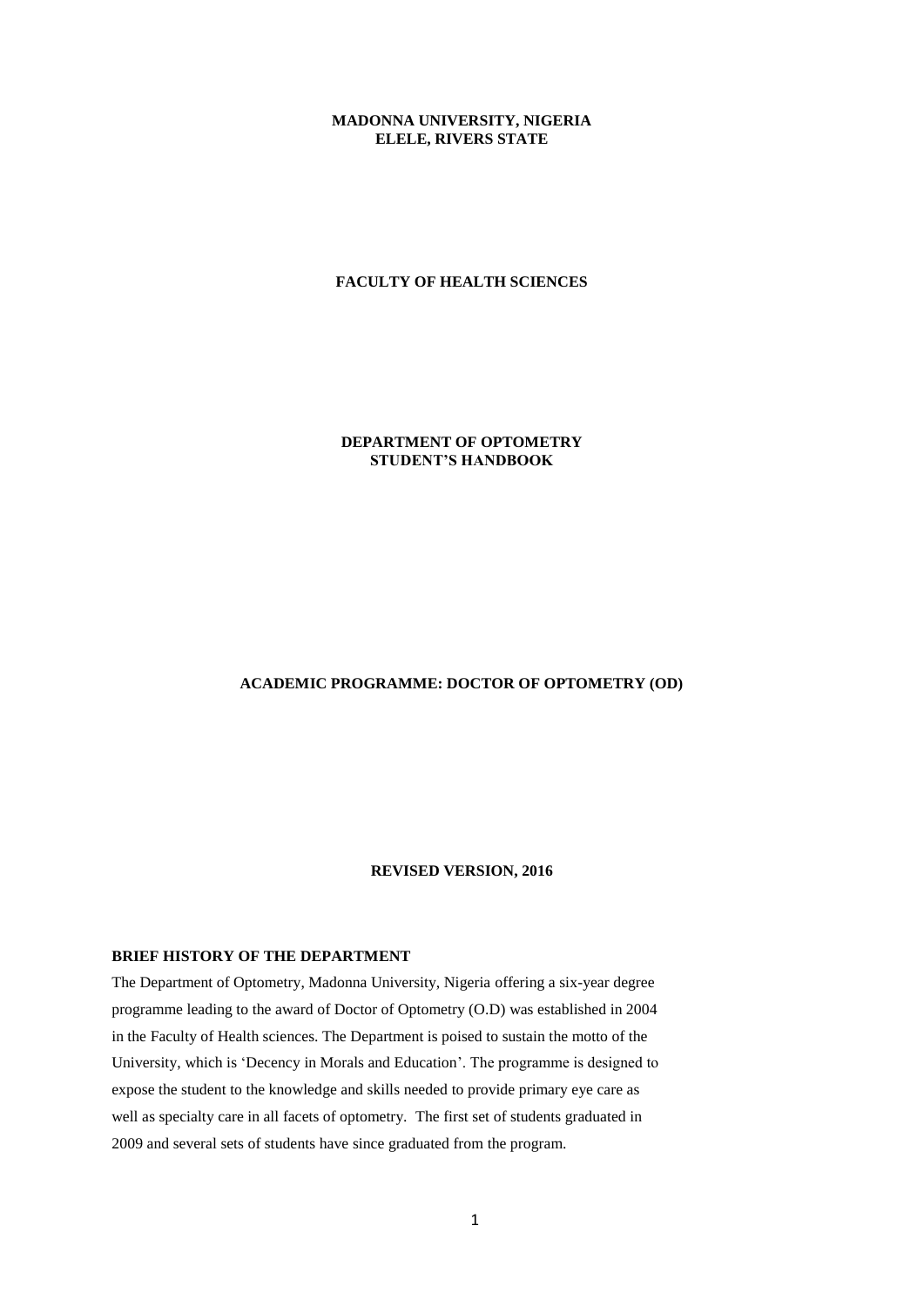# *Philosophy*

The philosophy of the Optometry programme encompasses teaching, research and service to mankind with dignity. Every subfield of optometry is constantly advancing in technological endeavors, consequently, the body of knowledge and skill necessary to cope with these advances need to be regularly reflected in the curriculum used in training of students and reviewed from time to time.

# *Aims*

To instill in students, the knowledge and skill needed to practice optometry profession effectively and efficiently, and the need to be competent in all its applications in different contexts for the benefit of humanity worldwide.

# *Objectives*

- i. To provide students with a broad and balanced foundation of knowledge as well as practical and clinical skills in optometry.
- ii. To develop in students the ability to apply the acquired knowledge and skills to the solution of theoretical and practical problems in optometry.
- iii. To develop in students through an education in optometry, a wide range of transferable skills of value in optometry and non-optometry related employment and services.
- iv. To provide students with knowledge with which they can proceed to further studies in specialized areas of optometry.
- v. To train optometrists that can effectively and safely use diagnostic and therapeutic ocular pharmaceutical preparations as enshrined in the Act of Parliament Chapter 9 (Cap 09) in the laws of the Federal Republic of Nigeria.
- vi. To empower the student to appreciate the importance of optometry in all clinical, industrial, economic, environmental and social contexts.
- vii. To produce Doctors of Optometry who have acquired in-depth knowledge, expertise, skill and ethical orientation to practice the profession of Optometry in any part of the world.
- viii. To produce Optometrist who have the necessary knowledge to teach, conduct research and make advances in the profession.
- ix. To produce Optometrists versed in managerial acumen to take leadership positions in the health care delivery system.

# *Learning outcomes*

### (a) *Regime of subject knowledge*

It is expected that at the end of the O.D programme, student must be proficient in:

- (i) Handling both diagnostic and major therapeutic ophthalmic drugs.
- (ii) Effective use of the ophthalmoscope, slit-lamp biomicroscope, retinoscope, tonometer, visual field equipment and other modern eye care diagnostic equipment.
- (iii) Ophthalmic dispensing.
- (iv) Being able to function effectively in interdisciplinary eye care team whether in a hospital, industrial or any other setting.
- (v) Community /public ocular health services.
- (b) *Competencies and skills*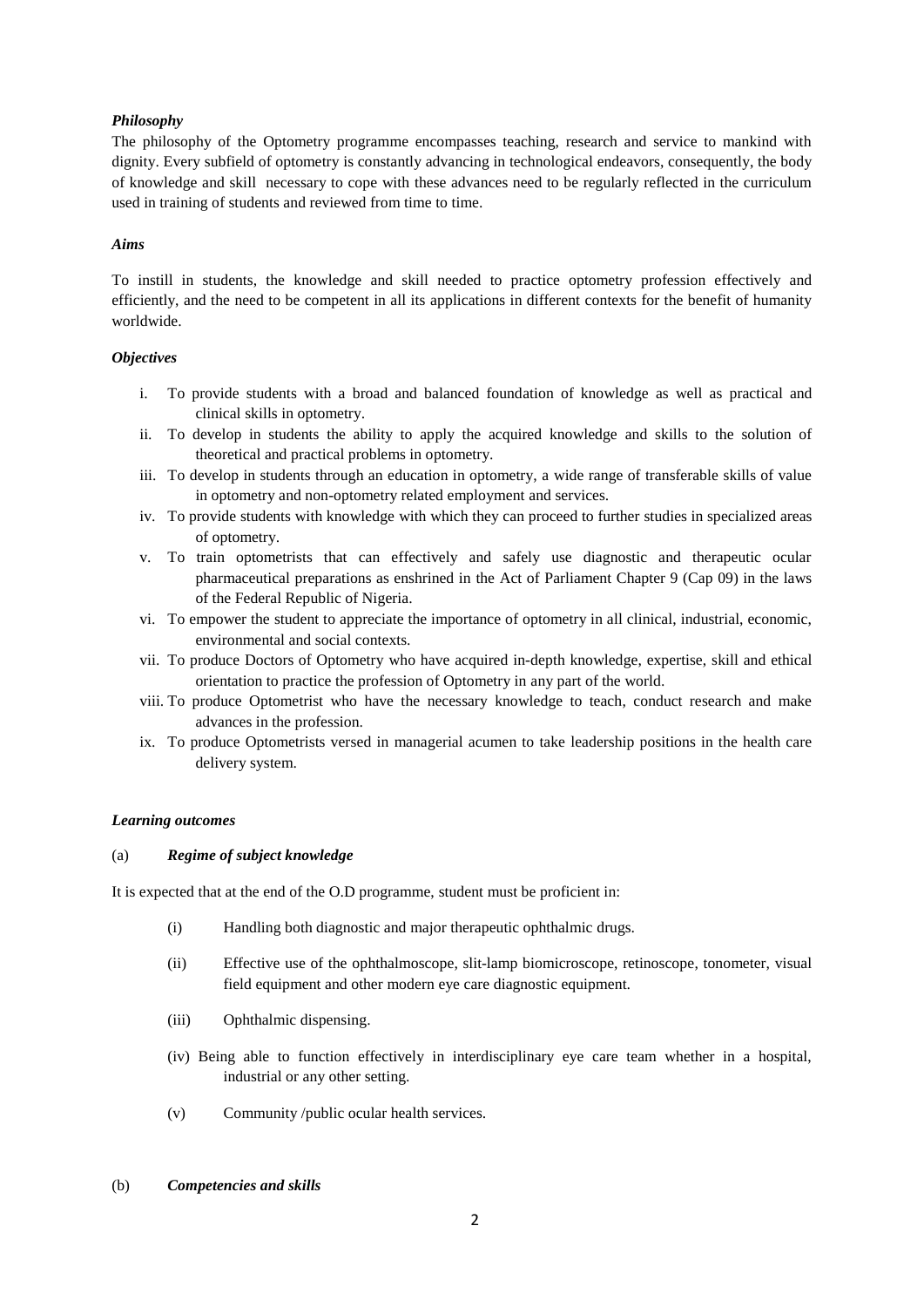At the O.D level, students are expected to have developed a wide range of different abilities and skills. Some of the main abilities and skill expected of students at the end of the O.D. Programme are as follows:

- (i) Optometric-related cognitive abilities and skills.
- (ii) Ability to recognize and analyze ophthalmic problem/s and plan strategies for their solution/s.
- (iii) Skills in the evaluation of clinical cases and interpretation of ophthalmic/clinical information and data.
- (iv) Skills in presenting clinical cases clearly and correctly, bothorally and in writing to a range of informed audiences.
- (iv) Skills in information technology processes such as word-processing and spreadsheet use, data logging and storage, internet communication etcetera.

# (c) *Behavioral attributes*

An O.D degree holder should have the following attributes:

- Integrity and commitment to sanctity of facts.
- Demonstrate tolerance and accommodation to their patients and colleagues, irrespective of social and other differences; as a reflection of bias-free attitudes acquired through training.
- \* Conversant with acceptable professional ethics in handling patient information.
- Subscribe to acceptable professional ethics on the handling of dangerous micro-organisms in relation to storage, transportation and use in research.
- \* Subscribe to acceptable clinical ethics and restraints in the use of diagnostic and therapeutic preparations and medications.

### **Specialized interests**

Current specialized interest areas in the department include the following:

- a) Pediatric optometry
- b) Contact lenses
- c) Binocular vision
- d) Low vision
- e) Ocular diseases
- f) Ocular diagnostics.

### **Teaching and assessment modalities**

### *Teaching*

Optometry courses (clinical and non-clinical) are taught by internal and external staff who are qualified optometrists. Modern equipment and current teaching techniques are used in teaching and assessment of students. Basic medical courses (Anatomy, Physiology, Biochemistry, Microbiology, Pharmacology,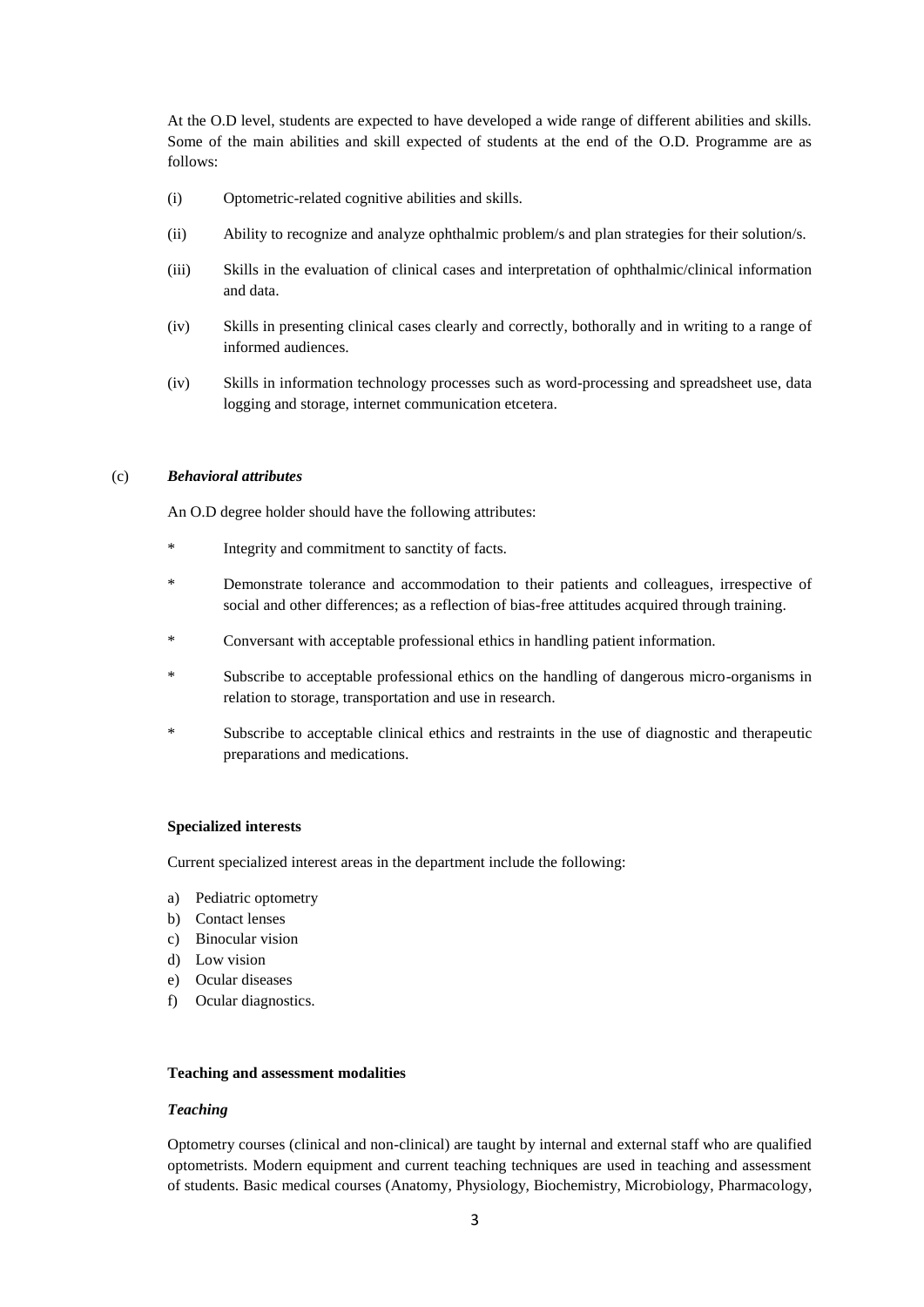biostatistics *etc*.) are taught by qualified lecturers from the medical school. General studies which include languages, sciences, computer studies, social sciences *etc* are taught by lecturers within the University. Unit hours of taught courses range from 1 to 3 Unit load for all lecturers.

Teachings are done by the use of power points projectors. Markers on white board are also used in teaching. Laboratory practical and clinical techniques are taught by the full time departmental staff and adjunct lecturers who are sourced both locally and internationally.

### *Assessment*

The procedures used for assessment of students correspond to the knowledge, abilities and skills that are to be developed in the degree programme. Assessments are in the forms of the following:

- Formal examinations
- Laboratory reports/ records
- Problem-solving exercises
- Oral presentations
- Planning, conducting and reporting of research project work

### *Research*

There are several research projects being undertaken in the department. Staff and students are involved in research in ocular health, community health optometry, and the visual sciences. Also, the department is involved in interdisciplinary research endeavors. Areas of research interest include refractive errors, colour vision, ocular health, blindness prevention, *etcetera*.

## **JOB OPPORTUNITIES**

### **Doctors of optometry can practice the profession in the following settings:**

(a) Eye clinics in both private and public organizations.

- (b) Teaching / lecturing in universities, polytechnics, colleges of education, etc.
- (b) Join the medical corps of Armed Forces, Police, Immigration, Custom services, Federal Road Safety Commission etc.
- (c) Work as research fellows in research institutes, universities, etc.
- (e) Work as consultants to Companies, Ministries, Parastatals, *etc.*
- (f) Work as environmental vision consultants in the workplace and sports.
- (g) Work as Public Health practitioners.

# **ADMISSION REQUIREMENTS**

### **(a) Unified Tertiary Matriculation Examination (UTME)**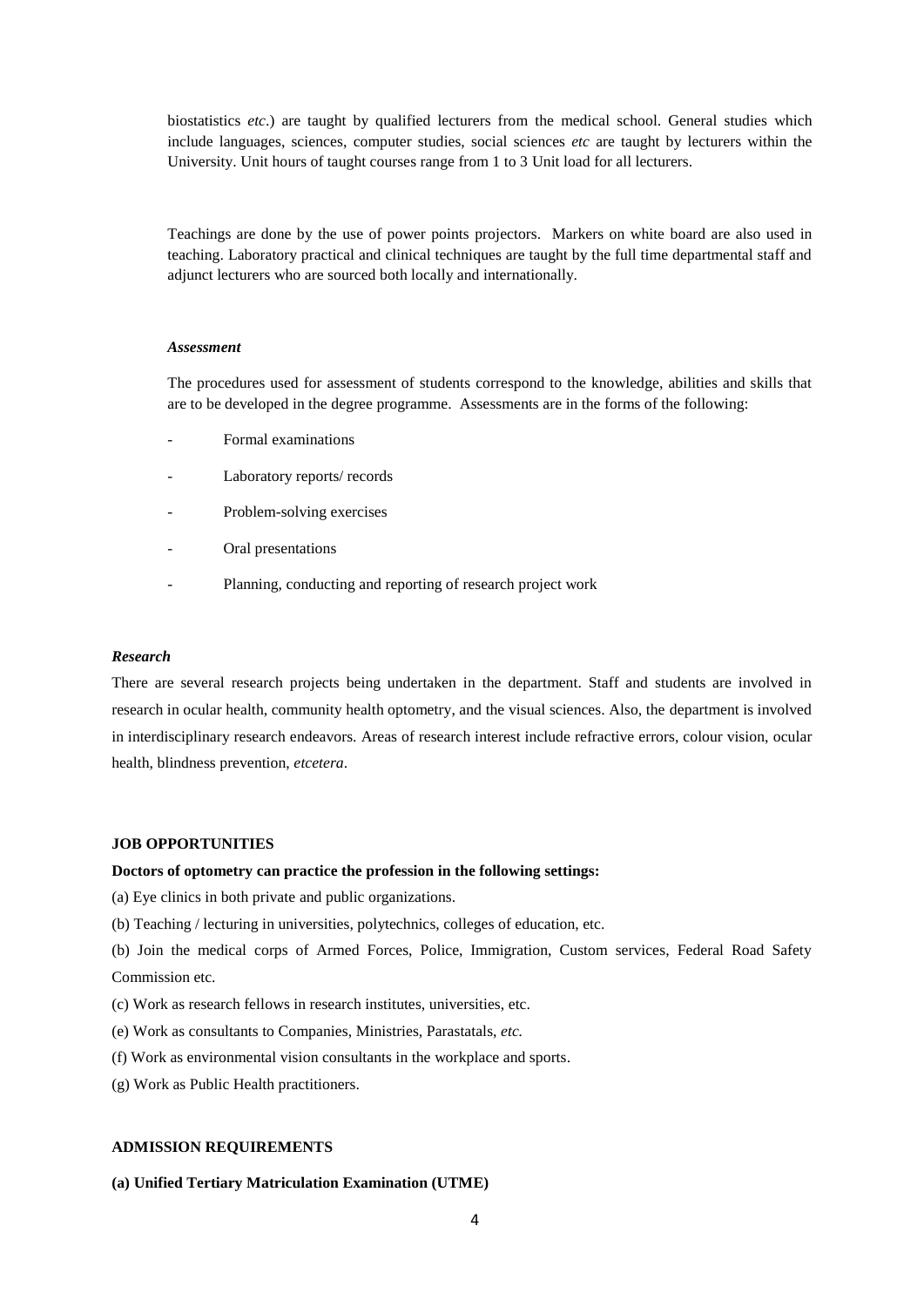Candidates seeking admission into the Doctor of Optometry (O.D) degree programme must have: A good score in the prescribed Unified Tertary Matriculation Examination (UTME) for admission into the first year of the 6-year programme. The candidate must have a Unit in English, Mathematics, Physics, Chemistry, and Biology. In addition, the student must satisfy the university matriculation requirements, with Units at WASC, GCE, or NECO, O' level in the relevant subjects. T**he relevant courses must be passed at one sitting in each Examination Board category.** 

### **(b) Direct Entry:**

- (i) For direct admission into the second year (200 level) of the programme, the candidate must have passed 2 of the relevant subjects (Physics, Chemistry and Biology)at advanced level of the General Certificate of Education (G.C.E) or its equivalent.
- (ii) A Bachelor's degree (BSc) in any basic sciences, medical science or health sciences from a recognized university with a minimum of second class lower division.
- (iii) A Higher National Diploma (HND) in any relevant science programme (merit) from a recognized institution. They must also pass the general study courses done at 100 and 200 levels.
- (iv) Merit in Higher Diploma in Dispensing Opticianry is acceptable.

NOTE: All candidates for direct entry must fulfill all the UTME entry requirements. Also, they must take and pass the general study courses done at 100 and 200 levels.

## **UNIVERSITY TRANSFERS**

### **(a) Inter-University Transfers:**

Below are criteria which must be fulfilled before an inter-university transfer could be considered. Candidates are advised to read these criteria carefully.

- (1) Any candidate seeking transfer from another university to the department of Optometry, Madonna University, must satisfy the departmental admission requirements as stipulated in the section titled "ADMISSION REQUIREMENTS"
- (2) To qualify, the candidate must be transferring from another Optometry programme.
- (3)The transfers must preferably be between 100 and 200 levels. However, occasionally, 300 level transfers may be considered if there is a good reason for such transfer. Such category of students must have passed all 100 and 200 level courses at his / her former school. Transfers from 400 level and above is absolutely NOT allowed.
- (4) Also some courses not in the former university brochure but are in the Madonna University brochure must be taken and passed.
- (5) Also, a cumulative grade point average (CGPA) of 3.50 must be achieved before transfer.
- (6) Transfer must not be due to any type of misconduct in the former university.

# **(b) Intra-University transfer**

# **Madonna University students seeking transfer into the Optometry programme.**

These students must satisfy all the requirements as stated in the category of students for inter-University transfer.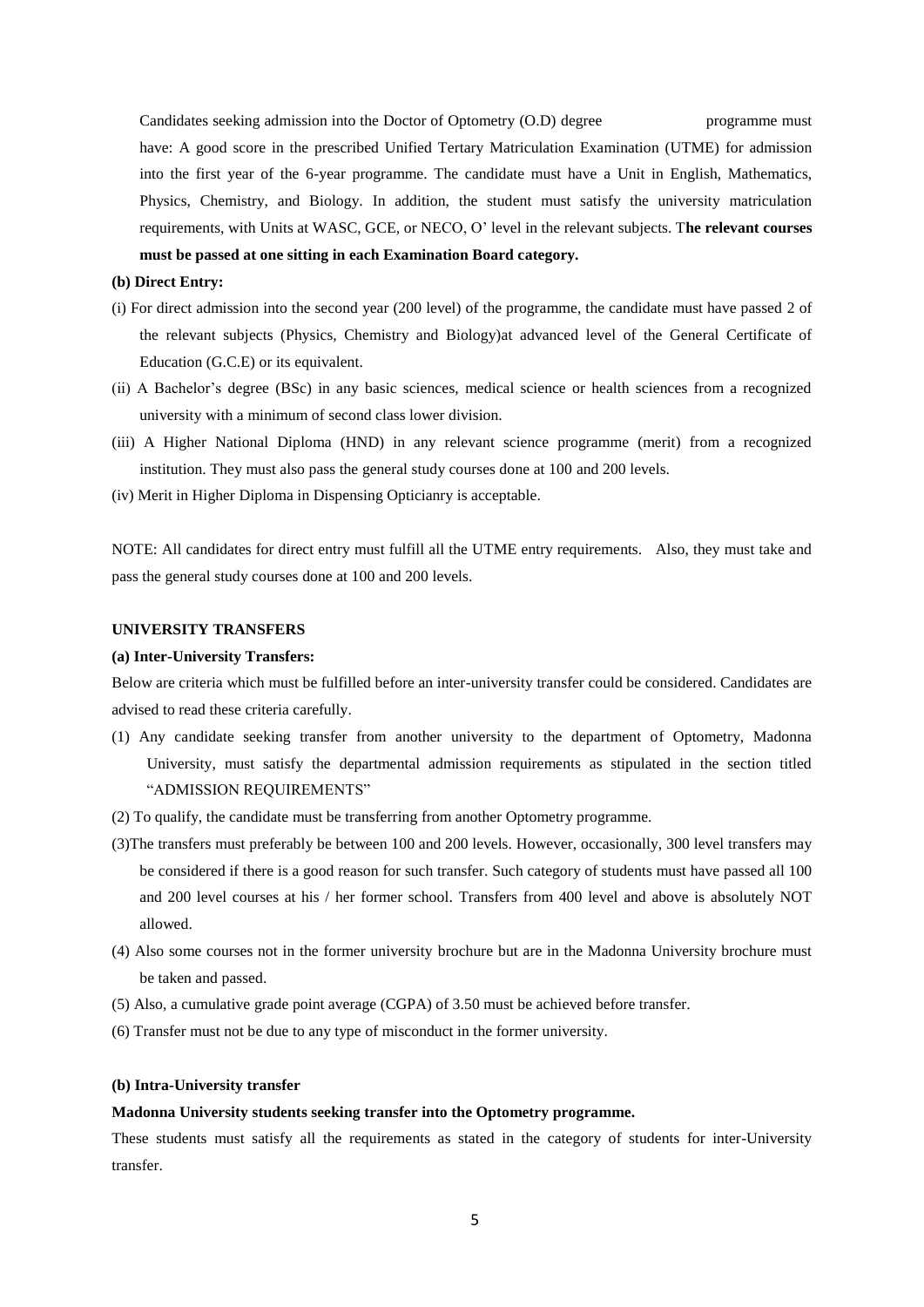Transferring candidate must submit a letter of release which should include reason for transfer from the Registrar, the Dean and the Head of Department. It is important to note that, whatever the Department / Faculty the candidate is transferring from, an accumulative grade point average (GPA) of 3.50 must be achieved by the candidate.

### **PROGRAMME STRUCTURE**

The Department of Optometry, Madonna University runs a six-year unclassified Doctor of Optometry degree Programme. The Programme is geared towards training students to become competent professional optometrists. Courses to be taken include Basic Sciences (Physics, Chemistry, Biology, Mathematics); Social Sciences (Philosophy, Theology, Information Sciences, People and Culture, Psychology, Peace and Conflict resolution, Bioethics*et cetera*); Languages (English, French and German); Basic medical sciences (Anatomy, Physiology, Biochemistry, Microbiology, Biostatistics *et cetera*) and optometry courses which include: Optics, Clinical optometry, Contact lenses, Pediatric optometry, Binocular vision, Geriatric optometry, Practice management, Low vision, Public Health, Ocular diseases, Environmental optometry *et cetera*.

The Programme also prepares the Doctor of Optometry graduating studentsfor the numerous areas of specialization in the profession of Optometry, which include the following:

- 1. Primary care Optometry.
- 2. Cornea and contact lens care.
- 3. Pediatric optometry.
- 4. Orthoptics
- 5. Ocular Health Sciences
- 6. Low vision and Rehabilitative Optometry.
- 7. Environmental and Public Health Optometry
- 8. Vision Science.

# **REGISTRATION WITH THE PROFESSIONAL BOARD**

When the student has fulfilled all requirements for graduation, he /she isconsideredto be an optometrist and is recommended by the department for registration as an Optometrist by the Optometrists and Dispensing Opticians Registration Board of Nigeriafollowing oath taking ceremony for the graduate.The Optometrist subsequently undergoes a one-year Internship programme organized by the Board of Optometry.

### **COURSE CODING INDEX (subject areas).**

The course codes used in the Department are made up of three letters indicating the subject area (e.g. OPT for Optometry) and a three-digit number (e.g. 120). The first digit represents the level of the course, i.e. 1 for 100 levels, 2 for 200 level, 3 for 300 levels*etc.*The second digit indicates the stress area of the course as shown in the table above; and the third digit indicates the semester. Odd numbers represent first semester and even numbers indicate second semester.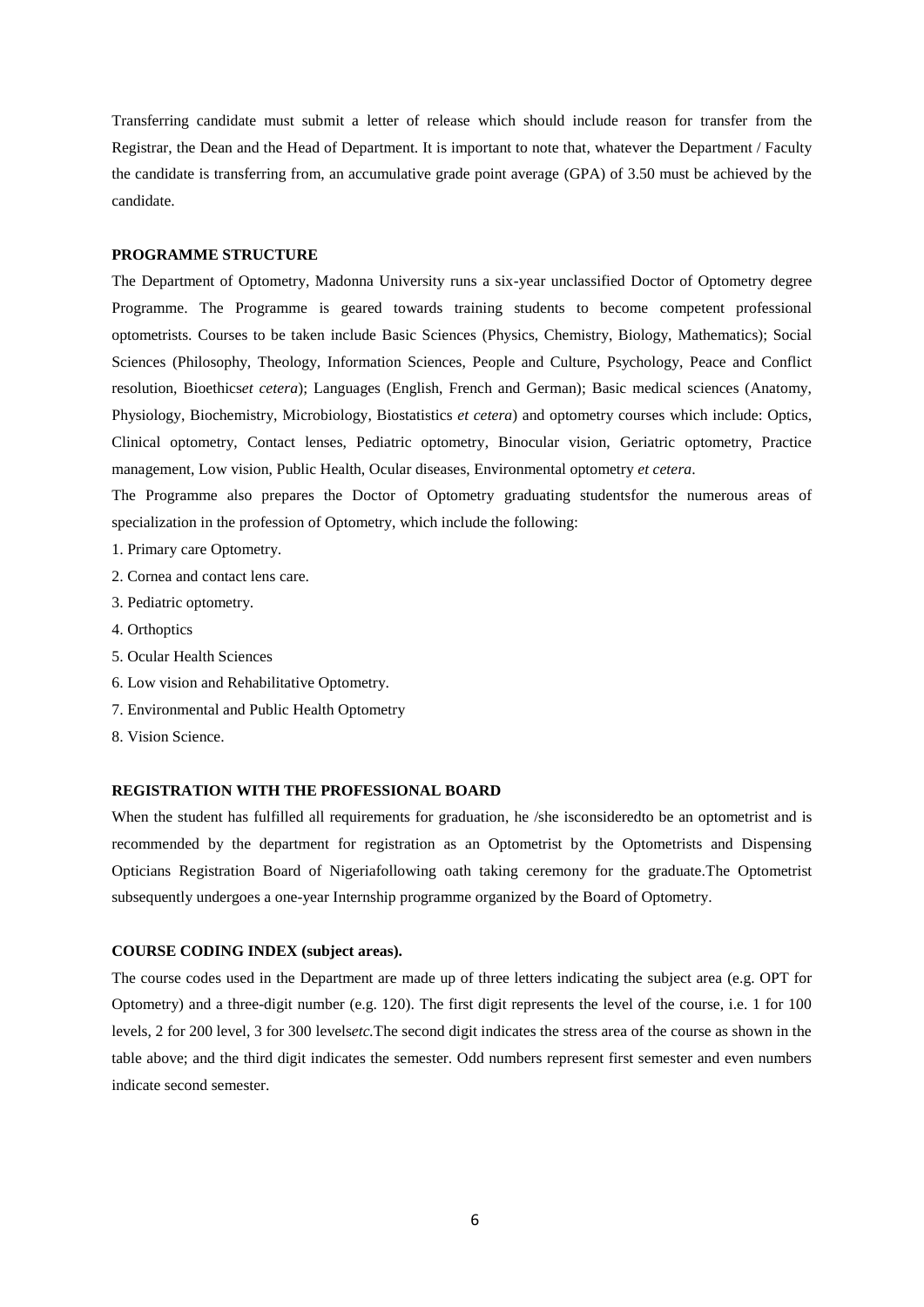| <b>TABLE SHOWING THE STRESS AREAS</b>                 | <b>CODES</b>   |
|-------------------------------------------------------|----------------|
| Optometry (Introduction, General, Labs, Clinics, etc) | $\mathbf{0}$   |
| Optics<br>(including dispensing courses)              | 1              |
| <b>Contact Lens</b>                                   | $\overline{2}$ |
| Ocular Health (Pathology, Pharmacology)               | 3              |
| Rehabilitative Optometry                              | $\overline{4}$ |
| <b>Binocular vision and Orthoptics</b>                | 5              |
| Public Health                                         | 6              |
| Seminar                                               | 7              |
| Research/Project                                      | 9              |

(v) Guidelines for prerequisites must be adhered to.

- (vi) All students registering for 500 level courses must have passed all 100 400 level courses; or else, probate so as to enable the student clear all the 100 -400 level courses not passed.
- (vii) All clinical courses at 500 levels must be passed before entry to 600 levels.
- (ix) Before entering final year (600 Level), the student must NOT have more than 10 Unit load of carry overs.
- (x) The student should pass with a minimum of 30 Units before going to the next class (from 100 to 500 levels). The student must NOT proceed to the next class with more than 15 Units of carry-over courses.

# **PUNISHMENT FOR VARIOUS EXAMINATION MISCONDUCTS**

| S/N            | <b>NATURE OF OFFENCE</b>                                        | PRESCRIBED PUNISHMENT                 |  |
|----------------|-----------------------------------------------------------------|---------------------------------------|--|
| A              | Any student caught with a piece of paper, GSM phone or gadget   | Rustication for one (1) academic      |  |
|                | containing relevant information pertaining to the examination   | session                               |  |
| B              | Second offender for one above                                   | Expulsion                             |  |
| $\mathsf{C}$   | Impersonation during examination                                | Expulsion of the student(s)           |  |
| D              | Fighting examination supervisor, invigilator etc                | Expulsion                             |  |
| ${\bf E}$      | Unauthorized handling of examination question papers            | Expulsion                             |  |
| $\overline{F}$ | Exchange of answer booklets                                     | Rustication<br>for<br>academic<br>one |  |
|                |                                                                 | session                               |  |
| $\mathbf G$    | Exchange of material in the examination hall                    | As above                              |  |
| H              | Collaborative copying in the examination hall                   | Rustication<br>for<br>academic<br>one |  |
|                |                                                                 | session.                              |  |
|                |                                                                 | Expel at a repeat of the offense.     |  |
|                | Smuggling of question paper in or out of the examination hall   | Rustication<br>for<br>academic<br>one |  |
|                |                                                                 | session.                              |  |
| J              | Refusal to appear before a panel                                | Rustication<br>for<br>academic<br>one |  |
|                |                                                                 | session                               |  |
| K              | Forging/altering result grades and signature of officials       | Expulsion                             |  |
| L              | Threatening a staff or members of their families verbally or in | Expulsion                             |  |
|                | writing                                                         |                                       |  |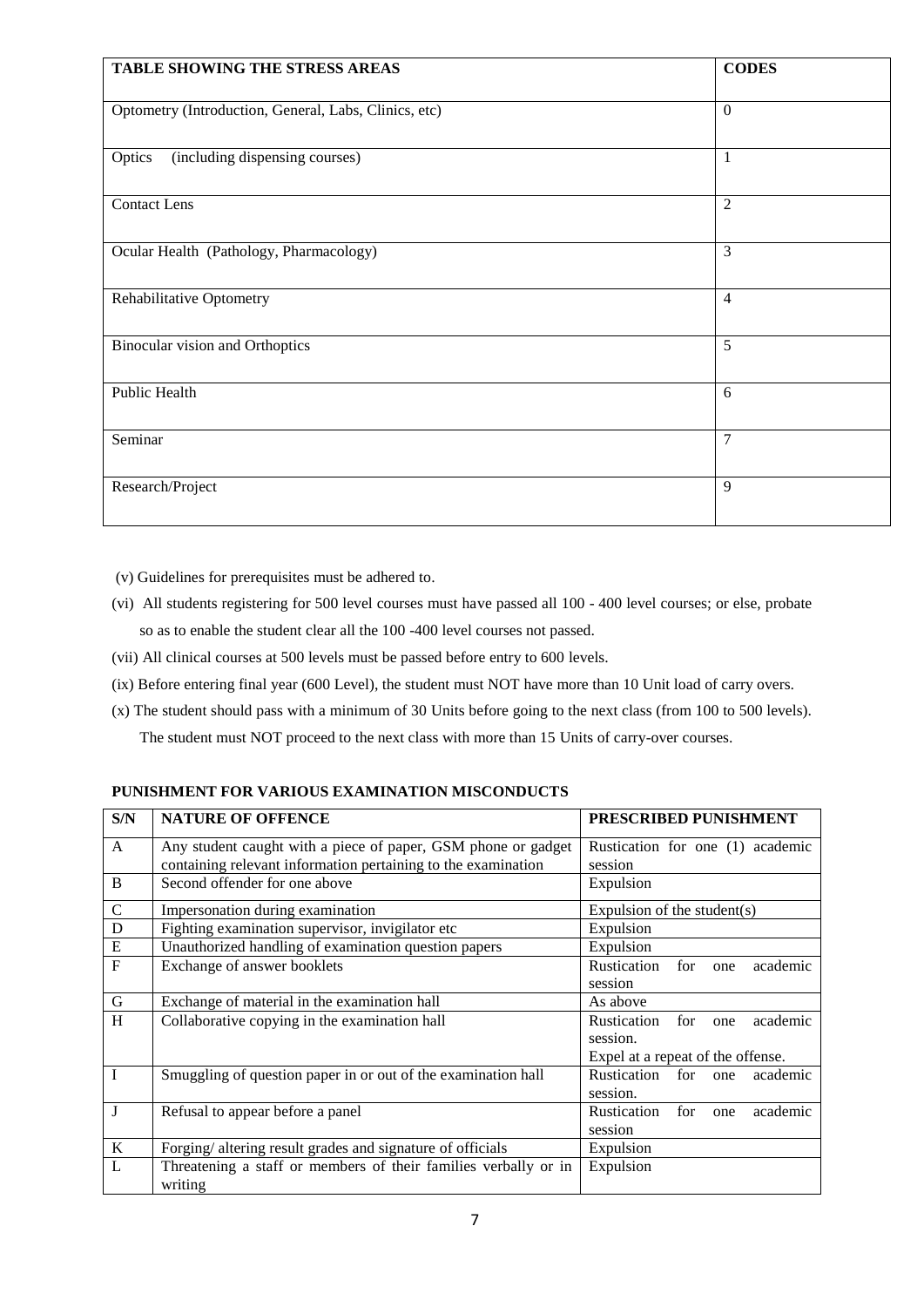| m        | Procuring and altering a medical certificate in order to obtain a | Rustication for    |     | one | academic    |
|----------|-------------------------------------------------------------------|--------------------|-----|-----|-------------|
|          | deferment of examination                                          | session            |     |     |             |
| N        | Sorting/altering of examination grades by whatever means          | <b>Rustication</b> | for | one | academic    |
|          |                                                                   | session            |     |     |             |
| $\Omega$ | Submission of forged registration materials including add/drop    | Rustication for    |     | one | academic    |
|          | card                                                              | session            |     |     |             |
| P        | Talking in the examination hall                                   | Appearance before  |     |     | examination |
|          |                                                                   | malpractice panel. |     |     |             |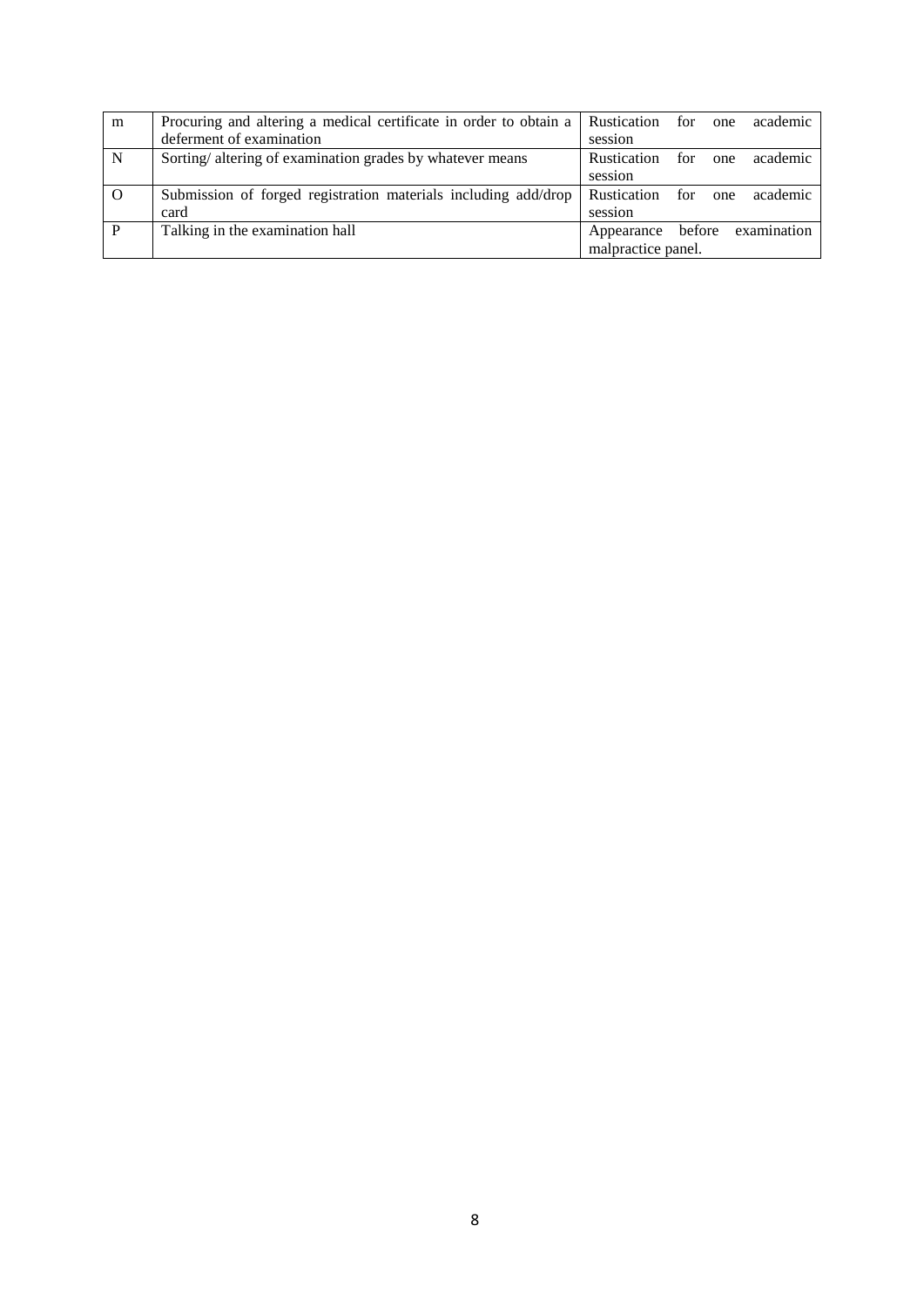# **INSTRUCTION TO DIRECT ENTRY STUDENTS**

Students who gained admission by direct entry into the 200 level will ensure that they register and pass the following General Studies Courses in addition to all the courses in the Faculty/Departmental curriculum, as applicable.

# **FIRST SEMESTER (FOR DIRECT ENTRY STUDENTS)**

| <b>Course Code</b> | <b>Course Title</b>                                     | Unit |
|--------------------|---------------------------------------------------------|------|
| GST 111            | Communication in English I                              | 2    |
| GST 113            | Nigerian Peoples and Culture                            | 2    |
| GST 121            | Use of Library, Study Skills and Information Technology | 2    |
| GST 123            | Communication in French                                 | 2    |
| GST 125            | Introduction to Entrepreneurship Studies I              | 2    |

# **SECOND SEMESTER (FOR DIRECT ENTRY STUDENTS)**

| <b>Course Code</b> | <b>Course Title</b>                   | Unit          |
|--------------------|---------------------------------------|---------------|
| GST 104            | <b>Fundamental Philosophy</b>         |               |
| GST 112            | Logic, Philosophy and Human Existence |               |
| GST 122            | Communication in English II           |               |
| GST 142            | Communication in German               | $\mathcal{L}$ |
| GST 162            | Introduction to Social Science        |               |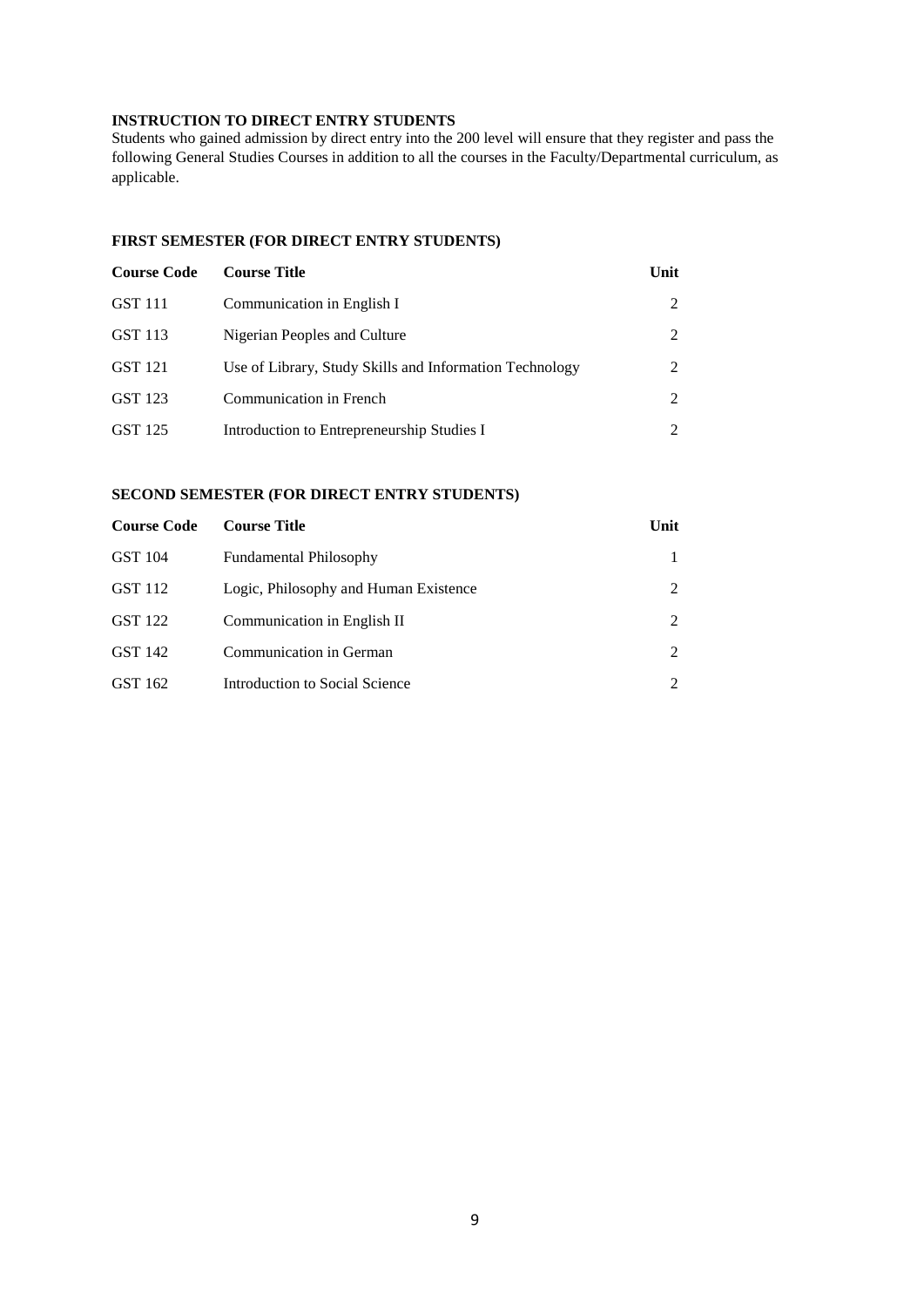# **100 LEVELS, FIRST SEMESTER**

| REQUIRED ANCILLARY COURSES |                                                              |                |
|----------------------------|--------------------------------------------------------------|----------------|
| <b>CODE</b>                | <b>TITLE</b>                                                 | <b>UNITS</b>   |
| <b>BIO 101</b>             | General Biology I                                            | $\overline{3}$ |
| <b>PHY 101</b>             | General Physics I                                            | 3              |
| <b>CHM 101</b>             | General Chemistry I                                          | $\overline{3}$ |
| <b>MTH 101</b>             | <b>General Mathematics I</b>                                 | 3              |
| <b>PHY 105</b>             | General Physics Laboratory I                                 | 1              |
| <b>CHM 171</b>             | General Chemistry Practical I                                | 1              |
|                            | <b>GENERAL STUDIES COURSES (GST)</b>                         |                |
| GST 111                    | Communication in English I                                   | $\overline{2}$ |
| <b>GST 113</b>             | Nigerian Peoples & Culture                                   | $\overline{2}$ |
| <b>GST 121</b>             | Use of Library Study Skills and Information Technology (ICT) | $\overline{2}$ |
| <b>GST 123</b>             | Communication in French                                      | $\overline{2}$ |
| <b>GST 125</b>             | Introduction to entrepreneurship studies I                   | 2              |
|                            | <b>Total</b>                                                 | 24             |

|                | REQUIRED ANCILLARY COURSES       |                |
|----------------|----------------------------------|----------------|
| <b>CODE</b>    | <b>TITLE</b>                     | <b>UNITS</b>   |
| <b>BIO</b> 102 | General Biology II               | 3              |
| PHY 104        | General Physics III              | 3              |
| <b>CHM 102</b> | General Chemistry II             | $\overline{3}$ |
| <b>MTH 102</b> | <b>General Mathematics II</b>    | 3              |
| <b>BIO172</b>  | <b>General Biology Practical</b> | 1              |
| <b>PHY 106</b> | General Physics Laboratory II    | 1              |
| <b>CHM 172</b> | General Chemistry Practical II   | 1              |
| <b>CSC 104</b> | Introduction to Computer Science | $\overline{2}$ |

| <b>GENERAL STUDIES COURSES</b> (GST) |                                     |  |
|--------------------------------------|-------------------------------------|--|
| GST 112                              | Logic, Philosophy & Human existence |  |
| GST 122                              | Communication in English II         |  |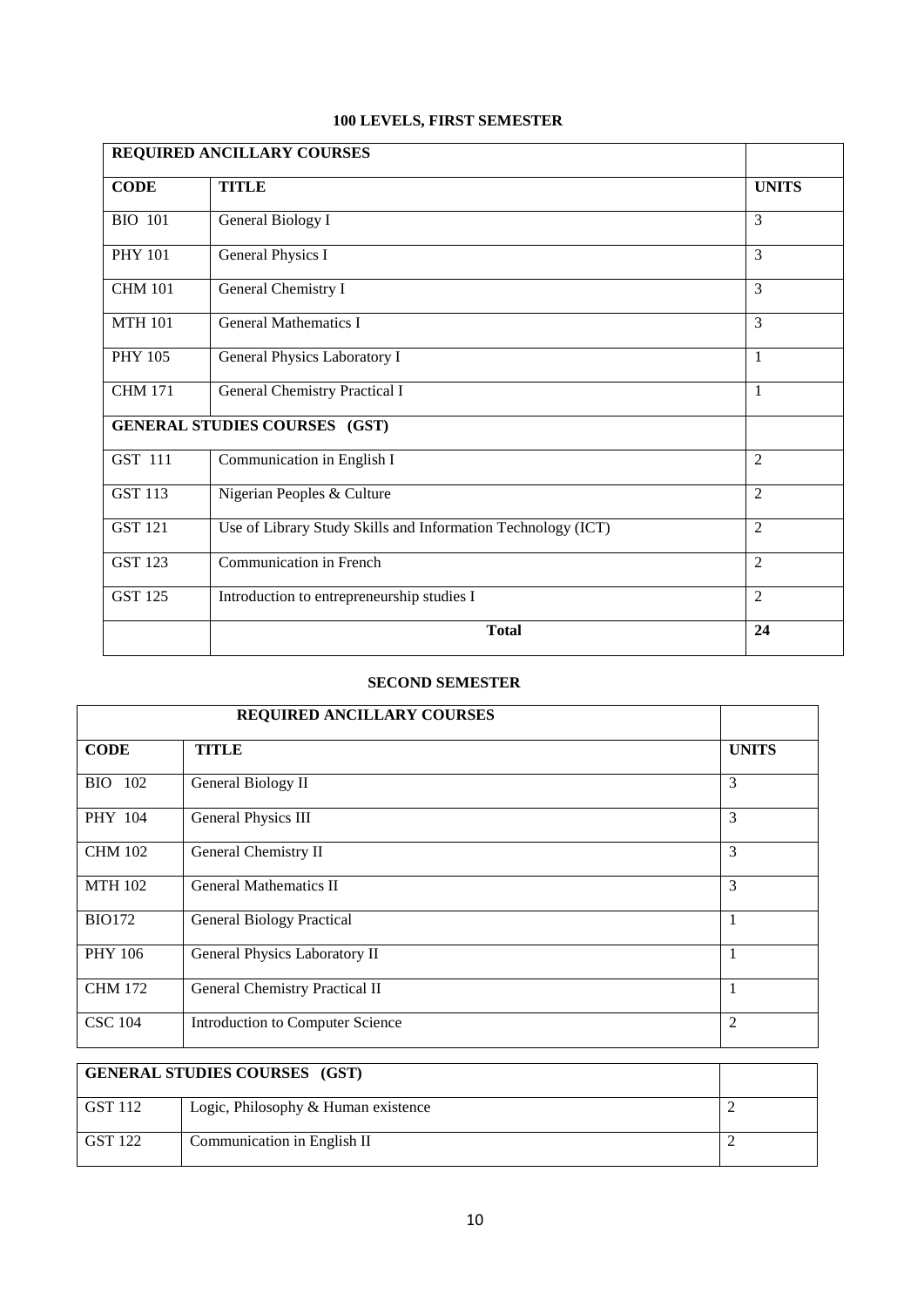| <b>GST</b><br>162 | <b>Introduction to Social Sciences</b> | -  |
|-------------------|----------------------------------------|----|
|                   | <b>Total</b>                           | د⊿ |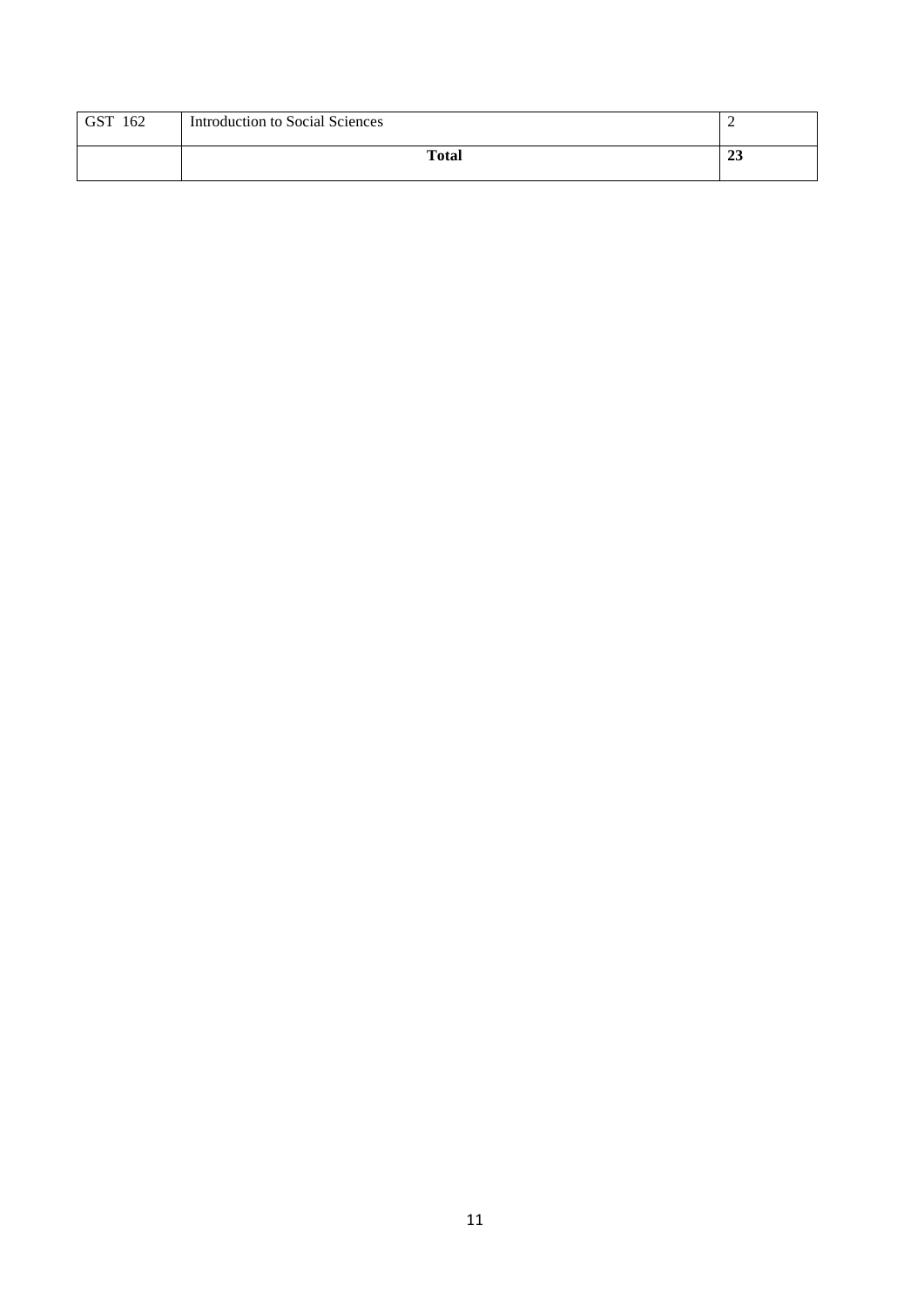# **200 LEVEL FIRST SEMESTER**

|                | <b>MAJOR COURSES</b>                                                          |                |
|----------------|-------------------------------------------------------------------------------|----------------|
| <b>CODE</b>    | <b>TITLE</b>                                                                  | <b>UNITS</b>   |
| <b>OPT 201</b> | <b>Geometrical Optics</b>                                                     | $\overline{2}$ |
|                | <b>REQUIRED ANCILLARY COURSES</b>                                             |                |
| <b>ANT 201</b> | Introductory Anatomy, gross anatomy of thorax and histology of basic tissues. | 3              |
| <b>PIO 201</b> | General Principles and Blood Physiology                                       | 3              |
| <b>BCH 201</b> | General Biochemistry                                                          | 3              |
| <b>MCB 211</b> | Introductory Microbiology                                                     | 3              |
| <b>BIO 211</b> | <b>Introductory Genetics</b>                                                  | $\overline{2}$ |
| <b>BCH 213</b> | <b>Biochemistry Practical</b>                                                 | 1              |
| <b>PUH 257</b> | <b>Medical Sociology</b>                                                      | $\overline{2}$ |

|         | <b>GENERAL STUDIES COURSES (GST)</b>        |    |
|---------|---------------------------------------------|----|
| GST 211 | <b>Fundamental Theology</b>                 |    |
| GST 215 | Introduction to Entrepreneurship Studies II |    |
|         | <b>Total</b>                                | 20 |

|                | <b>MAJOR COURSES</b>                                       |                |
|----------------|------------------------------------------------------------|----------------|
| <b>CODE</b>    | <b>TITLE</b>                                               | <b>UNITS</b>   |
| <b>OPT 202</b> | History / Introduction to Optometry                        | $\overline{2}$ |
| <b>OPT 212</b> | <b>Physical Optics</b>                                     | $\overline{2}$ |
|                | REQUIRED ANCILLARY COURSES                                 |                |
| <b>ANT 216</b> | Gross Anatomy of abdomen, pelvis, perineum, head and neck. | 3              |
| <b>PIO 222</b> | Human Physiology II                                        | 3              |
| <b>BCH 212</b> | <b>Functional Biochemistry</b>                             | 3              |
|                | <b>GENERAL STUDIES COURSES (GST)</b>                       |                |
| GST 102        | <b>Fundamental Philosophy</b>                              |                |
| GST 142        | Communication in German                                    | 1              |
| <b>GST 222</b> | Peace & Conflict Resolution Studies                        | 2              |
| <b>GST 224</b> | <b>Fundamental Ethics</b>                                  |                |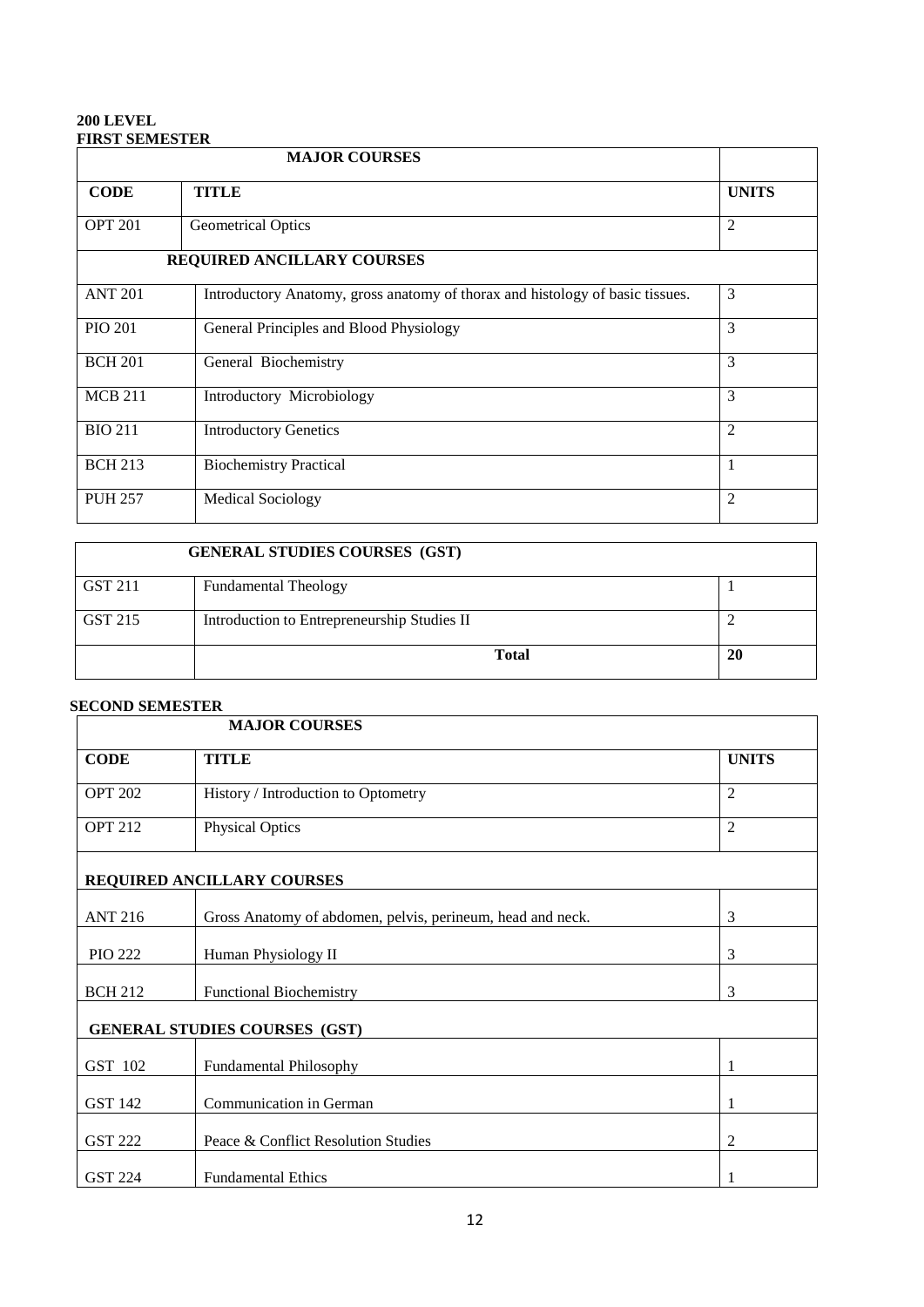| <b>GST 252</b> | <b>Bioethics</b> |    |
|----------------|------------------|----|
|                | <b>TOTAL</b>     | 19 |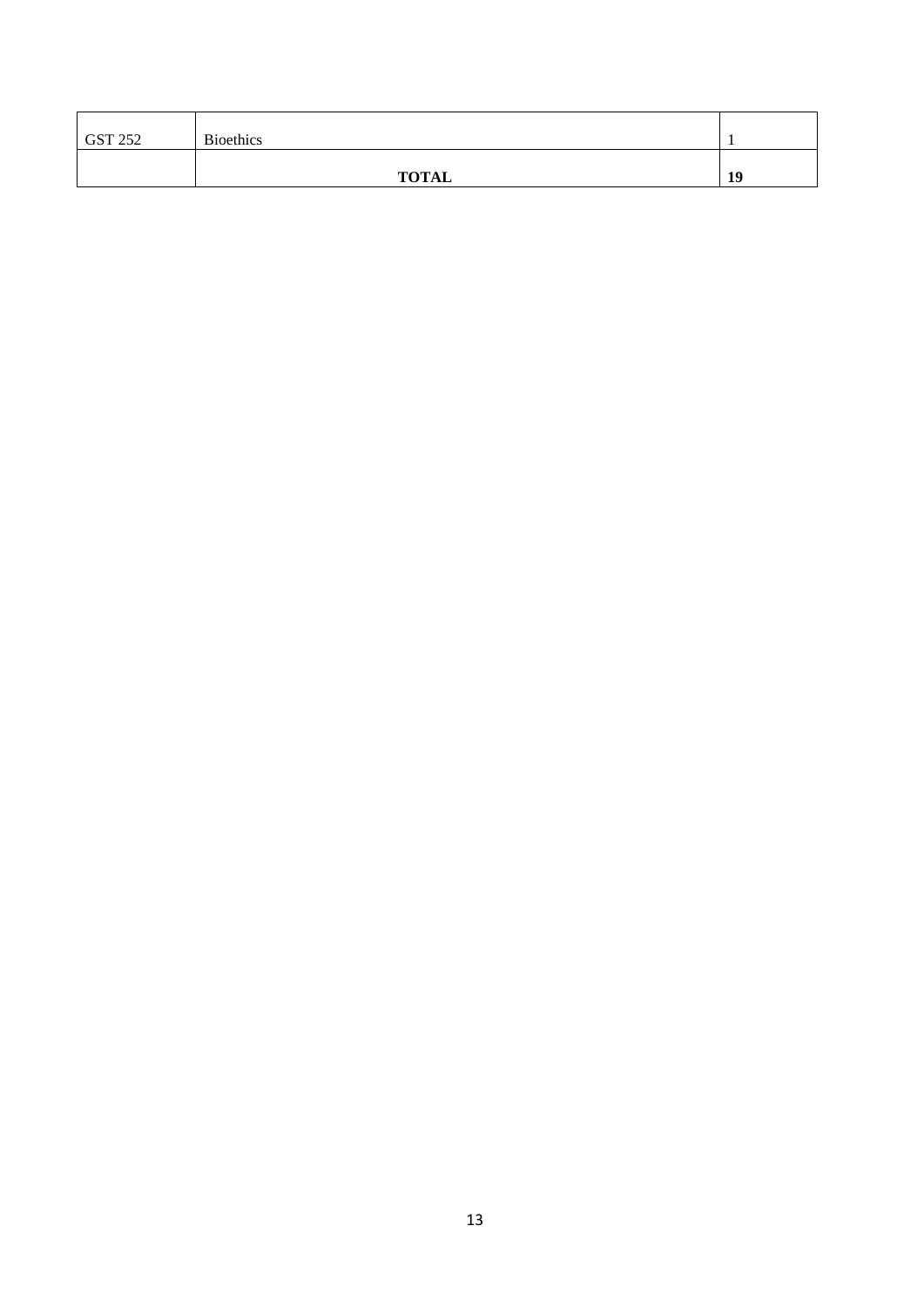# **300 LEVELS FIRST SEMESTER**

| <b>MAJOR COURSES</b> |                             |                |
|----------------------|-----------------------------|----------------|
| <b>CODE</b>          | <b>TITLE</b>                | <b>UNITS</b>   |
| <b>OPT 301</b>       | General Optometry I         | 3              |
| <b>OPT 311</b>       | Ophthalmic Optics I         | $\overline{2}$ |
| <b>OPT 313</b>       | Physiological Optics I      | $\overline{2}$ |
| <b>OPT 315</b>       | Dispensing Optics           | $\overline{2}$ |
| <b>OPT 331</b>       | Ocular Anatomy              | $\overline{2}$ |
| <b>OPT 335</b>       | <b>Ocular Biochemistry</b>  | $\overline{2}$ |
|                      | REQUIRED ANCILLARY COURSES  |                |
| <b>PCO 321</b>       | <b>General Pharmacology</b> | 3              |
| <b>ANT 335</b>       | Neuroanatomy                | 3              |
|                      | <b>TOTAL</b>                | 19             |

| <b>MAJOR COURSES</b> |                              |                |
|----------------------|------------------------------|----------------|
| <b>CODE</b>          | <b>TITLE</b>                 | <b>UNITS</b>   |
| <b>OPT 302</b>       | General Optometry II         | 3              |
| <b>OPT 310</b>       | Bacteriology and Immunology  | $\overline{2}$ |
| <b>OPT 312</b>       | Ophthalmic Optics II         | $\overline{2}$ |
| <b>OPT 314</b>       | Physiological Optics II      | $\overline{2}$ |
| <b>OPT 316</b>       | Dispensing Optics Laboratory | $\mathbf{1}$   |
| <b>OPT 336</b>       | <b>Ocular Physiology</b>     | 3              |
| <b>OPT 362</b>       | Developmental Psychology     | $\overline{2}$ |
| <b>OPT 392</b>       | <b>Biostatistics</b>         | $\overline{2}$ |
|                      | REQUIRED ANCILLARY COURSE    |                |
| <b>PIO 334</b>       | Neurophysiology              | $\mathfrak{2}$ |
|                      | <b>TOTAL</b>                 | 19             |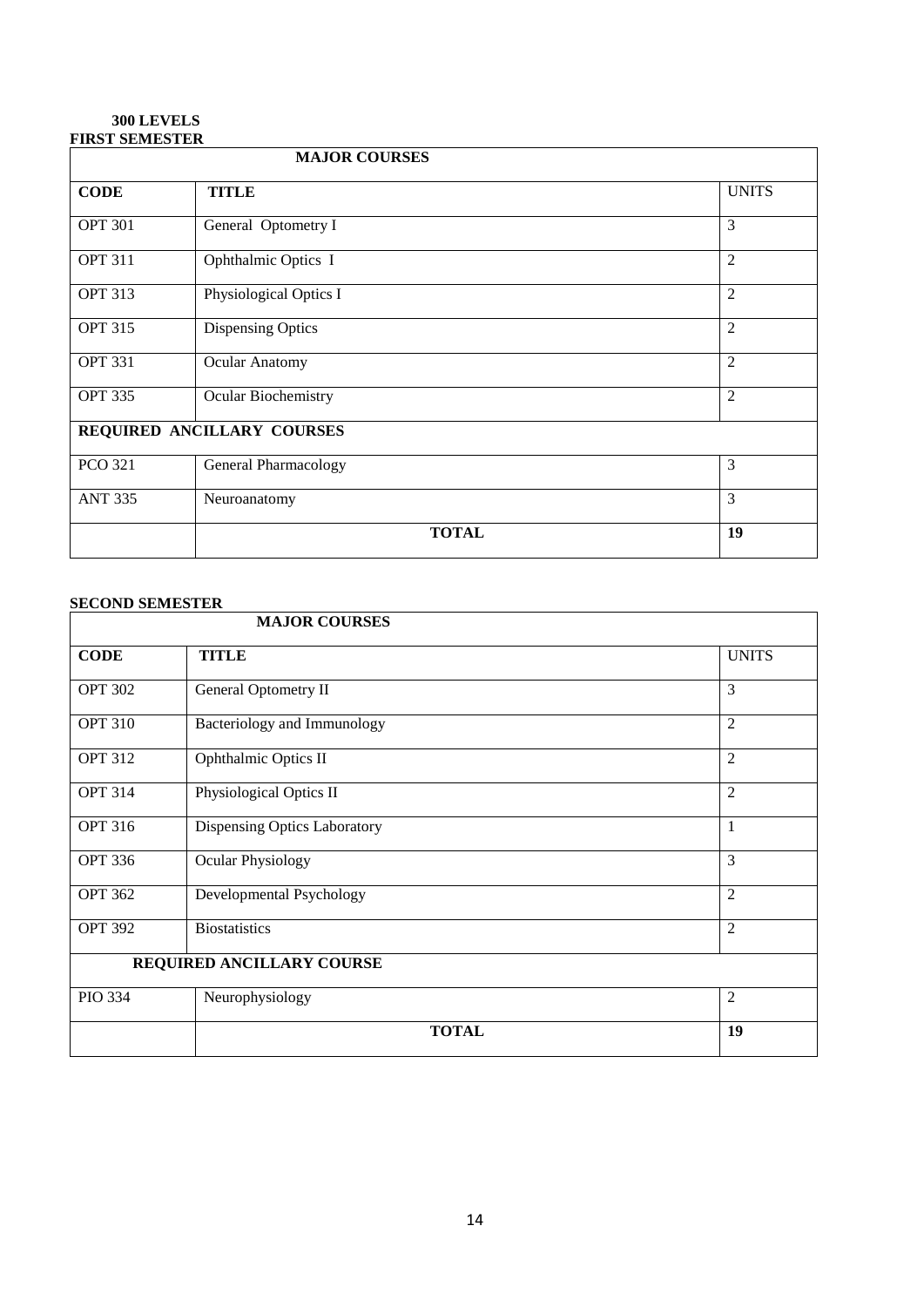# **400 LEVELS FIRST SEMESTER**

| <b>MAJOR COURSES</b> |                                                       |                |
|----------------------|-------------------------------------------------------|----------------|
| <b>CODE</b>          | <b>TITLE</b>                                          | <b>UNITS</b>   |
| <b>OPT 401</b>       | Diagnostic Optometry I (Theory and Clinic)            | 3              |
| <b>OPT 403</b>       | Clinical Procedure And Practice I (Theory and Clinic) | 3              |
| <b>OPT 407</b>       | Optometric Instrumentation                            | $\overline{2}$ |
| <b>OPT 413</b>       | Physiological Optics III                              | $\overline{2}$ |
| <b>OPT 421</b>       | Contact Lens I (Theory)                               | $\overline{2}$ |
| <b>OPT 431</b>       | General Pathology                                     | 3              |
| <b>OPT437</b>        | Ocular Pharmacology and Toxicology                    | $\overline{2}$ |
| <b>OPT 461</b>       | General Epidemiology                                  | $\overline{2}$ |
|                      | <b>TOTAL</b>                                          | 19             |

|                | <b>MAJOR COURSES</b>                                   |                |
|----------------|--------------------------------------------------------|----------------|
| <b>CODE</b>    | TITLE                                                  | <b>UNITS</b>   |
| <b>OPT402</b>  | Diagnostic Optometry II (Theory and Clinic)            | 3              |
| <b>OPT 404</b> | Clinical Procedure and Practice II (Theory and Clinic) | 3              |
| <b>OPT</b> 416 | Clinical Dispensing of Ophthalmic lenses               | $\overline{2}$ |
| <b>OPT 422</b> | Contact Lens II (Theory and Clinic)                    | $\overline{2}$ |
| <b>OPT 432</b> | Ocular Pathology I                                     | 3              |
| <b>OPT 438</b> | Ocular pharmacology and Therapeutics                   | 3              |
| <b>OPT452</b>  | Anomalies Of Binocular Vision                          | $\overline{2}$ |
| <b>OPT 462</b> | Applied Psychology For Optometrists                    | 2              |
|                | <b>TOTAL</b>                                           | 20             |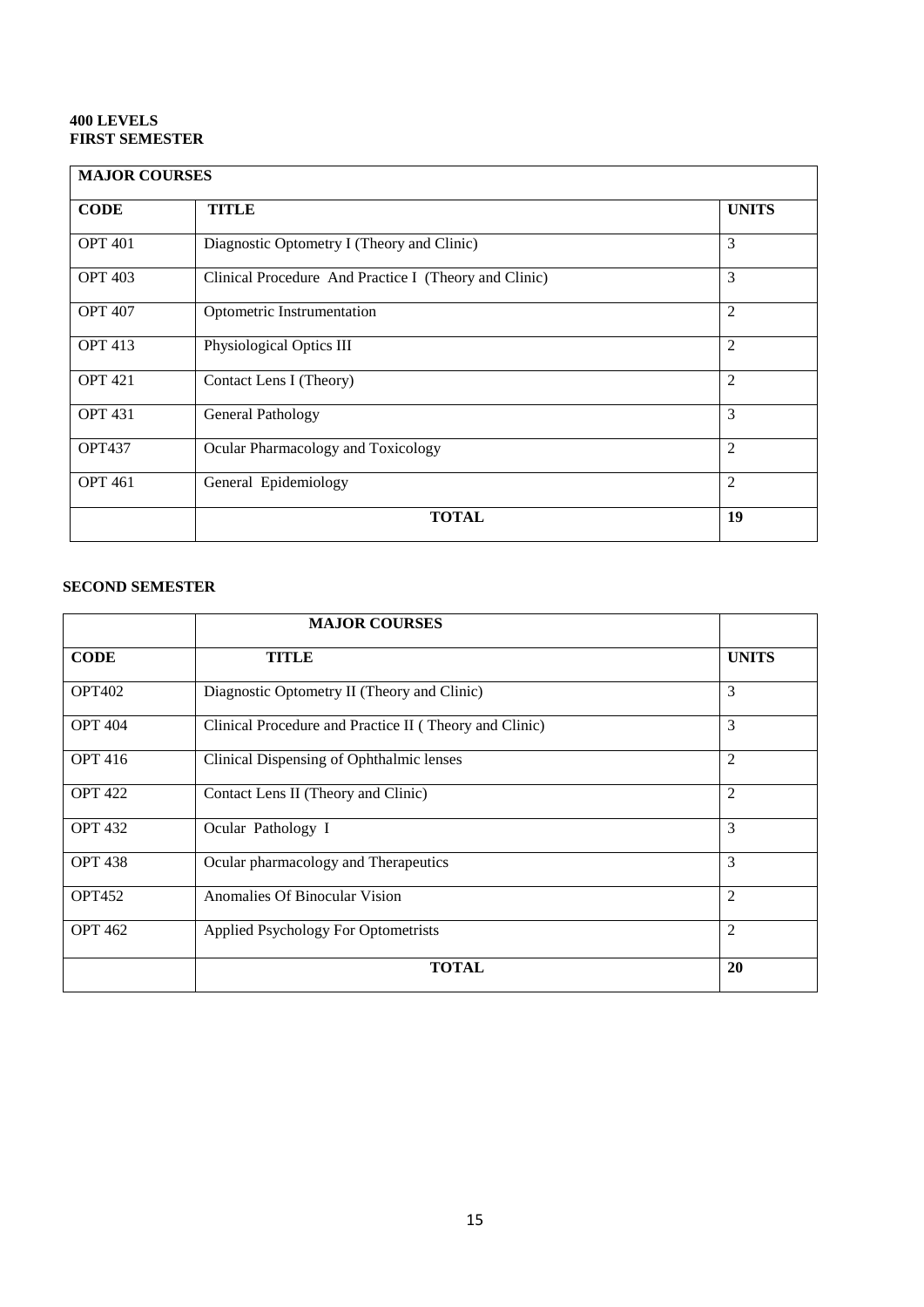# **500 LEVELS FIRST SEMESTER**

| <b>MAJOR COURSES</b> |                                              |                |
|----------------------|----------------------------------------------|----------------|
| <b>CODE</b>          | <b>TITLE</b>                                 | <b>UNITS</b>   |
| <b>OPT 501</b>       | Clinical Procedure And Practice III (Clinic) | 3              |
| <b>OPT 503</b>       | Pediatric Optometry (Theory and Clinic)      | $\overline{2}$ |
| <b>OPT 507</b>       | Visual Analysis                              | $\overline{2}$ |
| <b>OPT 521</b>       | Contact Lens Clinic (Clinic)                 | $\overline{2}$ |
| <b>OPT 533</b>       | Ocular Pathology II                          | $\overline{2}$ |
| <b>OPT 551</b>       | Orthoptics (Theory and Clinical)             | $\overline{2}$ |
| <b>OPT 561</b>       | <b>Environmental Vision</b>                  | $\mathfrak{D}$ |
| <b>OPT 563</b>       | Preventive optometry                         | $\overline{2}$ |
| <b>OPT 591</b>       | Scientific Research Methods                  | $\overline{2}$ |
|                      | <b>TOTAL</b>                                 | 19             |

| <b>MAJOR COURSES</b> |                                     |                |
|----------------------|-------------------------------------|----------------|
| <b>CODE</b>          | <b>TITLE</b>                        | <b>UNITS</b>   |
| <b>OPT 500</b>       | <b>Practice Management</b>          | $\overline{2}$ |
| <b>OPT 502</b>       | Clinical Procedure and Practice IV  | 3              |
| <b>OPT 504</b>       | Geriatric Optometry                 | $\overline{2}$ |
| <b>OPT 534</b>       | Ocular Pathology III                | $\overline{2}$ |
| <b>OPT 542</b>       | Low Vision and Ocular Prosthesis    | $\overline{2}$ |
| <b>OPT 564</b>       | Medical Law, Ethics & Jurisprudence | $\overline{2}$ |
| <b>OPT 566</b>       | <b>Endocrinology and Nutrition</b>  | $\overline{2}$ |
|                      | <b>TOTAL</b>                        | 18             |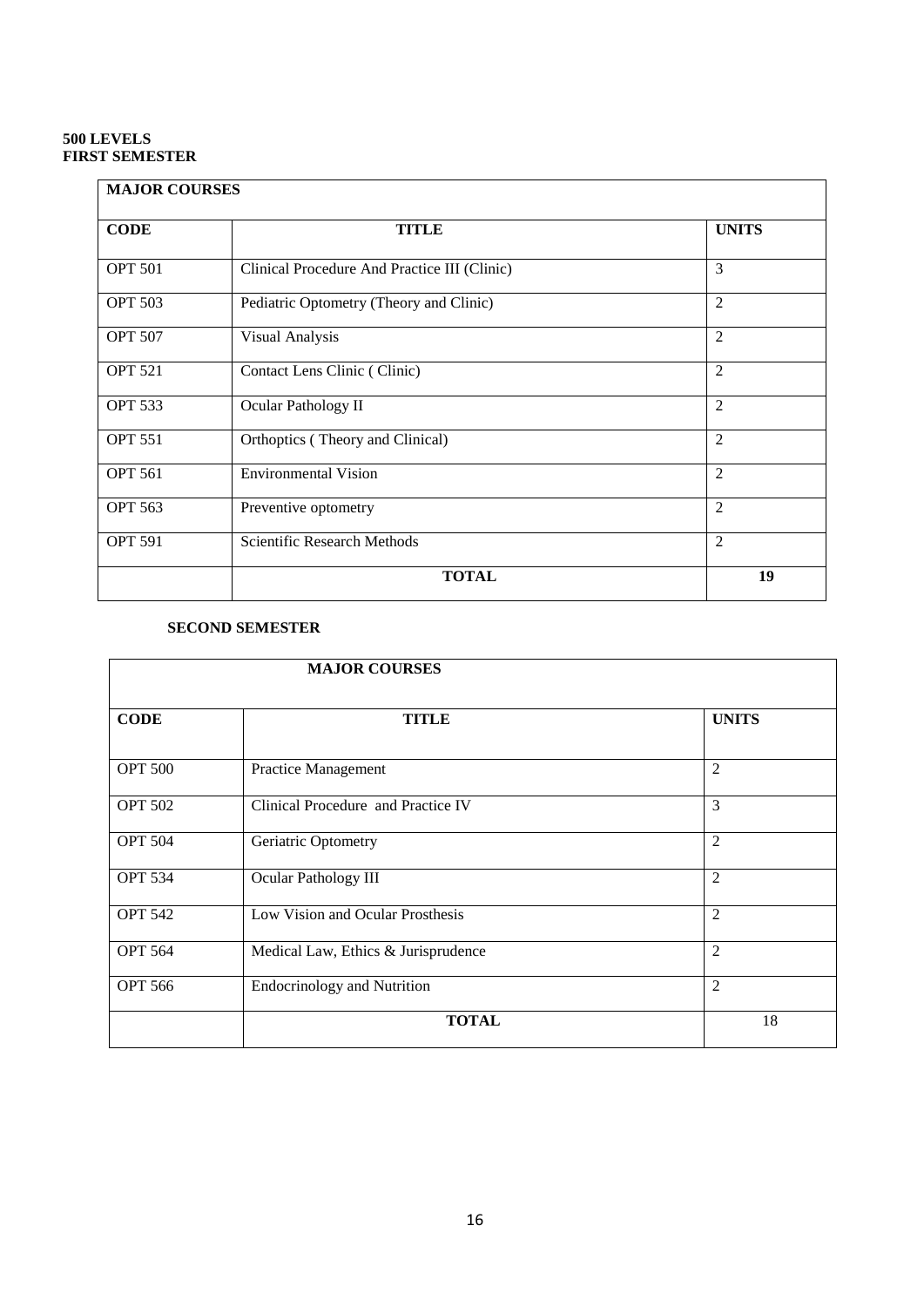# **600 LEVEL FIRST SEMESTER**

| <b>MAJOR COURSES</b> |                                            |              |
|----------------------|--------------------------------------------|--------------|
| <b>CODE</b>          | <b>TITLE</b>                               | <b>UNITS</b> |
| <b>OPT 605</b>       | Clinical Posting (Externship)/ Report      | 9            |
| <b>OPT 671</b>       | Seminar on Externship                      | 3            |
| <b>OPT 673</b>       | Seminar on Current Eye and Vision Research | 3            |
|                      | <b>TOTAL</b>                               | 15           |

| <b>SECOND SEMESTER</b> |                          |                |
|------------------------|--------------------------|----------------|
| <b>MAJOR COURSES</b>   |                          |                |
|                        |                          |                |
| <b>CODE</b>            | <b>TITLE</b>             | <b>UNITS</b>   |
|                        |                          |                |
| <b>OPT 602</b>         | Primary Eye Care         | 6              |
| <b>OPT 604</b>         | <b>Hospital Practice</b> | $\overline{2}$ |
| <b>OPT 606</b>         | Community Eye Health     | $\overline{2}$ |
| <b>OPT 634</b>         | Advances in Optometry    | $\overline{2}$ |
| <b>OPT 692</b>         | Research Project         | 6              |
|                        | <b>TOTAL</b>             | 18             |

# **INSTRUCTION TO DIRECT ENTRY STUDENTS**

**Students who gained admission by direct entry into the 200 level will ensure that they register and pass the following General Studies Courses in addition to all the courses in the Faculty/Departmental curriculum, as applicable.**

# **FIRST SEMESTER (FOR DIRECT ENTRY STUDENTS)**

| <b>Course Code</b> | <b>Course Title</b>                                     | <b>Units</b> |
|--------------------|---------------------------------------------------------|--------------|
| GST 111            | Communication in English I                              |              |
| GST 113            | Nigerian Peoples and Culture                            |              |
| GST 121            | Use of Library, Study Skills and Information Technology |              |
| GST 123            | Communication in French                                 |              |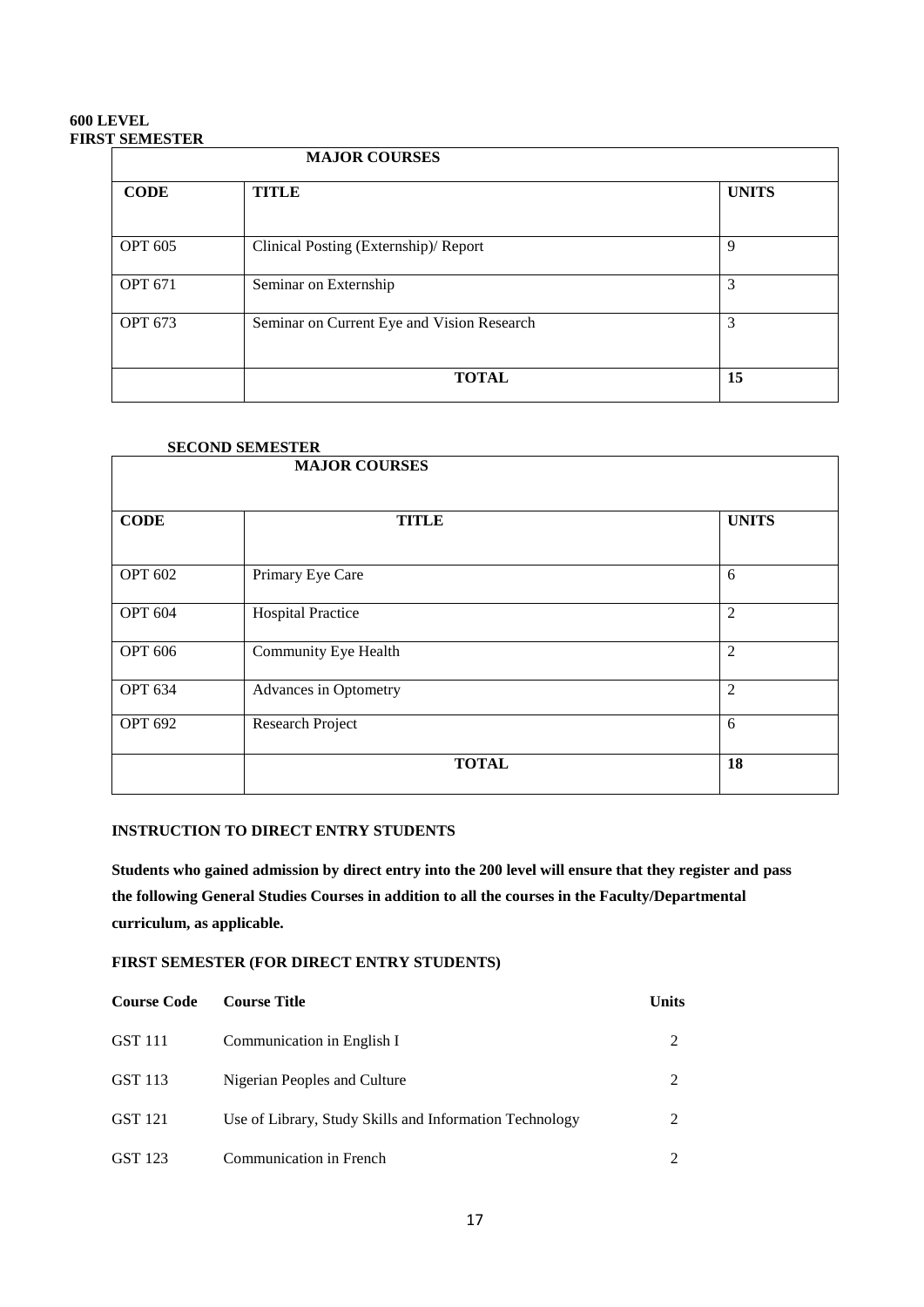# **SECOND SEMESTER (FOR DIRECT ENTRY STUDENTS)**

| <b>Course Code</b> | <b>Course Title</b>                   | <b>Units</b> |
|--------------------|---------------------------------------|--------------|
| GST 104            | <b>Fundamental Philosophy</b>         |              |
| GST 112            | Logic, Philosophy and Human Existence | 2            |
| GST 122            | Communication in French               | 2            |
| GST 142            | Communication in German               | 2            |
| GST 162            | Introduction to Social Science        |              |

### **COURSE DESCRIPTION**

### **BIO 101: General Biology 1 (3 Units)**

 Cell structures and organization, plant and animal cells, functions of cellular organelles, diversity and characteristics of living things. General reproduction, mitosis, meiosis, abnormalities associated with gene crossing, heredity and evolution. Concept of ecology and types of habitats, diversity of plants and animals. Food chains and food webs, interrelationship of organisms. Elementary biochemistry of carbohydrates, proteins, lipids and nucleic acids.

### PHY 101: General Physics 1 (3Units)

 Measurements, units and dimensions. Linear motion. Relevance of linear kinematics to science and physiological effects of accelerations. Motion in a circle and simple harmonic motion. Mechanics: scalars and vectors addition and resolution of vectors. Simple experiments in mechanics and properties of matter. Properties of metals. Rectilinear motion and Newton's law of motion; inertial mass and gravitational mass; free fail; projectile motion; deflecting forces and circular motion; Newton's law of gravitation; satellites, escape case velocity; gravitational potential; potential well, special case of circular motion; momentum and the conservation of a momentum; work power energy for a gravitational field and electric bodies. Thermal physics and properties of matters: temperature heat, work, heat capacities; second law Carnot cycle; thermodynamics ideals gas temperature scale; thermal conductivity radiation; black body and energy spectrum; Stelan's law kinetic model of gas; equation of state; concept of diffusion mean free path; molecular speeds; Avogadro's number; behavior of real gases. A model for a solid; crystalline structure; model for matter; inter-particle forces in solids, liquids and gases.

# **CHM 101: General Chemistry 1(3Units)**

 Atomic structure and periodic table. Development of configuration of elements. Stoichemistry and mode concepts. Electronic theory of atoms and valence. Chemical bounding. Formulary and IUPAC basic nomenclature of compounds. Concept of matter. Law of chemical combination by mass. Wave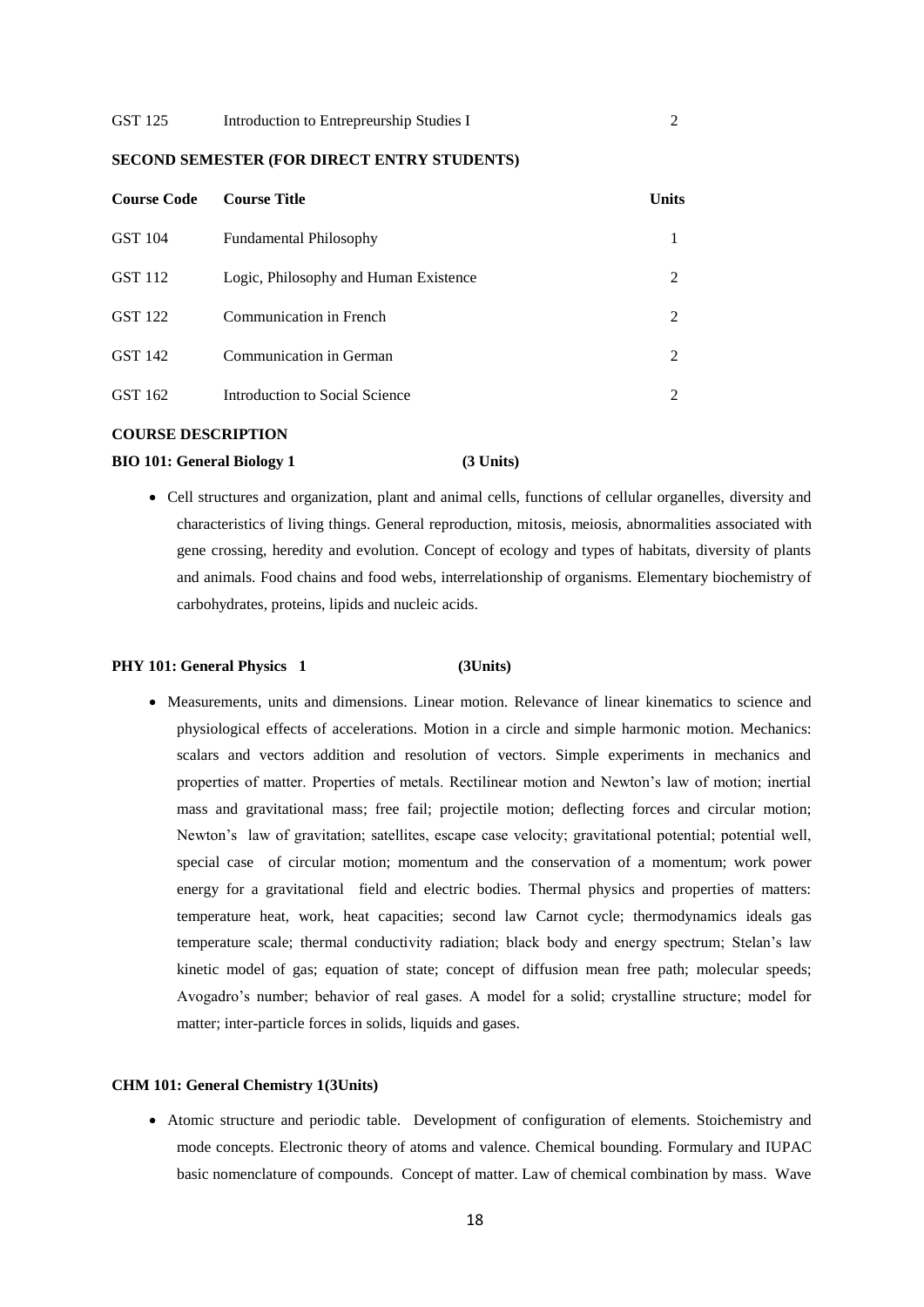theory, principle of quantum mechanics. Periodic table and periodicity of fundamental properties. Hydrogen,

 Nuclear chemistry and Radioactivity and their application. General study groups to emphasis periodicity. Selected transition elements.

### **MTH 101: General mathematics 1 (3 Units)**

- Real number system: Simple definition of integrals, rational and irrational numbers. The principle of mathematical induction; real sequences and series, elementary notion of convergence of geometry, arithmetic and other simple series; theory of quadratic equations.
- Simple inequalities: absolute values and the triangle inequality.
- Identities; partial fraction.
- Sets and subsets: Union, intersection, compliments, properties of some binary operations of sets: distributive, closure associative; commutative laws with examples. Relations in a set: Equivalence relation; Properties of set functions and inverse functions.
- Permutations and trigonometric function of angle of any magnitude. Addition and factor formulae.
- Complex numbers: Algebra of complex numbers. The Argand diagram, the de Moivr's theorem, the root of unity.

# **PHY 105: General Physics practical 1 (1 Unit)**

This is a laboratory-based course, and thus we emphasize on qualitative measurement. The treatment of measurement and graphical analysis. A variety of experimental techniques will be employed. The experiments include studies of matter; the oscilloscope; mechanical systems; electrical and mechanical resonant system, light; heat; viscosity etc. as covered in Physics 111.

# **CHM 171: General Chemistry Practical 1(1 Unit)**

Structure of solid. Kinetic theory of gases and gas laws. Colligative properties of dilute solutions. Raout's law, Henry's law and Molecular weight determination. Thermo chemistry and Hess's law. Chemical Equilibrium. Law of mass action, reaction rate and chemical energetics. Electrochemistry .Ionic equilibrium. Theories of acids bases and indicators. Catalysis. Ionics. Phase equilibrium, one and two component system. Enthalpy, entropy and free energy.

# **GST 111: Communication in English 1 (2 Units)**

The basic objective of the course, use of English, is to prepare the students to acquire certain language skills to succeed in their courses and in the society. The course teaches ability to read, comprehend, interpret, and summarize materials from various registers and styles reflecting various disciplines or subject of study; ability to apply the knowledge of the structure, vocabulary, idioms, oral forms and general patterns of the English language: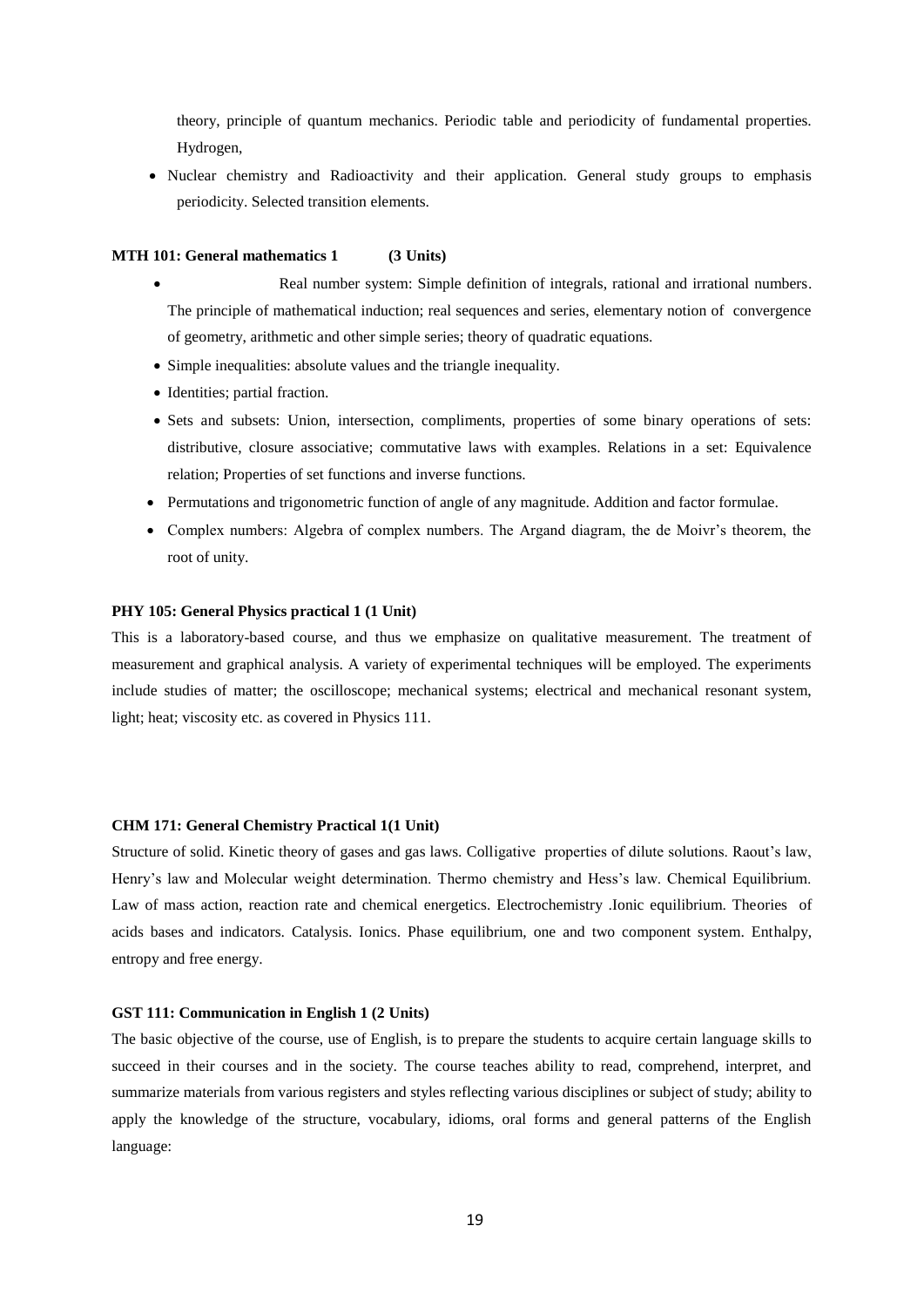- Vocabulary Development: Word Roots, Affixes, Synonyms, Antonyms, Homonyms, Homophs, and Homographs.
- Denotation and connotation, Collocations, Idiomatic expression, Figures of speech and Proverbssimiles and Metaphors, etc.
- Registers, Formal informal speech Patterns, Slang Reference.
- Parts of Speech and Word Functions in Sentences.
- Paragraph Writing, Coherence and Spellings.
- Punctuation and Capitalization, Spellings.
- Study Skills: Developing Effective Listening Technique Aids to Listening; What to Listen to; Listening for Instructions. Note Making Skills.
- Using the Dictionary, Pronunciation, Consonants, Vowels etc

### **GST 113: Nigerian Peoples & Culture (2 Units)**

This course will emphasize on the social issue of current significance and their impact on individuals / groups etc, concepts, sociological schools of thought, family formation processes, cultural practices and the health of the individual / community e.g., FGM, child labour etc, Roles classifications.

# **GST 121: The use of library and study skills and ICT (2 Units)**

Brief history of libraries; library and education; university libraries and other types of libraries; study skills (reference services); types of library materials; using resources including e-learning, e-material etc. Understanding library catalogues (card, OPAC etc) and classification; copying and its implications; database resources; bibliographic citations and referencing; study techniques and basic research methods.

# **GST 123: Communication in French (2 Units)**

Introduction to French alphabets and numeracy for effective communication (written and oral); conjugation and simple sentence construction based on communication approach, sentence construction; comprehensive and reading of simple.

# **GST 125: Introduction to Entrepreneurial Studies (2 Units)**

Introduction to entrepreneurship and new venture creation; entrepreneurship in theory and practice, the opportunity, forms of business, staffing, marketing and the new venture. Determining capital requirements, raising capital, financial planning and management. Starting a new business feasibility studies, innovation, legal issues, insurance and environmental considerations.

# **100 LEVEL SECOND SEMESTER**

### **BIO 102: General Biology II (3 Units)**

Ecology, ecosystems, biotic and abiotic factor, interrelationship between animals and plants. Adaptation of plants and animals to their environments. Types of population dynamics, static, climax communities, types and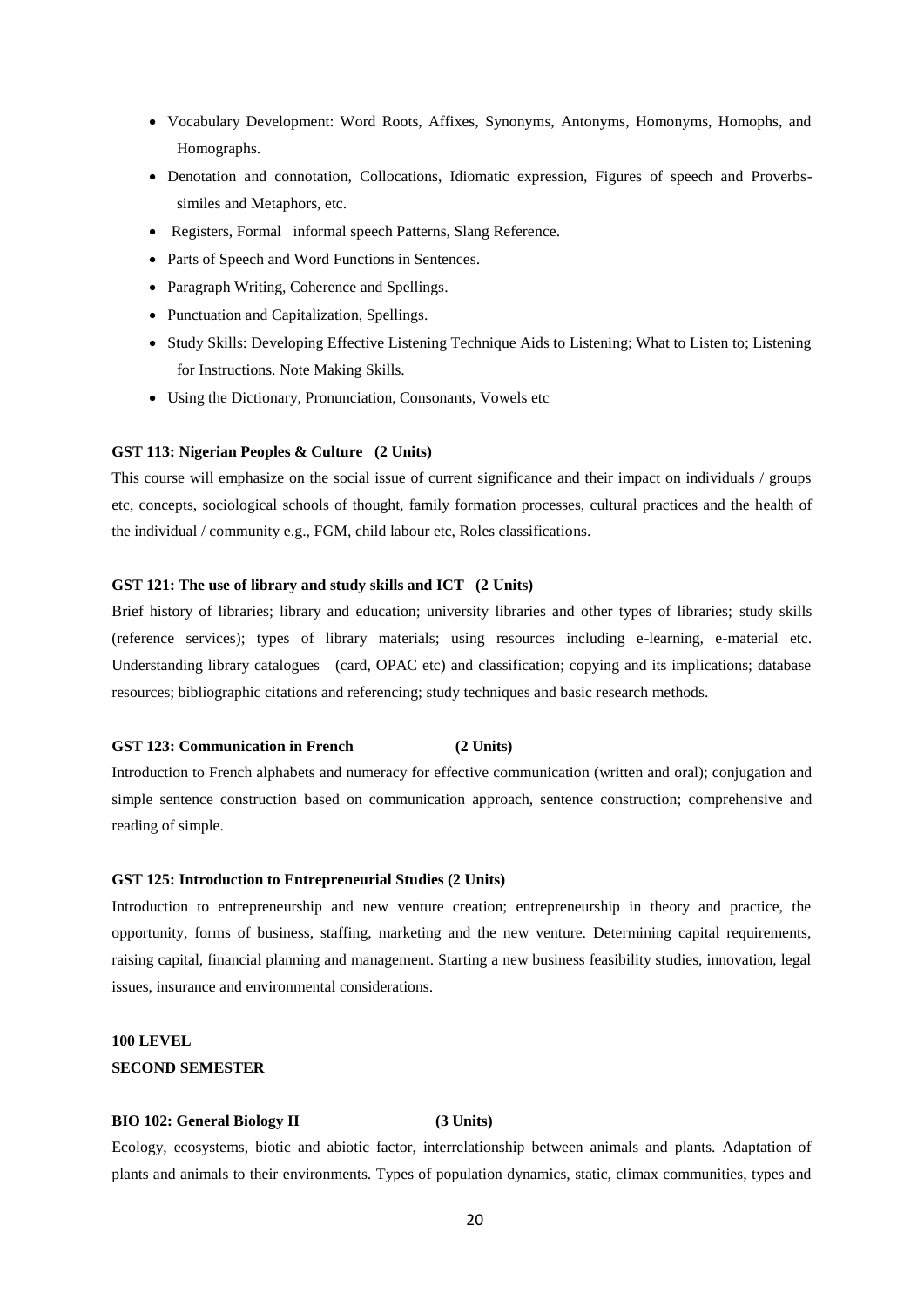factors affecting them. Edaphic factors, rainfall, wind, relative humidity, light intensity etc. Modification of the nature ecosystem.

# **PHY 104 General Physics III (3Units)**

Propagation of light at plain and curved surfaces**.** The human eye, photosensitive pigments in the eye, colour vision and insect eye. Optical instruments; ophthalmoscope and compound microscope. Radioactivity and useful effects of radiation. Current and static electricity. Introductory magnetism and alternating current. Introductory atomic physics and electronics. Praticals; vibrations and optics magnetism.

# **CHM 102: General Chemistry (3 Units)**

Historic survey on thedevelopment and importance of organic chemistry. IUPAC nomenclature and classification of organic compounds. Homologous series. Elemental analysis and molecular formula, structure isomerism, isolation and purification methods, concepts of functional group resonanceandaromatics. Electronic theory in organic chemistry, saturated and unsaturated hydrocarbons, cyclihydro-carboxylic acids amines and aromatic compounds. Comparison of phenols and aalcohols.

### **MTH 102: General Mathematics II (3Units)**

The course consists of geometric representation of vectors in 1, 3 dimensions, components direction cosines; addition of scalar, multiplication of vectors; linear independents; scalar and vector products of two vector; differential and integration of vectors.

### **BIO 172: General Biology Practical (2 Units)**

Testing for the presence of food substances;diffusion and osmosis experiments. Observation of cells and tissues of selected plant and animal species. Investigations on physiological processes affecting photosynthesis; Observation of mitosis in onions bulb. Observation of cyst and ova of parasitic worms; Observation of fungi hyphae; Observation of bacterial cells; Preparation of microscopic slides; Basics of photometry; calorimetry, chromatography, electrophoresis.

### **PHY 106 General Physics Practical II (1 Unit)**

Emphasis will be on the topics covered in Physics 122.

### **CHM 172 General Practical Chemistry II (1 Unit)**

Preparation of organic compounds and other negated compounds in chiding their purification, separation of coloured compounds using chromatographic techniques e.g. paper and thin-layer chromatography, practice of solvent extraction techniques for liquids etc, preparation of double salts etc.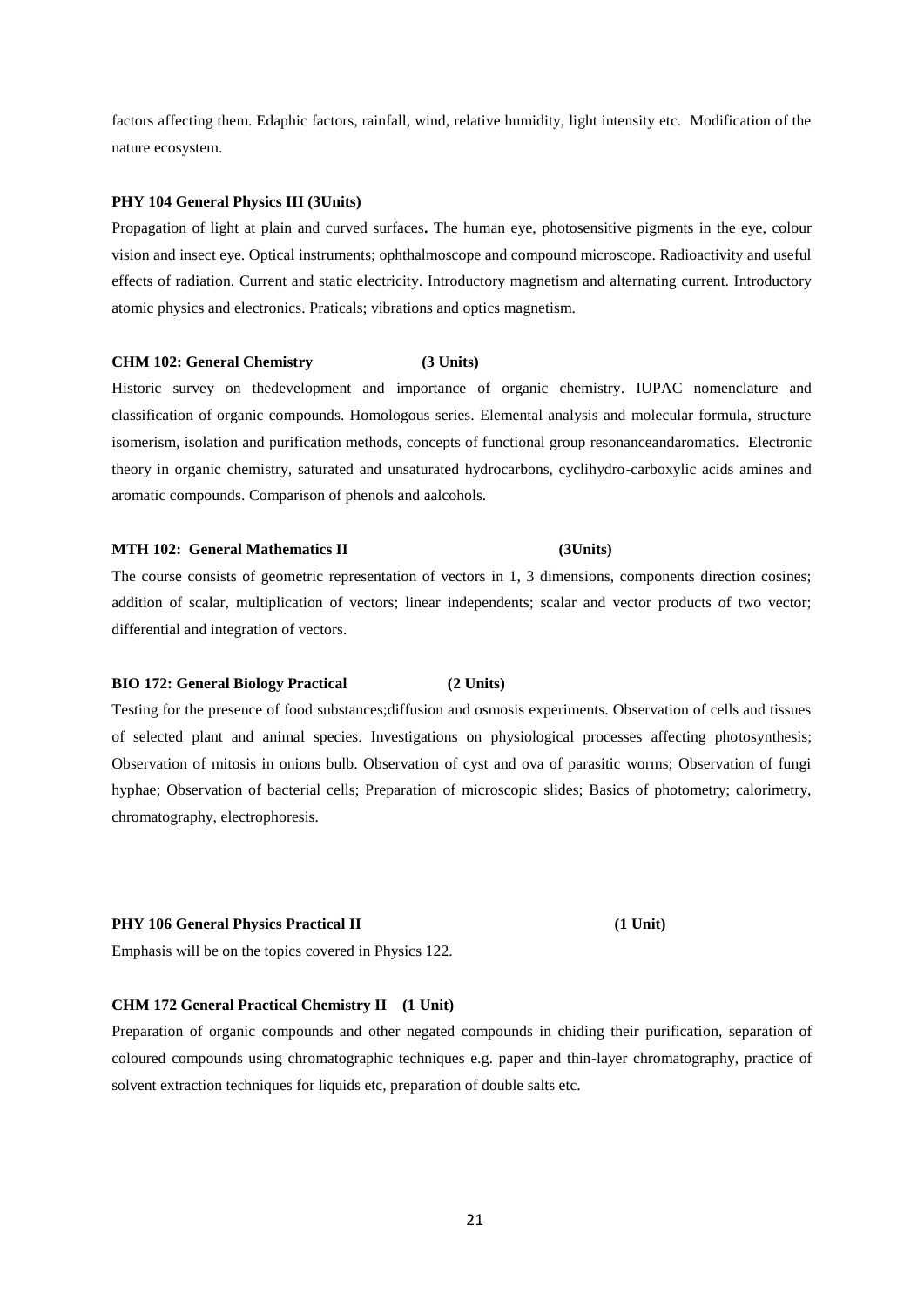### **CSC 104: Introduction to Computer Science (2 Units)**

Brief history of computers and computer generation. Classification of computers. Structure of a general-purpose computer. Number systems. The stored programme. Techniques of problem solving. Flowcharting, Stepwise refinement. Algorithm for searching, sorting and merging of ordered lists. Data preparation I / O devices. Data types. Data representation. Data capture problem-oriented languages. BASIC and FORTRAN programming: arithmetic expression; arrays; sequencing, alternation and iteration, sub-programmes and parameters. Elementary numerical Algorithms.

### **GST 112: Logic, Philosophy & Human existence (2 Units)**

Etymological & predecessorial conception of philosophy, philosophy modes and methods, major branches of logic, logic & language, induction & deduction, fallacies, categorical proposition and categorical syllogism.

### **GST 122: Communication in English 11 (2 Units)**

- Introduction, speaking for academic purpose and objectives. The communication process, speech situations, general guideline for effective speaking, organization, speaking at lectures, tutorials and seminars, asking and answering questions.
- Reading comprehension: the writer and the reader, actual reading activity; other reading comprehension skills.
- Continuous writing: the essay, acquiring writing skills, types of essays, approaches to essay writing; suggested topics for essay writing.
- General report writing: introduction, definition, types of reports, characteristics of reports, style, student research report, and review of literature.
- Report writing in the sciences: introduction, overall language use, model report; result and discussion of results; conclusion.
- Business correspondence: Introduction, general principle in writing business letter. Designing Curriculum Vitae (CV) or Resume'.
- The term paper: definition, choosing a topic, delimitations of a chosen topic, collecting material for term paper, compiling a working bibliography, compiling a reference list. The APA style.

Each unit covers 2 weeks work.

### **GST 162: Introduction to Social Science (2 Units)**

Origin, definitions, problems and relevance of social science; sub fields of social science: common concepts in social science; history, meaning, theories and consequences to mankind; leaders and leadership; definitions, typologies: self-reliance and national development; development: meaning, indicators and scope; population growth and distribution in Nigeria, distribution of public goods through public agencies; personality: Issues and theories; interpersonal relationship; meaning and factors of development; love and intimate relationship; moral regeneration in Nigeria; causes, problems and the way forward; war and peace: definition, theories, classification and control of war; agents of peace: The League of Nations, U.N.O, O.A.U, E.C.O.W.A.S etc; the Media and National Development.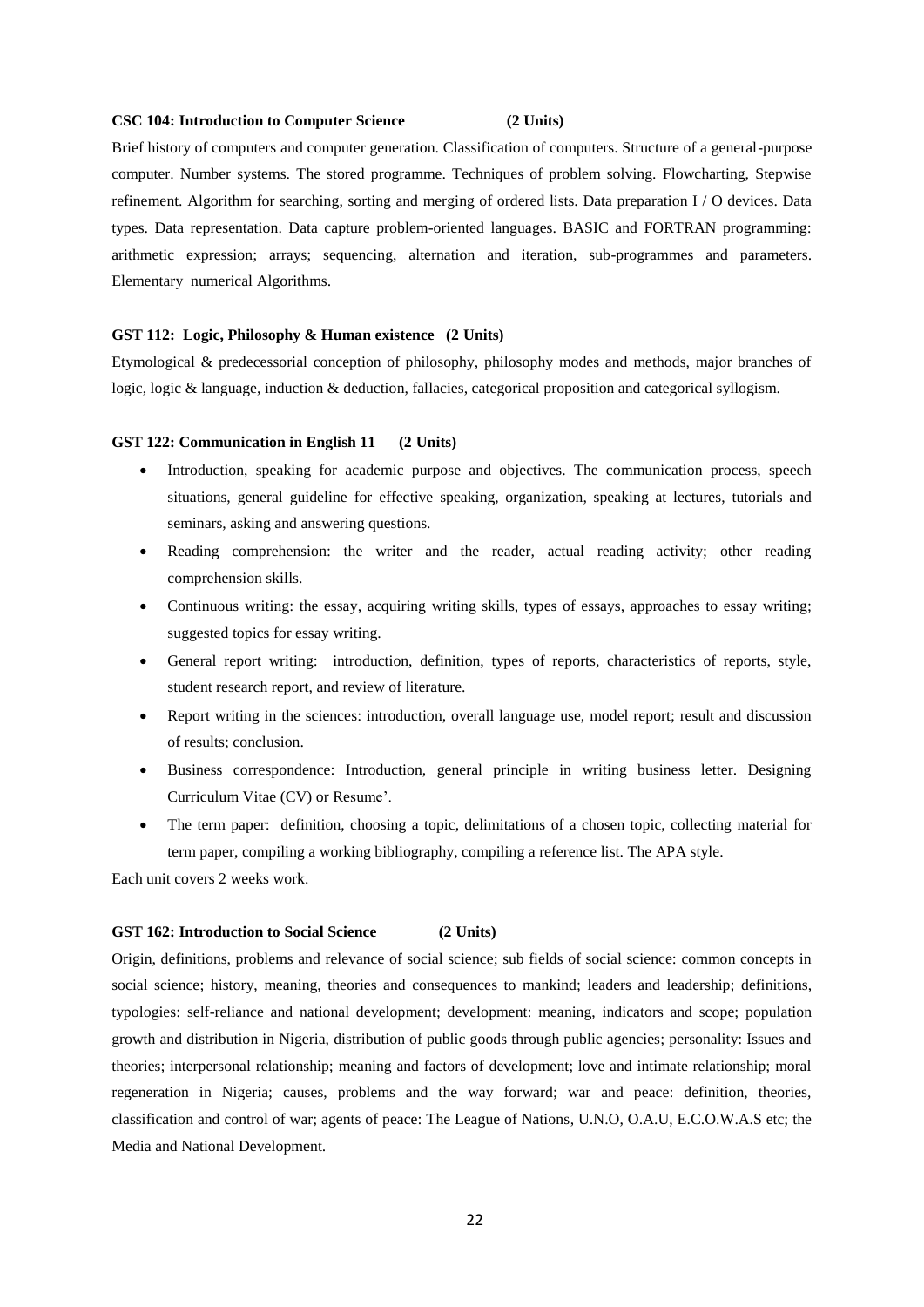### **200 LEVEL, FIRST SEMESTER**

### **OPT 201: Geometrical Optics (2Units)**

Basic properties of light- rectilinear propagation, refractive index, wavelength, wave fronts, shadows, pin- hole camera. Huygens's principle. Refraction at plane surfaces, curved surfaces. Refractive index, apparent depth. Ray tracing, nodal points, lateral magnification, thin lenses and coaxial systems of thin lenses. The spectrum, dispersion and color. Thick lenses. Aberrations – spherical, coma, oblique astigmatism, curvature of field, distortion, chromatic. Entrance and Exit pupils, Depth of focus, Depth of field, Field of view. Spherocylindrical lenses, Transposition, The prisms, Mirrors.

**Lecture Plan:** 3 hours of lectures/week.

Week 1/3: Basic properties of light- rectilinear propagation, refractive index, wavelength, wave fronts, shadows, pin- hole camera. Huygens's principle.

Week 4/5: Refraction at plane surfaces, curved surfaces. Refractive index, apparent depth.

Week 6/7: Ray tracing, nodal points, lateral magnification, thin lenses and coaxial systems of thin lenses.

Week 8: The spectrum, dispersion and color. Thick lenses.

Week 9/10: Aberrations – spherical, coma, oblique astigmatism, curvature of field, distortion, chromatic.

Week 11: Entrance and Exit pupils, Depth of focus, Depth of field, Field of view.

Week 12/13: Spherocylindrical lenses, Transposition, The prisms, Mirrors.

Week 14: Revision.

# **ANT 201: Introductory Anatomy, Gross anatomy of the thorax and histology of the basic tissues: (3 Units)**

### **Upper limb**

**Shoulder Girdle:** bones, joint & muscles, vessels, brachial plexus, axilla, Iymph nodes and mammary gland Arm: Humerus and elbow joint, blood vessels, nerves, muscles.

**Forearm**: Bones, radial, ulnar. Blood vessels and nerves.

### **Lower Limb: Pelvic Girdle: Hipbone, Sac**rum.

**Thigh:** Femur and hip joint, lumbar and sacral plexuses,

**Thigh:** Anterior compartment: muscles, blood vessels and nerves.

**Thigh:** Medial compartment muscles. Blood vessels and nerves.

**Thigh**; Posterior compartment muscle, blood vessels and nerves, knee joint.

**Gluteal region:** muscles, blood vessels and nerves.

**Leg**: Osteology of tibia & fibula.

**Leg:** Anterior lateral compartment: muscle, blood vessels and nerves.

**Leg:** Posterior compartment, muscle, blood vessels and nerves.

**Foot:** Bones, ankle joint, arches of the foot, muscles and vessels and nerves.

Introduction to embryology, introduction to the male and female genital system, gametogenesis. Uterine cycle, ovarian cycle, development of the Graffian follicles and ovulation: fertilization, cleavage, morula, blastocyst formation, implantation.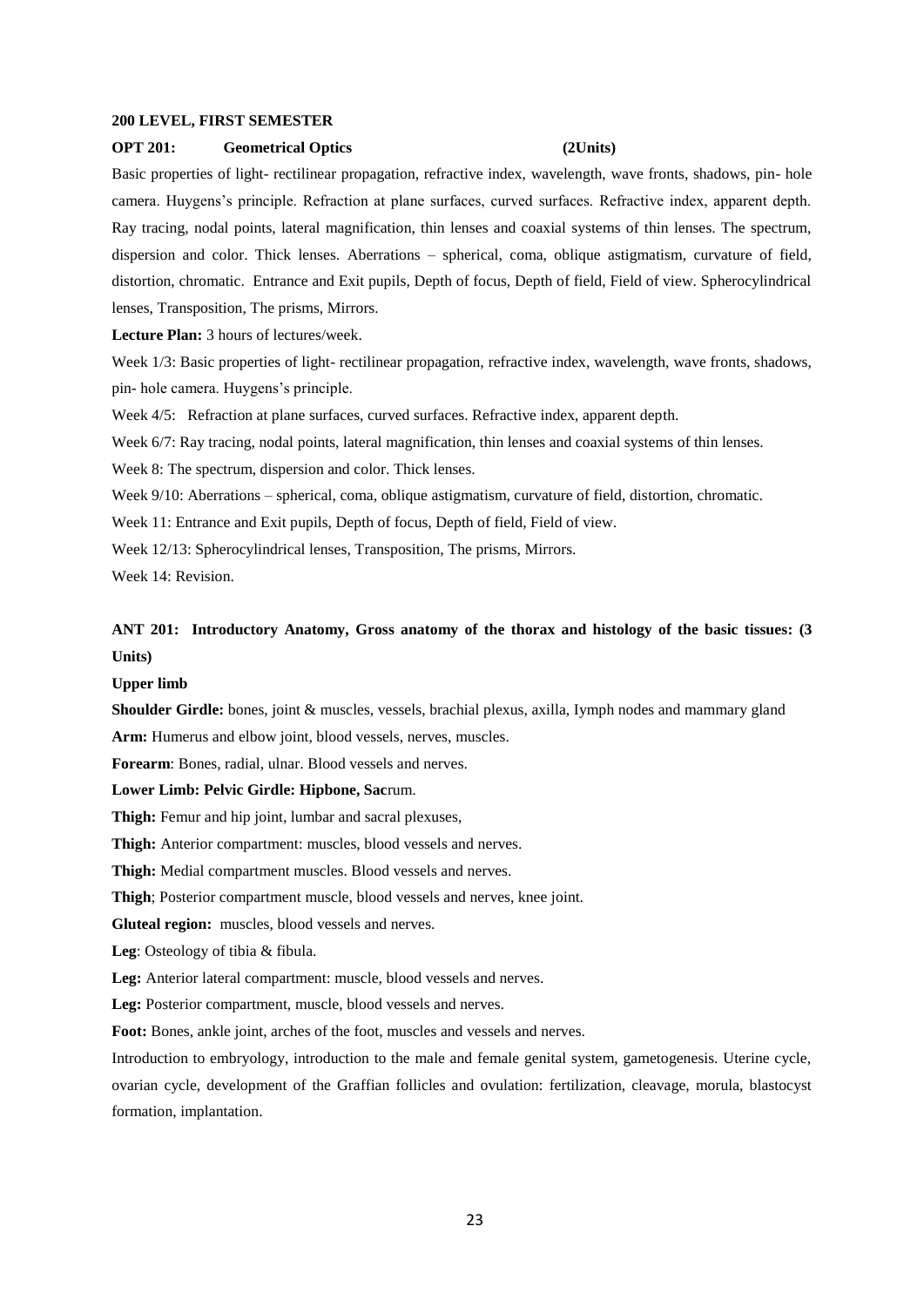Bilaminar disc, amniotic cavity, yolk sac, trilaminar layer, intraembryonic coelom formation, primitive streak. The human embryo, placenta and fetal membranes and body cavities. Somites, blood and vessels formation, folding of the embryo, germ layer derivatives, estimating embryonic age, congenital anomalies.

Introduction to the cellular system of the body

Introduction to the primary tissues of the body: Epithelium, connective tissues, muscles, nerves, blood, and skeletal tissues.

### **PIO 201: General Principles and Blood Physiology (3 Units)**

Overview of physiology and its application: cellular physiology; homeostasis and homeostatic mechanism; physiology of the skin; nutrition and gastro-enterology; circulatory and cardiac physiology; renal physiology; respiratory physiology; reproductive fetal and neonatal physiology; endocrinology and neurophysiology; physiological measurements and factor affecting them. Neuromuscular systems.

### **BCH 201: General Biochemistry (3 Units)**

General Biochemistry Cellular biochemistry Proteins Structure and types Mechanism of enzyme action

Bioenergetics and energy storage

Carbohydrate biochemistry- Structure and function. Glycoysis, TCA cycle Pentose monophosphate shunt Gluconeogenesis

Glycogen synthesis storage and utilization

Oxidative phosphorylation

Mitochondrial structure

Electron transport /PH coupling

## **MCB 211: Introductory Microbiology (3 Units)**

History and scope of microbiology; the general characteristics of microorganisms. Prokaryotic and Eukaryotic microorganisms. Bacterial morphology and cell structure.

Growth and reproduction of microorganisms. Biochemical reactions of microorganisms, antimicrobial agents. Systematic classification of bacteria, fungi, viruses' algae and protozoa.

### **BIO 211: Introductory Genetics (2 Units)**

History of Genetics, Pattern, particle and principle of heredity. Complete, incomplete dominance and codominance. Mendel's inheritance in human; multifactorial inheritance. Sex determination, sex linkages, eukaryotic chromosomes and theory of inheritance. Detailed structure of DNA, mechanism of DNA replication. Basic and normal control of cell division (Miosis and mitosis). Replication of DNA, genes expression (mutation, transformation and protein synthesis). Genetic recombination. Gene linkages and gene mapping. Location of genes along a chromosome. Direct detection of genotypes. Genetic analysis of populations and how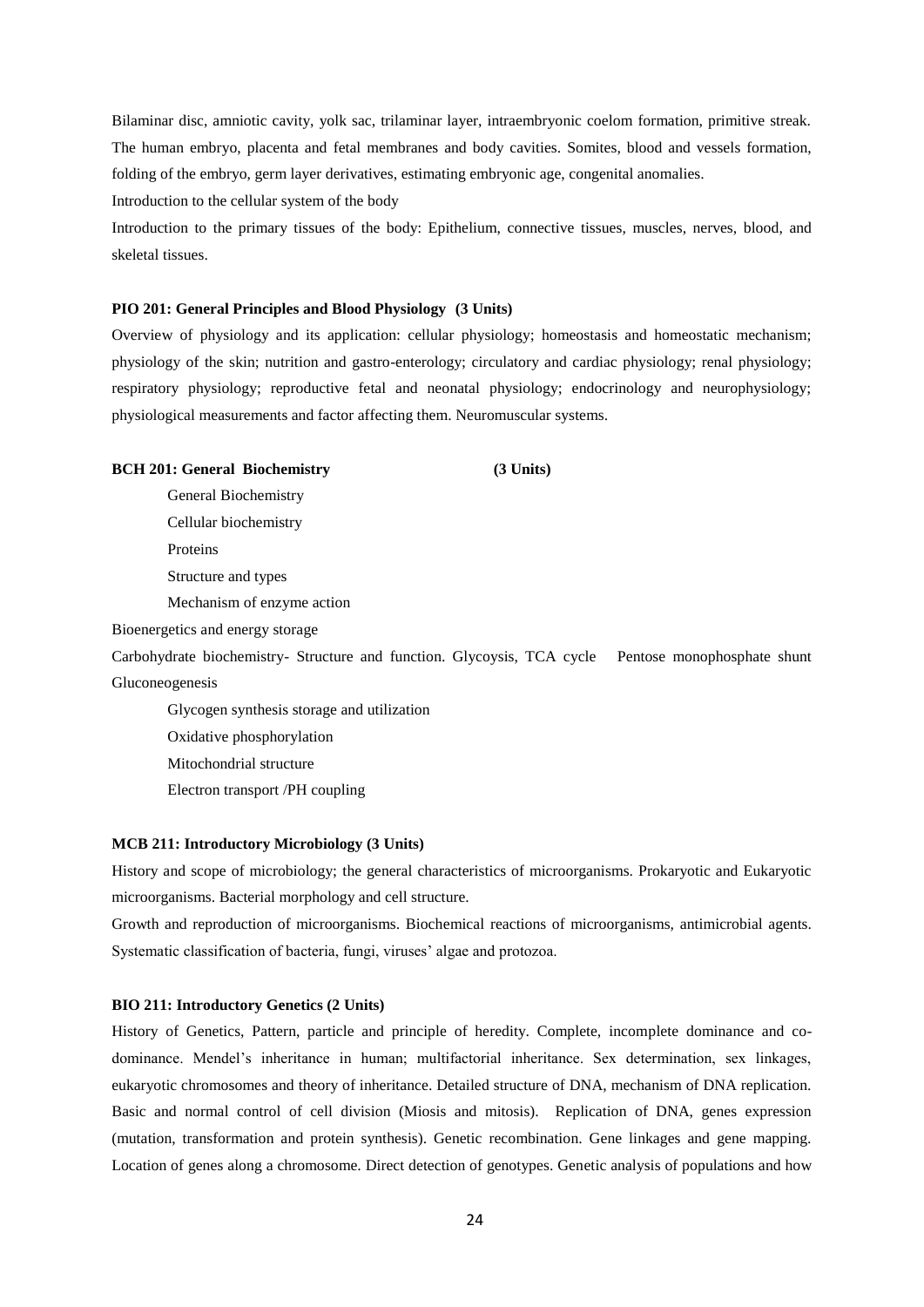they evolve ( heritable and non-heritable characteristics, quantitative inheritance). Structure and organization of Drosophilia genome, sex determination in Drosophilia. Diseases at the level of the gene, mutations, recessive disorders ( homozygote recessive AA), hemophilia ( blood clotting problems). Diseases due to recessive allele; sex linked; sickle cell anaemia. Phenylketonuria; galactosemia. Syndromes and chromosomal disorders. Chromosomal rearrangement and genetic diseases. Methods of detection, pedigree analysis, origin of life on earth. Concept and theory of evolution.

# **BCH 213:** Biochemistry Practical (1 Unit)

Review of general biochemistry; chemical elements and the periodic table. Electronic configuration, electronic orbital, valency of atoms and types of chemical bonds; metals and non- metals; acids and bases, highlighting Lewis conception; carbon, SP<sup>3</sup> hybridization, the tetrahedron and covalent bond; functional group. Water and its special properties. Carbohydrates: the glycosidic bond; relationship of photosynthesis and tissue respiration. Introduction of the cell and hierarchy of organization of living things. Macromolecules, organelles, cells, tissue, organs and organisms. Amino acids, proteins; the peptide bond and polypeptides; proteins as biological catalysts, immune agents and structural molecules. Carbohydrate as storage molecule of easily accessible metabolic energy. Fatty acids and lipids: the ester bond of lipids and triglycerides; Fat as efficient energy storage molecule. Nucleic acids and nucleotides: DNA and RNA as polymers of nucleotides; the phosphodiester bond; Gene and genetic information transcription and translation.

# **PUH 257: Medical Sociology (2 Units)**

This course reviews the social issues in health with particular reference to the services offered such as welfare services, care of the motherless babies, and rehabilitation of the handicapped, care of the elderly and care of the destitute/beggars. The course also focuses on specific problems areas such as natural and man-made emergency situations, disasters and refuge problems. The course provides an opportunity for students to become acquainted with what happens in such situations.

### **GST 211: Fundamental Theology (1 Unit)**

Fundamental Theology discusses the basic themes to Christian knowledge about God as public discourse, thus not in the form of a catechism of apologetics. Basic truths of Christian faith in open disposition to the world. This leads from Classical Apologetics by the Fathers of the Church remained cases of *defensor fidei* that is to say, in confrontational language to other systems of meaning within history, to recalcitrant powers persecuting the Church etc. Fundamental Theology does not remain merely on the defensive or on the offensive in the face of the European Project of Enlightenment. Faith and reason need to understand each other, like in Anselm's earlier project of 'fides quarens intellects'.

### **GST 215: Introduction to Entrepreneurial Skills II (2 Units)**

The course is a continuation of GST125 (Entrepreneurial studies I). Attention is given to management of people(personal management), materials management and purchasing, money (financial management); machinery (technology) management concept of marketing; market segmentation; product; price; promotion;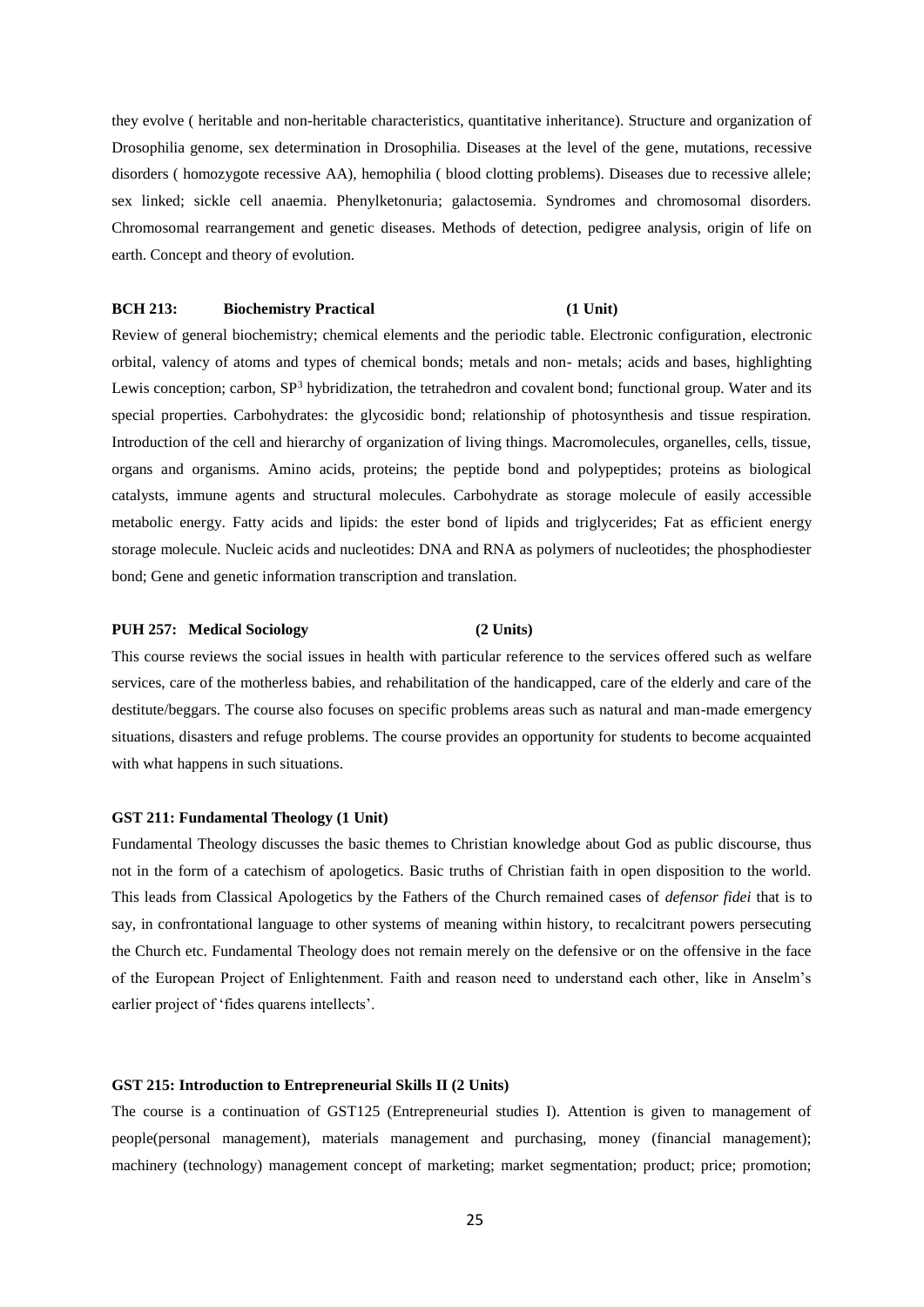place; salesmanship; personal selling; available trade for entrepreneurs and decision making; students are expected to be exposed on some of the entrepreneurial skills.

### **200 LEVEL**

## **SECOND SEMESTER**

### **OPT 202: History/ Introduction to Optometry (2 Units)**

Understanding Optometry as a health care profession. Relationship of the profession to others in the eye care field including Ophthalmology and Opticianry. Opportunities available to the Optometrist as a professional. Attitude necessary for the study and practice of optometry. A general knowledge of the legal status, standards of practice, professional conduct and association. Introduction to Optometric terms, instrumentation and literature. Optometry in America, Asia, Africa and Europe and the historical development and personalities involved; from the ancient times (day of Hammurabi); the middle centuries, the renaissance period; the seventeenth century; the eighteenth century. The golden age of optics till present period.

**Lecture plan:** 2 hours of lectures/ week

Week 1/2 Understanding Optometry as a health care profession. Relationship of the profession to others in the eye care field including Ophthalmology and Opticianry. Opportunities available to the Optometrist as a professional. Historical development of Optometry from the ancient times (day of Hammurabi).

Week 3.Opportunities available to the Optometrist as a professional. Historical development of Optometry in the middle centuries.

Week 4.Attitude necessary for the study and practice of Optometry. Historical development of Optometry from the renaissance period.

Week 5/7. A general knowledge of the legal status, standards of practice, professional conduct and association. Historical development of Optometry from the seventeenth century.

Week 8/11. Introduction to Optometric terms, instrumentation and literature. Historical development of Optometry from the eighteenth century.

Week 12/13. Optometry in America, Asia, Africa and Europe. Historical development of Optometry from the golden age of optics till present period.

Week 14: Revision

### **OPT 212: Physical Optics (2Units)**

Principles of wave optics, interference, diffraction, polarization, radiometry, photometry. The quantum nature of light. Spectroscopy, lasers and relativistic optics. Gaussian theory: principal points and nodal points, equivalent power and vertex power, field lenses, eyepieces and telephoto lenses.

Lecture Plan: 3 hours of lectures/week.

Week 1/4: Principles of wave optics, interference, diffraction, polarization, radiometry, photometry.

Week 5/6: The quantum nature of light.

Week 7/8: Spectroscopy, lasers and relativistic optics.

Week 9/10: Gaussian theory: principal points and nodal points.

Week 11: Equivalent power and vertex power.

Week 12/13: Field lenses, eyepieces and telephoto lenses.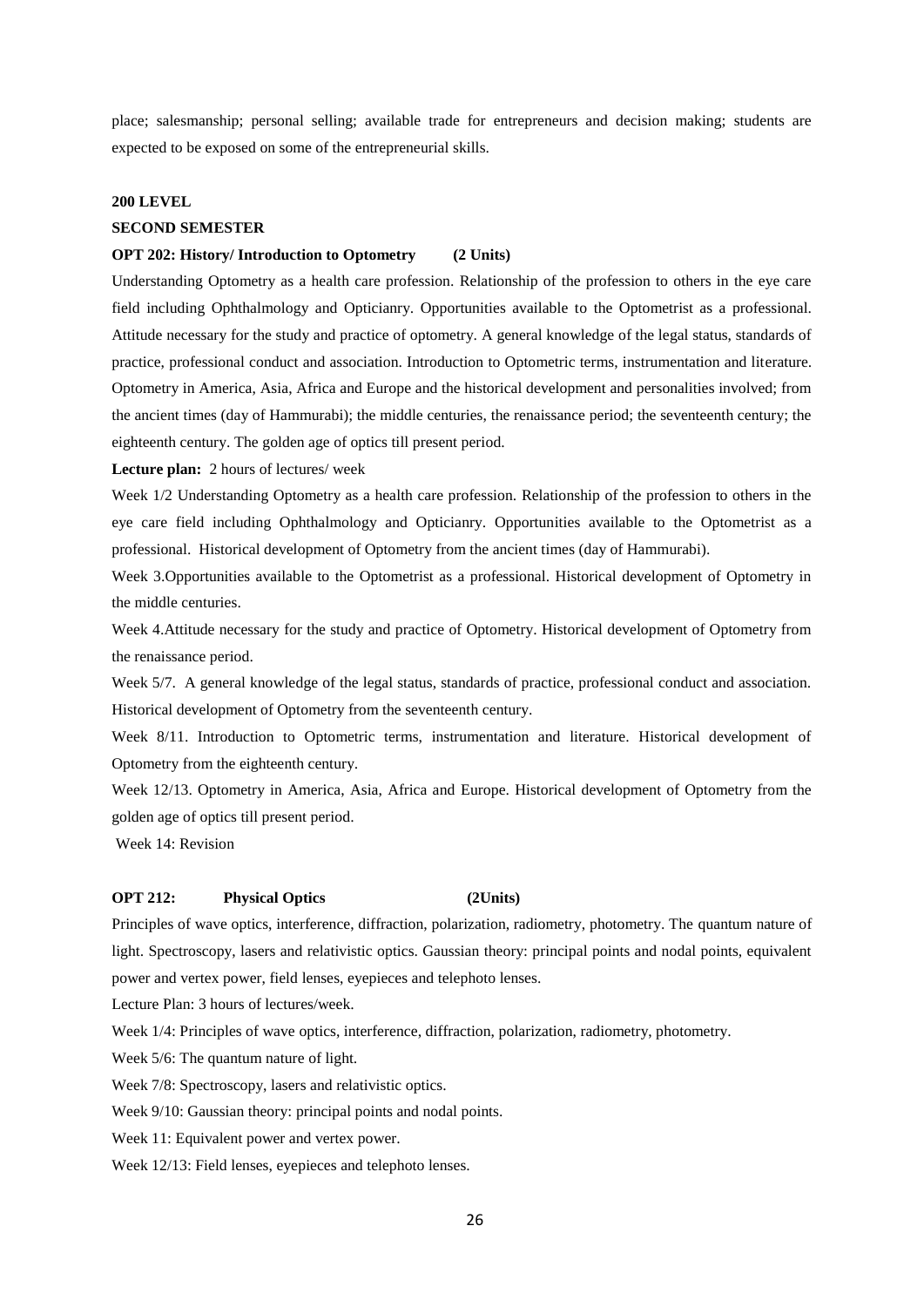Week 14: Revision.

# **ANT 216: Gross Anatomy II (Head/Neck; Abdomen /Pelvic/Perinuem regions) (3Units)**

Osteology skull and vertebrae Triangles of the neck, cervical fascia and lymphatic drainage of the head, neck and back. Phrynx and larynx. Thyroid and parathyroid glands. The pterygo-palatine fossae; nose and the paranasal sinuses, oral cavity. Face and parotid gland. Temporal and infratemporal fossae, scalp and cranial cavity Dural sinuses, cranial nerves. The ear and eye.

# **PIO 222: Human Physiology II (3 units)**

Renal system and body fluid including control of blood pressure and water balance control of plasma sodium and potassium levels, acid-base balance, etc. Circulatory system including cardiac cycle, blood flow and pressure, lymph formation and function etc. Endocrine system including hormones, pituitary gland, adrenal cortex, regulation of blood sugar levels, vitamin D, pregnancy and lactation, etc.

### **BCH 212: Functional Biochemistry (3 Units)**

Molecular biology, an introduction

DNA structure and function, RNA structure and function, DNA Replication,

Protein synthesis.

Biochemistry of specialized tissues viz:

Hormones and growth factors, Muscle, Liver, Nerve, Eye, Nutrition. Digestion of protein, carbohydrate and lipids, Essential amino acids, Minerals.

# **GST 102: Fundamental Philosophy (1 Unit)**

The basic themes of Philosophy reflect the cultural predispositions for an assent to truth, the essence of being, Existence and history. Thus an attempt at definition of philosophy, philosophy of the sciences, philosophy of value, theories of truth and general meneistics pave the way for and understanding of philosophy as systematic (system as well ordered whole; systemic as system theories about self-organization in nature and science), which by all interest for the categorical (finite, temporal) realities, is open-ended for the absolute Difference. Thus Fundamental Philosophy can only be possible with the backdrop of meneistics and hermeneutic: without meneistics a philosophical contention might remain elusive, without hermeneutic a syntactic exercise in futility.

# **GST 142Communication in German1 unit**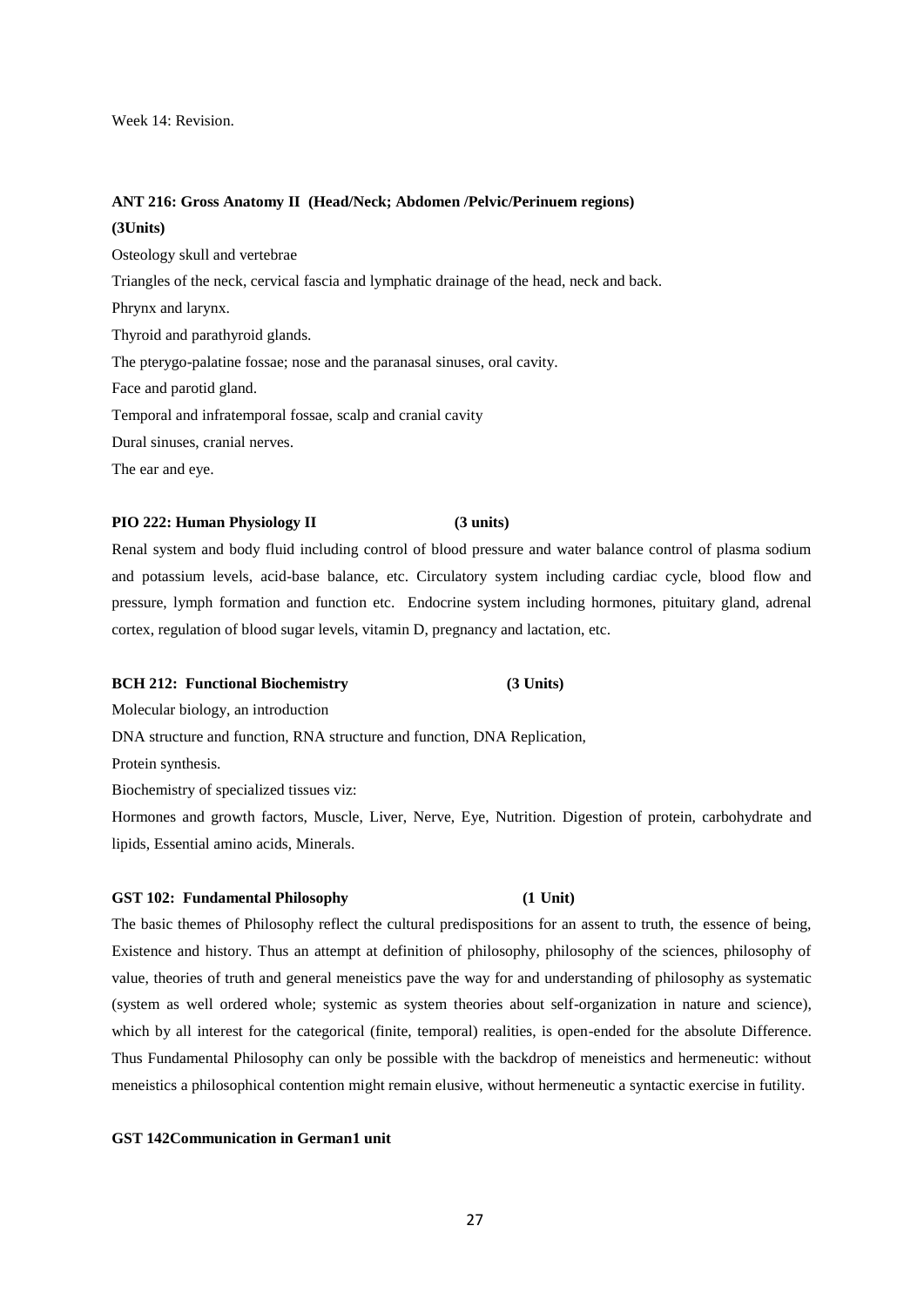This course is meant as an introduction to German as anew foreign language for beginners. Through this course the student ought to be able to identify German optically in the written form and additively in the spoken form from all other languages. He or She is to be equipped to speak and express him or herself in German in the commonest circumstances of everyday life. Thus he or she is to be acquainted with basic situations for a simple dialogue, but must also be familiar with basic syntax and grammatical rules for further progress in the given language, especially for apprehension and appreciation of simple literary texts.

### **GST 222: Peace and Conflict Resolution Studies (2 Units)**

This course focuses on the basic concept of peace and conflict resolution; peace as a vehicle of unity and development; conflict issues; types of conflicts e.g. ethnic/religious /political / economic conflicts; root causes of conflicts and violence in Africa; indigene / settler phenomenon; peace-building; management of conflicts and security; elements of peace studies and conflicts resolution; culture of peace mediation and peace-keeping, Alternative Dispute Resolution (ADR); dialogue and arbitration in conflict resolution; role of International Organization in conflict resolution e.g. economic community of west African States (ECOWAS); African union; united Nations; communal / indigenous conflicts; individual conflicts terrorism.

### **GST 224: Fundamental Ethics (1 Unit)**

- i. The meaning of ethics The goal of Ethics; The modesty of human conduct Ethics and related disciplines
- ii. The subject matter of Ethics The human act & the 'act of man' Enlightened Intellect Deliberate will Freedom
- iii. Responsibility of human act Modifiers of the human act; Determinants of value
- iv. The goal of human life Major Ethical theories and the goal of human life Utilitarianism Pragmatism Situationism

Existentialism

Etc

- v. Happiness of the good as the goal of human Life Characteristics of the good
- vi. Road to Happiness:

Conscience

- Truthfulness
- Right and Duties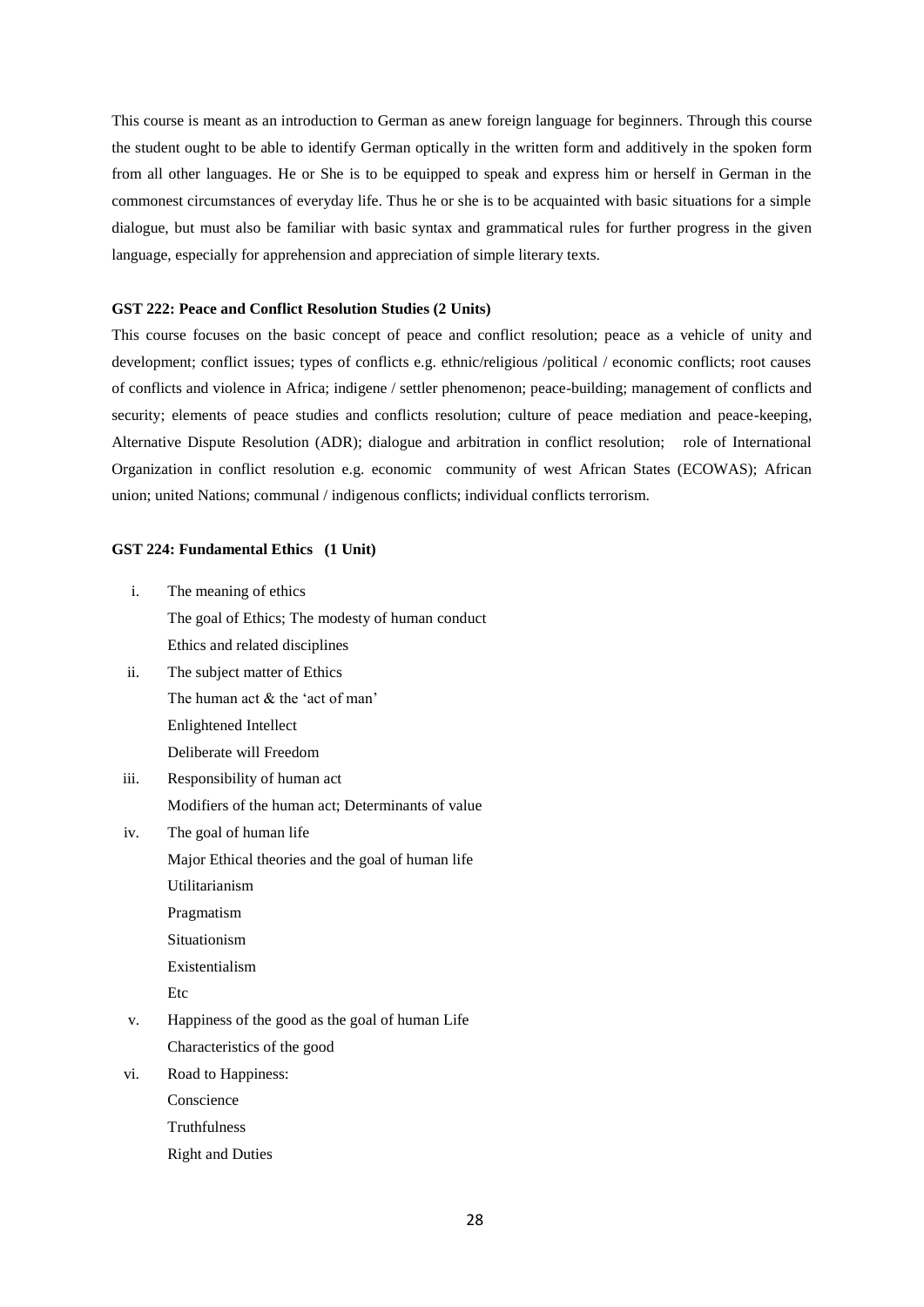Natural virtues e.g Justice, temperance, fortitude, prudence and theological virtues, particular virtue (patience), chastity (easy virtue), peace.

### **GST 252: Bioethics (1 Unit)**

- 1. Meaning of Bioethics/ its nature, history and scope.
- 2. Meaning of ethics- general or meta-ethics, kinds of ethics.
- 3. Some bioethical principles and ethical terms-respect for autonomy, non-maleficience/efficience, human respect and dignity. Bioethics and bio-medical ethics.
- 4. Issues/trends of abortion/euthanasia, suicide/ etc.
- **5.** Artificial insemination/ reproduction and the **"Elele Gift"** scenario.
- **6.** Human genetic modification/engineering, reproductive technologies/ human cloning; human fertilization and sterilization.
- **7.** Embryonic stem cell research and therapy
- **8.** HIV/AIDS, homosexuality/ lesbianism and bioethics
- **9.** Bioethics and religious views (Catholic & Muslim)
- **10.** Igbo/ Edeh's concept of man and life and bioethical discourse; drug experimentation on human beings and bioethical/ bioecological/ waste management.

### **300 LEVEL**

# **FIRST SEMESTER**

# **OPT 301: General Optometry 1 (3Units)**

Introduction: Review of Ophthalmic Lenses and Prisms as related to Clinical Optometry. Classification and Correction of Refractive Errors.

Style, Scope and order of general optometric examination using trial lenses, phoropter etc.

(a) Patient's profile (children 0-17, adults 18 -40, presbyopes> 40)

(b) Case history (routine, contact lens, low vision patients)

(c) Preliminary tests begin in the following sequence.

Pre-ocular health assessments

● Focimetry if patient has a habitual correction with the lensometer or alternative(s).and/or

● Visual acuity tests at far and near. (Unaided, aided, pin hole) with acuity charts (Snellen / LogMAR).

 ● Interpupillary distance with p.d rule or alternatives. Ocular health assessment (with/ without drugs, or staining agents)

(a) Anterior segment of the eye and its adnexa

Examination of the lid, conjunctiva, sclera and cornea with penlight, slit lamp biomicroscope and direct ophthalmoscope.

(b) Equator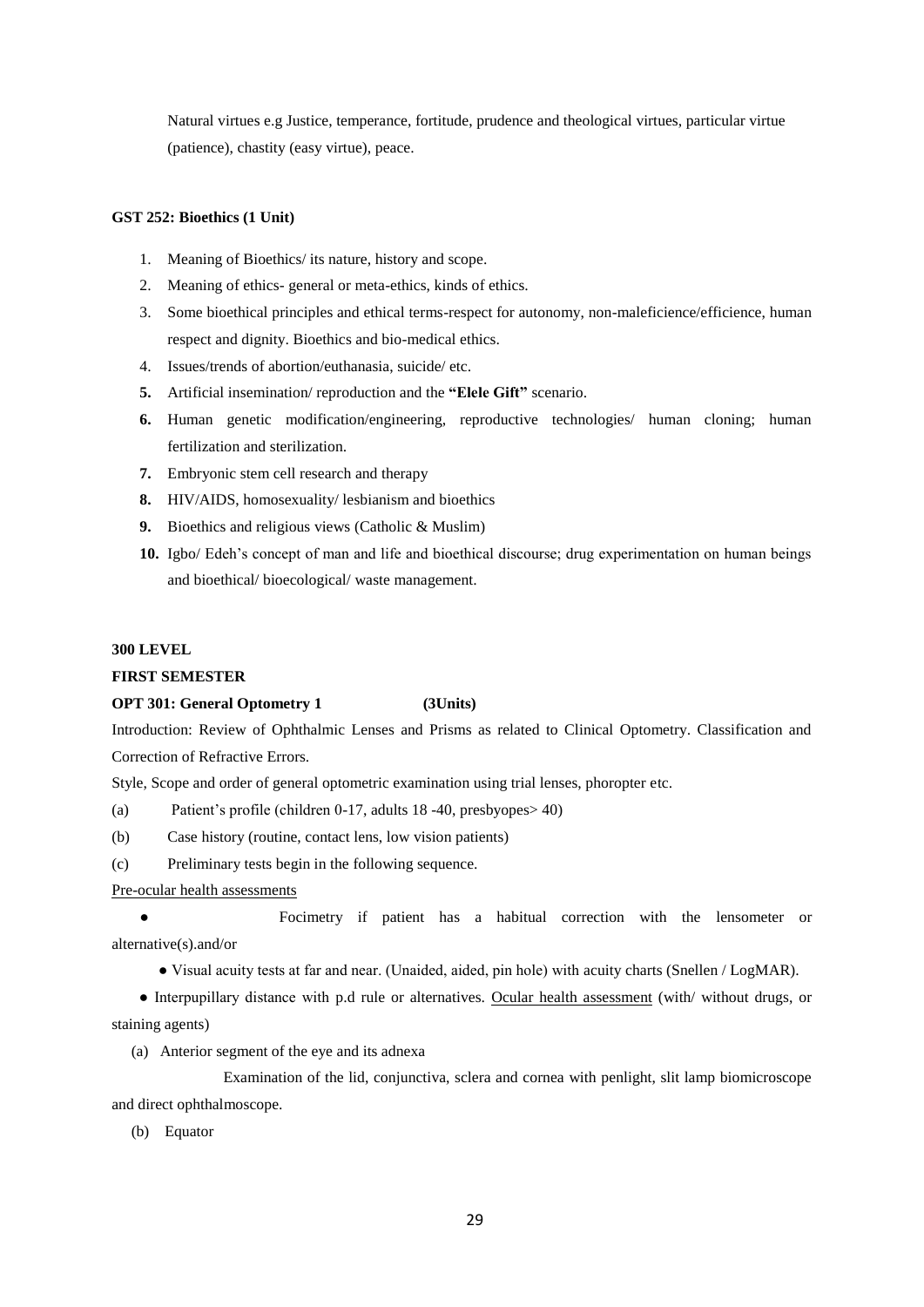Examination of the Anterior chamber/angle with pen light/ slit lamp, direct ophthalmoscope, gonioscope gonioscopy, in all patient at risk for primary or secondary open or closed angle glaucomas solely for the purpose of identifying risk factors, and etiological differentiation and disease severity.

Examination of the - Anterior uvea / pupil with pen light slit lamp, direct ophthalmoscope

Examination of the Lens with pen light slit lamp, direct ophthalmoscope

# **Lecture Plan: 2 hours of lectures/week**

Week 1/5: Review of Ophthalmic Lenses and Prisms. Classification and Correction of Refractive Errors. Style, Scope and order of general optometric examination using trial lens, phoropter etc.

Week 6/9: (a) Patient's profile (children 0-17, adults 18 -40, presbyopes> 40)

(b) Case history (routine, contact lens, low vision patients)

(c) Preliminary tests begin in the following sequence.

Pre-ocular health assessments.

Week  $10/11$ : Focimetry if patient has a habitual correction with the lensometer or alternative(s).

Week 12/13: Visual acuity tests at far and near. (Unaided, aided, pin hole) with acuitychart. Interpupillary distance with pupillary distance (P.D) rule or alternatives.

Week 14: Revision

# **OPT 311: Ophthalmic Optics I (2 Units)**

Optical characteristics and design of standard ophthalmic single vision, bifocal, trifocal, progressive lenses and ophthalmic prisms. Emphasis will be placed on physical properties of lens materials including index of refraction, absorptive ability, lens coatings and special application of lens material to different occupations, low vision and sports. Characteristics of frame materials, design and selection. Lensometry. Lens neutralization cylindrical power and toric transpositions. Lens and frame specifications, IPD measurement, centration and decentration.

**Lecture Plan:** 2 hours of lectures/week

Week 1/3: Optical characteristics and design of standard ophthalmic single vision, bifocal, trifocal, progressive lenses and ophthalmic prisms.

Week 4/6: Physical properties of lens materials including index of refraction, absorptive ability, lens coatings and special application of lens material to different occupations, low vision and sports.

Week 7: Characteristics of frame materials, design and selection.

Week 8: Lensometry.

Week 9/11: Lens neutralization cylindrical power and toric transpositions. Lens and frame specifications.

Week 12/13: IPD measurement, centration and decentration.

Week 14: Revision.

### **OPT 313:** Physiological Optics I (2 Units)

A study of the dipodic functions of the visual apparatus consisting of lectures and demonstrations. The eye as an optical instrument, the schematic and reduced eyes. Dioptrics of the eye, optical constants, cardinal points, refractive power of the surfaces and media. Location and size of retinal images, visual angle and size of retinal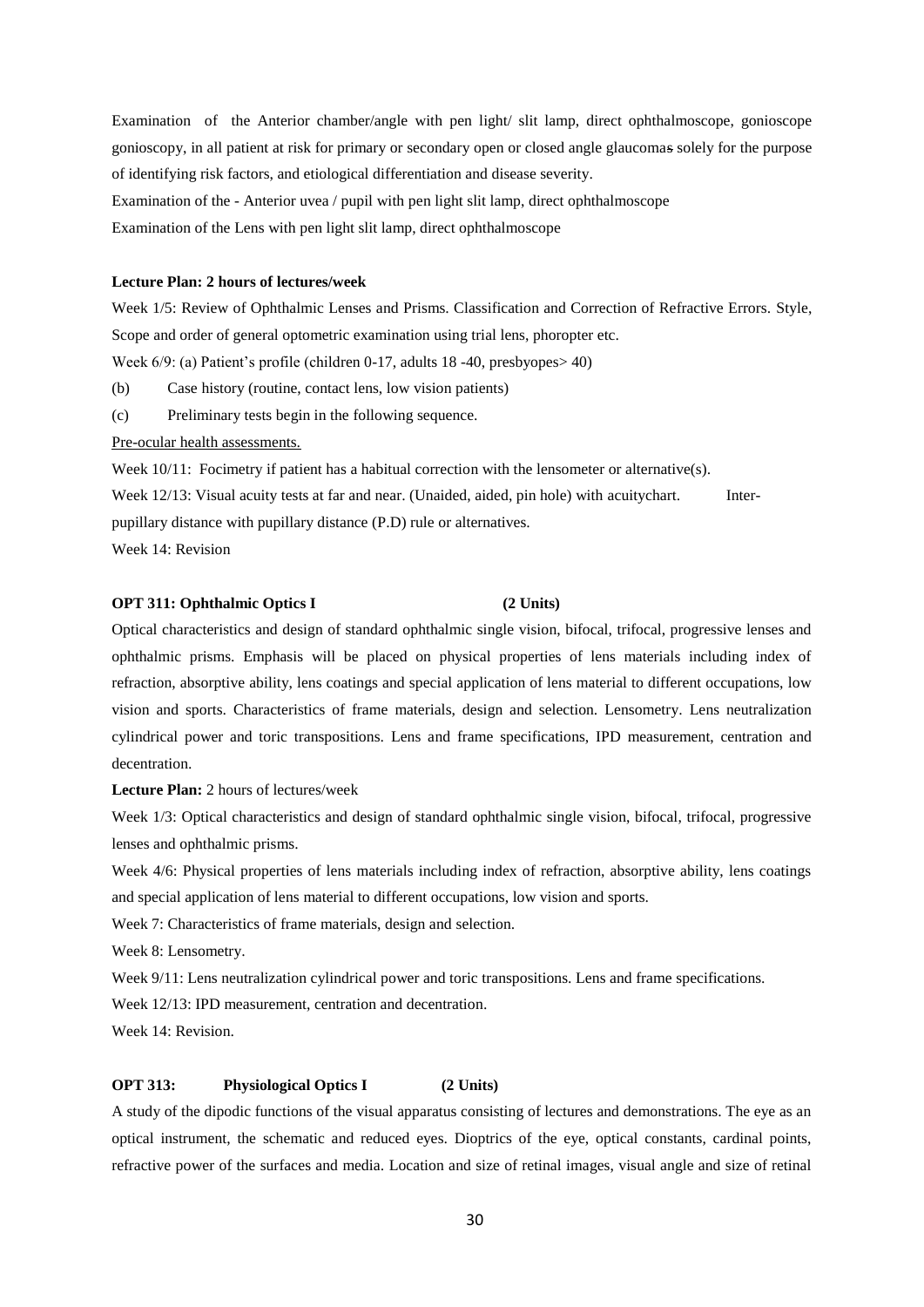images. Amplitude of accommodation and presbyopia. Emmetropia, refractive statue of the eye and optical aberrations. Badel, Optometer, Resolution and Visual Acuity.

**Lecture Plan:** 2 hours of lectures/week

Week 1/4: The eye as an optical instrument, the schematic and reduced eyes. Dioptrics of the eye, optical constants, cardinal points, refractive power of the surfaces and media.

Week 5/7: Location and size of retinal images, visual angle and size of retinal images.

Week 8/9: Amplitude of accommodation and presbyopia.

Week 10/11: Emmetropia, refractive statue of the eye and optical aberrations.

Week 12/13: Badel Optometer, Resolution and Visual Acuity.

Week 14: Revision.

# **OPT 315: Dispensing Optics I (2 Units)**

Bench work terminologies, Bench work stages – centering, layout, cutting, chipping and crumbling. Edging, drilling, mounting. Bench work assembling. Description and classification of glasses, frames, their specification and measurement. Preliminary adjustment (truing).Horizontal alignment of glasses, vertical alignment. Fitting, cosmetic factors, occupational factors and special considerations. Tinting of lenses. Introduction to contact lens fitting. Also filling and fitting of prism components.

**Lecture Plan:** 1 hour of lecture and 1 hour of practical/week.

Week 1/3: Bench work terminologies, Bench work stages – centering, layout, cutting, chipping and crumbling.

Week 4/6: Edging, drilling, mounting. Bench work assembling. Description and classification of glasses, frames, their specification and measurement.

Week 7/8: Preliminary adjustment (truing). Horizontal alignment of glasses, vertical alignment.

Week 9/10: Fitting, cosmetic factors, occupational factors and special considerations.

Week 11/12: Tinting of lenses. Introduction to contact lens fitting.

Week 13: Filling and fitting of prism components.

Week 14: Revision.

## **OPT 331: Ocular Anatomy (2 Units)**

Detailed description of the gross structure of the visual apparatus. The orbit, its contents and related structure. Specific description of the anatomy of all parts; lids, cornea, sclera, choroids, iris, lens and retina, humour, lacrimal apparatus, the cranial nerves, extra-ocular muscles, as well as the process of vision and anatomy of the visual pathway. Practical sections on dissection using bovine eye.

**Lecture plan:** 2 hours of lectures/week Week 1/2: Lids, cornea, sclera. Week 3/4: Choroid, iris, lens. Week 5/7: Retina. Week 8: Humour, Lacrimal apparatus. Week 9/11: The cranial nerves, extra-ocular muscles. Week 12/13: The process of vision and visual pathway. Week 14: Revision.

# 31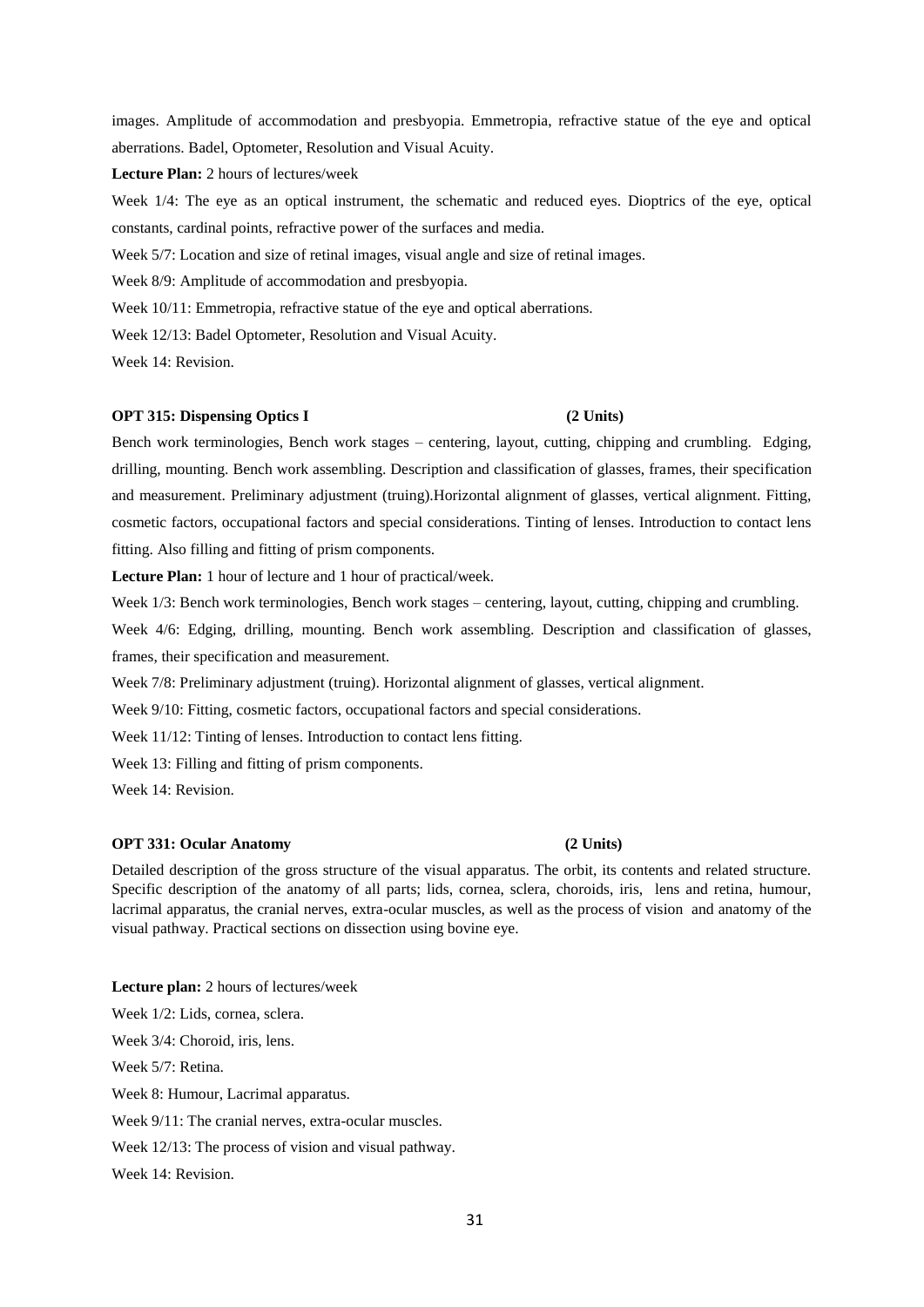### **OPT 335: Ocular Biochemistry (2Units)**

Introduction: biochemistry of the cell, cell membrane. Biochemistry of the tear film, aqueous humour, vitreous humour. Biochemistry of the cornea and crystalline lens with emphasis on the structure, metabolism and maintenance of transparency in these tissues. Biochemistry of the retina rods, and cones, ocular pigments, duplicity theory. Photochemistry of vision. Vitamin A metabolism and vision. Free radicals, reactive oxygen and nitrogen species (oxidants). Antioxidants. The role of free radicals in the pathophysiology of degenerative diseases.

**Lecture Plan:** 3 hours of lectures/week

Week 1: Biochemistry of the cell, cell membrane.

Week 2/3: Biochemistry of the tear film, aqueous humour, vitreous humour.

Week 4/6: Biochemistry of the cornea and crystalline lens with emphasis on the structure, metabolism and maintenance of transparency in these tissues.

Week 7/9: Biochemistry of the retina rods, and cones, ocular pigments, duplicity theory.

Week 10: Photochemistry of vision.

Week 11: Vitamin A metabolism and vision.

Week 12/13: Free radicals, reactive oxygen and nitrogen species (oxidants).

Antioxidants.The role of free radicals in the pathophysiology of degenerative diseases.

Week 14: Revision.

### **PCO 321: General Pharmacology (3 Units)**

**Lecture Plan:** 3 hours of lectures/week

General Principles of Pharmacology: Pharmacodynamics, Pharmacokinetics, Autonomic nervous system: Principles and Classification of Autonomic Drugs. Drugs affecting the central nervous system; drug abuse (i) stimulants (ii) depressants (iii) analgesics (iv) antiepileptic drugs/sedatives/hypnotics (v) antipyretics (vi) tranquilizers. Muscle relaxants, Diuretic agents, Endocrine drugs-Anti-diabetics and thyroid drugs, Antidepressants. Drugs used to treat asthma. Oral contraceptives, Opioid analgesics. Introductory toxicology. Adverse effects of systemic drug therapy. Adverse effects of ocular drug therapy. Malaria chemotherapy, vitamins, metazoan.

Week 1/3: General Principles of Pharmacology, Principles and Classification of Autonomic Drugs.

Week 4/6: Drugs affecting the central nervous system; drug abuse (i) stimulants (ii) depressants (iii) analgesics (iv) sedatives (v) antipyretics (vi) tranquilizers.

Week 7: Muscle relaxants. Anti-diabetics. Oral contraceptives.

Week 8: Introductory toxicology.

Week 9/11: Adverse effects of systemic drug therapy. Adverse effects of ocular drug therapy.

Week 12/13: Malaria chemotherapy, vitamins, metazoan.

Week 14: Revision.

# **ANT 335: Neuro Anatomy (3 Units)**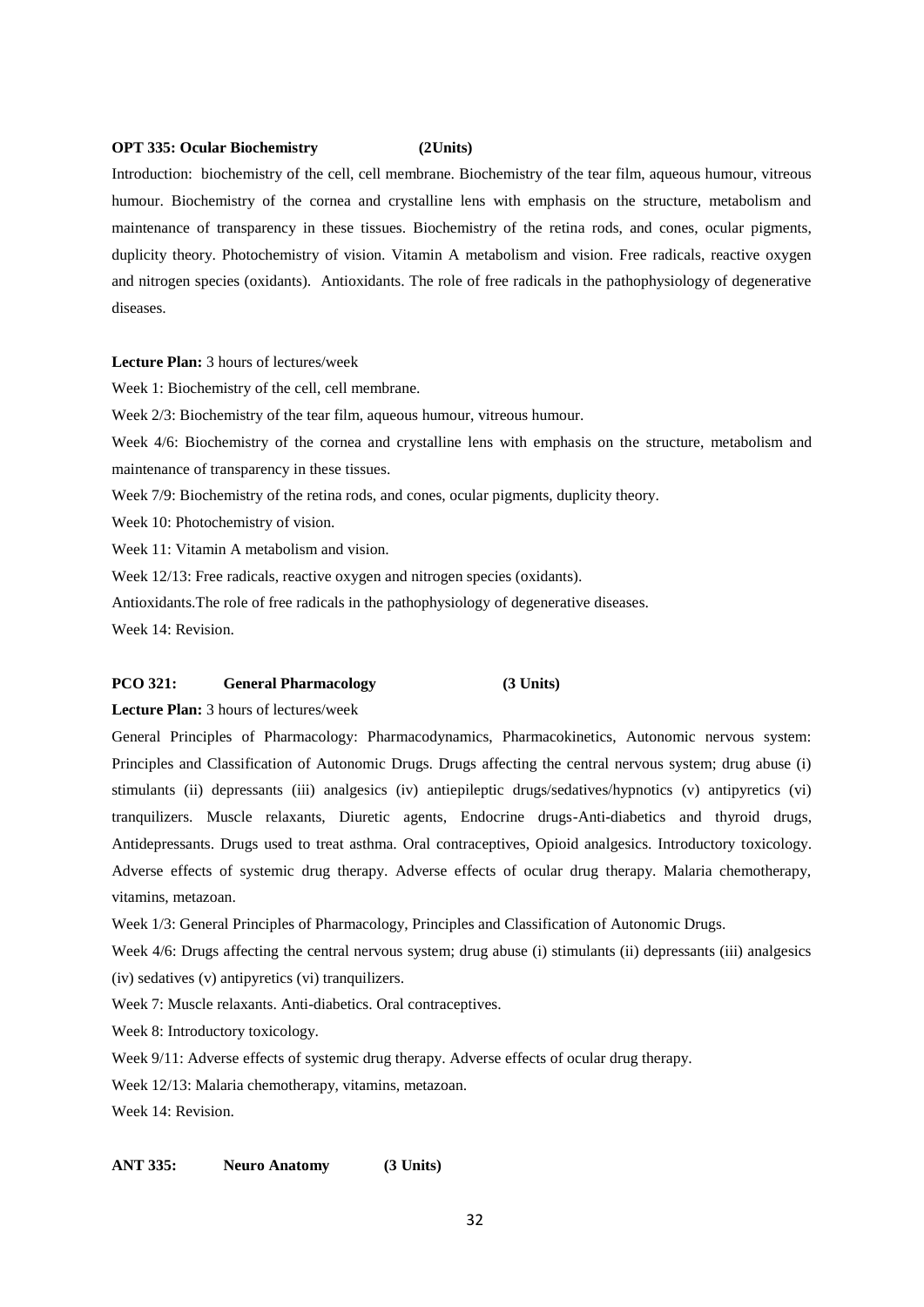This course deals with the embryology, anatomy and functions of the central nervous systems, relationship with the eye, vision, neural connections of the eye and related structures; general neurology of the human. Specifically, the photoreceptor, visual pathology, brodmaris classification of the brain and criminal nerves serving the eyes.

### **300 LEVEL**

## **SECOND SEMESTER**

### **OPT 302: General Optometry II (3 Units)**

(c) Posterior segment of the eye

Vitreous media with slit lamp, direct, indirect ophthalmoscopy.

Retina (the disc and its blood vessels; macula and it periphery) with slit lamp, direct, indirect ophthalmoscopy,

 Visual pathway - the optic nerve, with indirect ophthalmoscopy/ tonometry (pre- dilatation intraocular pressure measurement is compulsory for all patients 40 and above, confrontation, Ishihara test.

 (d) Post ocular health assessment (Binocular vision - unaided and/or aided with patient's habitual correction)

Cover tests (far and near) / jump vergence/ Maddox rod and wing

Near point of convergence

Motility test. / Hess screen (or alternative –prism cover test)

# **Lecture Plan:** 3 hours of lectures /week

Week 1/3: Anterior segment of the eye and its adnexa

Examination or the - Lid with pen light, slit lamp, direct ophthalmoscope

Examination of the - Conjunctiva /sclera with pen light/ slit lamp, direct

Examination or the - Cornea with pen light/ slit lamp, direct Ophthalmoscope, keratometer.

Week 4/5: Examination of the anterior chamber/angle with pen light/ slit lamp, direct ophthalmoscope, gonioscope, gonioscopy, in all patient at risk for primary or secondary open or closed angle glaucoma solely for the purpose of identifying risk factors, and etiological differentiation and disease severity. Examination of the - Ant. Uvea / pupil with pen light slit lamp, direct ophthalmoscope. Examination of the crystalline lens with pen light slit lamp, direct ophthalmoscope

Week 6/9: Posterior segment of the eye

Vitreous media with slit lamp, direct, indirect ophthalmoscopy. Retina (the disc and its blood vessels; macula and it periphery) with slit lamp, direct, indirect ophthalmoscopy, Visual pathway - the optic nerve, with indirect ophthalmoscopy/ tonometry (pre-dilatation intraocular pressure measurement is compulsory for all patients 40 and above, confrontation, Ishihara test.

Week 10/13: Post ocular health assessment (Binocular vision - unaided and/or aided with patient's habitual correction)

Cover tests (far and near) / jump vergence/ Maddox rod and wing

Near point of convergence.

Motility test. / Hess screen (or alternative –prism cover test)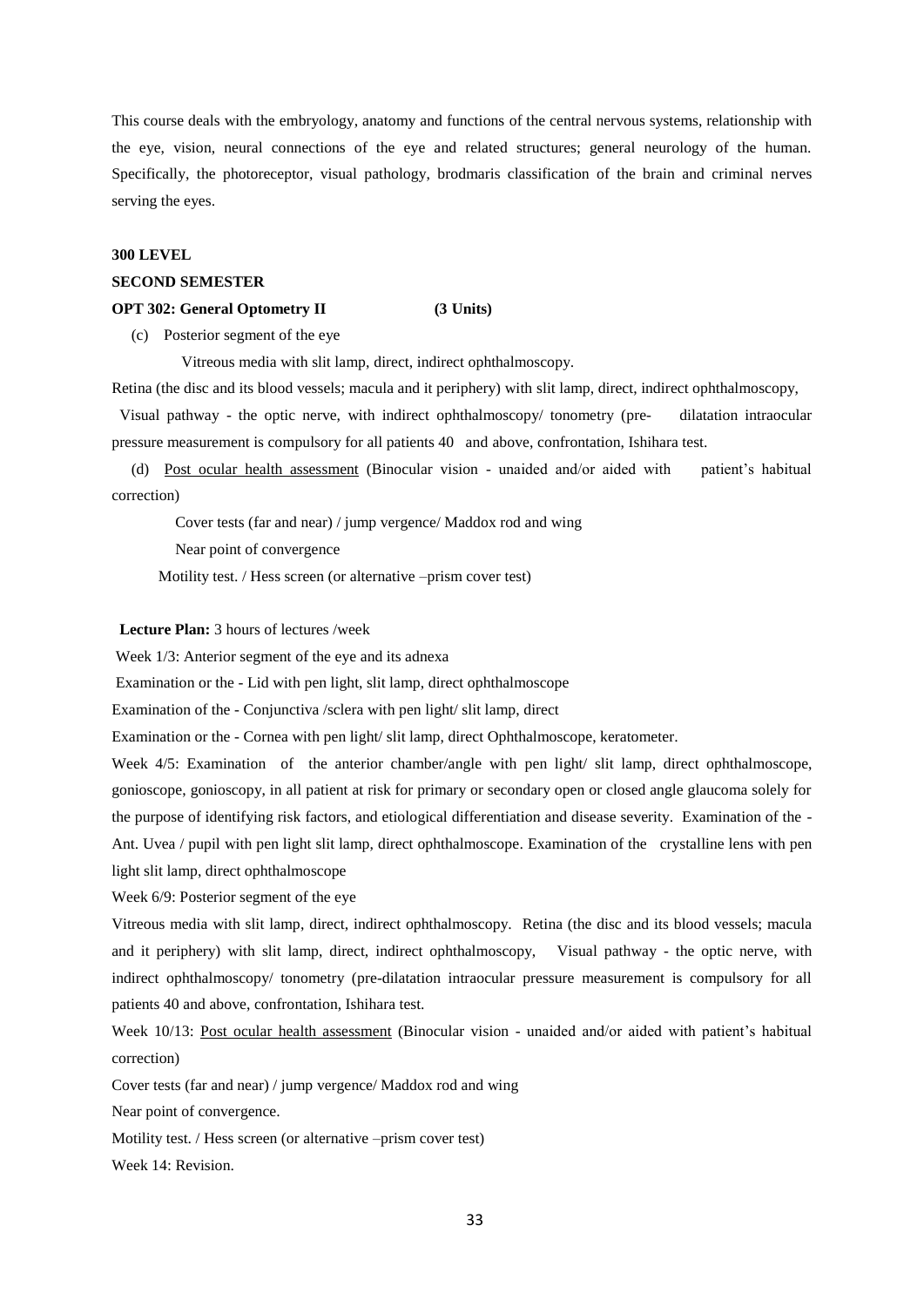# **OPT 310: Bacteriology and Immunology (2 Units)**

A. Parasitological Disease states, life cycles, transmission, pathogenic mechanism, symptoms, *etc.*

Diagnosis and immunity of infections by protozoan, trematodes, nematodes and anthropods

B. Mycology

Biology of fungi

Disease state, transmission, pathogenic mechanisms, symptoms, diagnosis and immunity of infections.

C. General immunology Antigens (chemistry and origin) Antigen – antibody interaction Complement chemistry, function and pathways Cytokines (origin and function) Non – specific immunity Specific immunity Hypersensitivity Transplantation immunology Immunological tolerance Autoimmunity.

**Lecture Plan:** 2 hours of lectures/week

Week 1/4: Parasitological Disease states, life cycles, transmission, pathogenic mechanism, symptoms, etc. Diagnosis and immunity of infections by protozoan, trematodes, nematodes and anthropods.

Week 5/8: Mycology, Biology of fungi, Disease state, transmission, pathogenic mechanisms, symptoms, diagnosis and immunity of infections.

Week 9/13: General immunology, Antigens (chemistry and origin) Antigen – antibody interaction, Complement chemistry, function and pathways, Cytokines (origin and function), Non – specific immunity, Specific immunity, Hypersensitivity, Transplantation immunology, Immunological tolerance, Autoimmunity. Week 14: Revision.

### **OPT 312: Ophthalmic Optics II (2 Units)**

A continuation of OPT 311 with special emphasis on unique optical materials and their functions. It covers calculations and formulae to compute, mark and determine true power, lens thickness and the relationship of optical center to edge thickness. Base curve, flat and toric transpositions, lensometry.

Pre-requisite: OPT 311

**Lecture Plan:** 2 hours of lectures/week

Week 1/7: Calculations and formulae to compute, mark and determine true power, lens thickness and the relationship of optical center to edge thickness.

Week 8/10: Base curve, flat and toric transpositions.

Week 11/13: Lensometry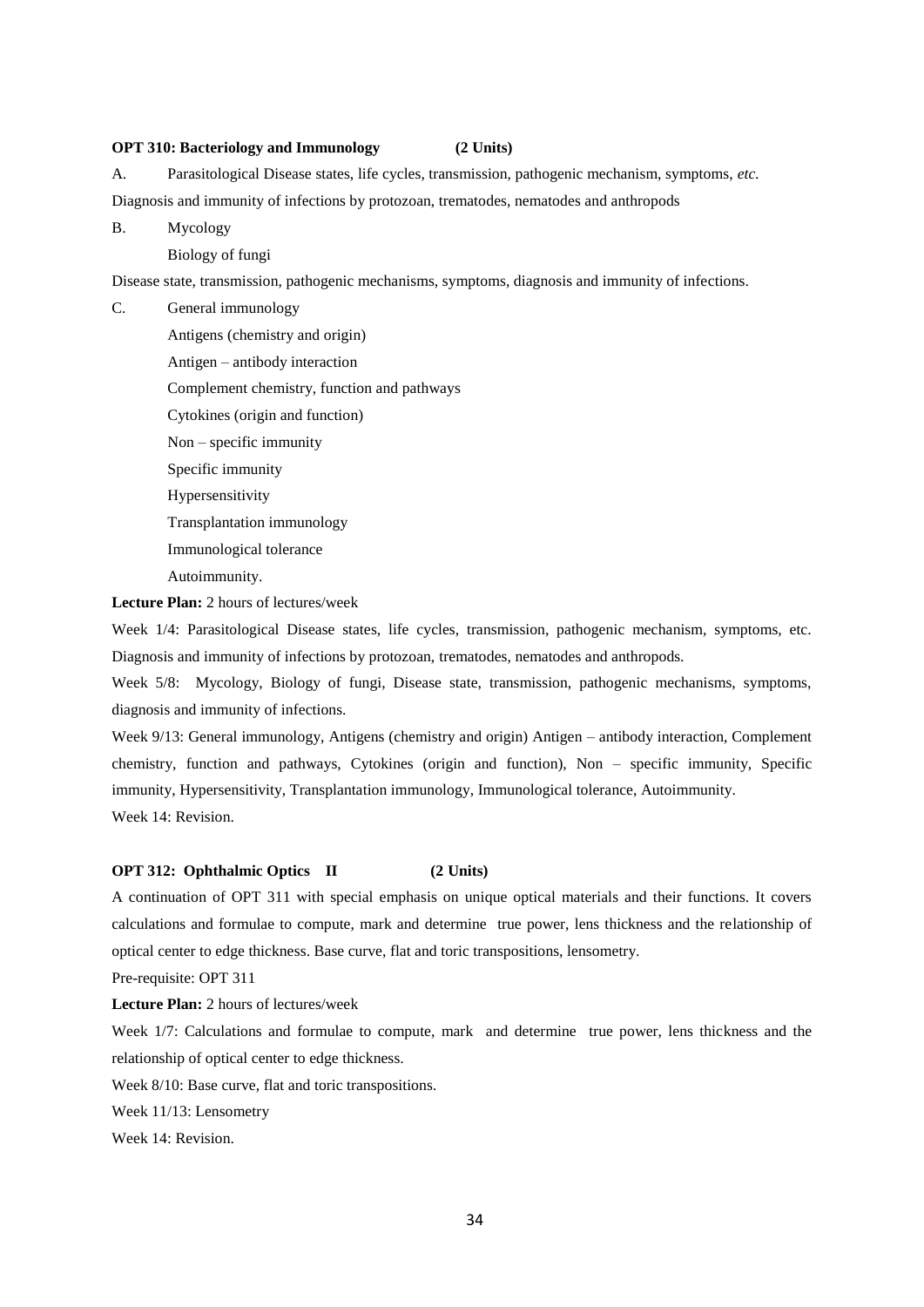### **OPT 314: Physiological Optics II (2 Units)**

Sensory aspect of visual perception, ocular motility and international systems. Normal and abnormal binocular vision heterophoria, heterotropia, measurements by dissociation and synoptophore instruments. The visual pathway, disturbance in the neural pathway and factors affecting it. Retina photoreceptors, photochemistry, retina neural connections and neurophysiology. Scotopic and photopic vision.Rhodopsin and its transformation. Rods and cones distinction. Retinal stimulation and resultant changes. Electrophysiology of vision – with emphasis on all the techniques applicable to the ocular tissues.

**Lecture plan:** 2 hours of lectures/week.

Week  $1/3$ : Sensory aspect of visual perception, ocular motility and international systems.

Week 4/5: Normal and abnormal binocular vision heterophoria, heterotropia, measurements by dissociation and synoptophore instruments.

Week 6/7: The visual pathway, disturbance in the neural pathway and factors affecting it.

Week 8/9: Retina photoreceptors, photochemistry, retina neural connections and neurophysiology. Scotopic and photopic vision.

Week 10/11: Rhodopsin and its transformation. Rods and cones distinction. Retinal stimulation and resultant changes.

Week 12/13: Electrophysiology of vision – with emphasis on all the techniques applicable to the ocular tissues. Week 14: Revision.

### **OPT 316: Dispensing Optics Laboratory II** (1 Unit)

Laboratory cutting, work involves edging, glazing and fitting of lenses into frames. Tinting of lenses, usage of the different types of lensmeter, edgers etc.

**Lecture Plan:** 1 hour of lab/ week

Week 1/7: Laboratory cutting, work involves edging, glazing and fitting of lenses into frames.

Week 8/9: Tinting of lenses.

Week 10/13: Usage of the different types of lensmeter, edgers etc.

### **OPT 336: Ocular Physiology (2 Units)**

A review of the description of the gross structure of the visual apparatus: the orbit, its contents and related structures. Specific description of the physiology of all parts: lids, cornea, choroids, iris, lens and retina, humour, lacrimal apparatus, the cranial nerves and extra-ocular muscles. Production and drainage of extra and intra ocular fluids. Intraocular pressure mechanism.

**Lecture Plan:** 2 hours of lecture/ week.

Week 1/3: Lids, cornea, sclera

Week 4/6: Choroid, iris, lens

Week 7/8: Retina

Week 9/10: Humour, lacrimal apparatus

Week 11/12: Cranial nerves, extra-ocular muscles

Week 13: Production and drainage of extra and intra ocular fluids. Intraocular pressure mechanism.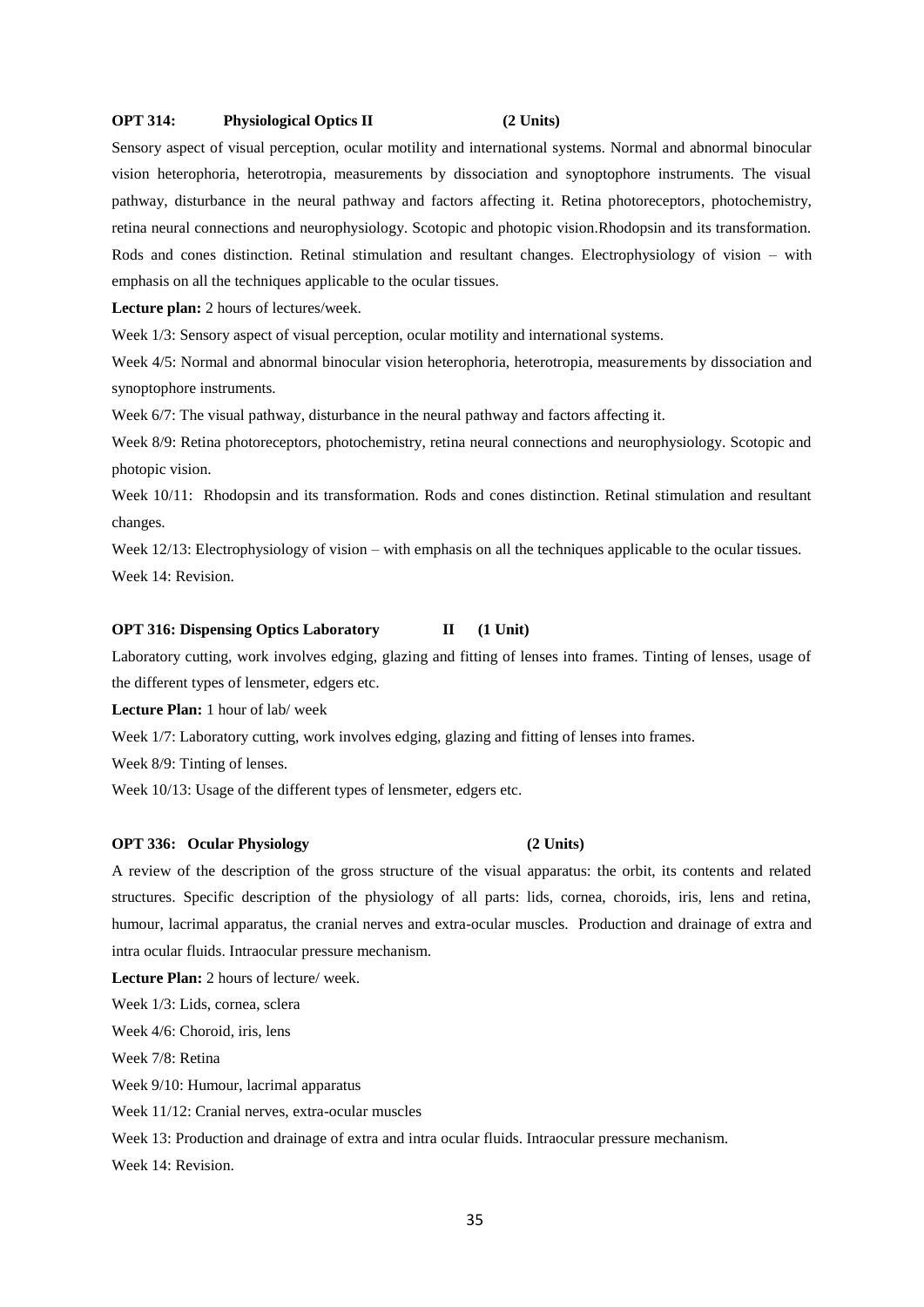## **OPT 362: Developmental Psychology (2 Units)**

Psychology in human growth and development. Distinction between development, growth and maturation. Influences of nature and nurture on development and in individual differences. Principles of development. Theories of development. Detailed treatment of stages, concepts, types and characteristics of human development. Disturbances in development.

**Lecture plan:** 2 hours of lecture/week

Week 1/4: Psychology in human growth and development. Distinction between development, growth and maturation.

Week 5/7: Influences of nature and nurture on development and in individual differences. Principles of development.

Week 8/12: Theories of development. Detailed treatment of stages, concepts, types and characteristics of human development.

Week 13: Disturbances in development.

Week 14: Revision.

### **OPT 392: Biostatistics (2 Units)**

Principles of measurements. Sampling techniques, presentation of data in descriptive statistics. Frequency distribution. Measures of central tendency: mean, median, mode. Measures of dispersion: mean deviation, standard deviation, correlation and regression: scatter diagram, coefficient of correlation, rank correlation, lines of regression, probability: basic concepts related to probability theory, classical probability. Probability distributions: introduction and simple properties of binomial, Poisson and normal distributions and their applications in health science. Applications of descriptive, inferential, parametric and non-parametric statistics to health, theory of probability sampling techniques, hypothesis testing: critical region, students t-test for the significance of population mean and the difference between two population means; paired t-test; chi square test for population variance; goodness of fit and for the independence of two attributes in a contingency table, F-test for the equality of two population variance; analysis of variance (ANOVA): one way and two way analysis of variance. dealing with error, construction and interpretation of graphs and tables. Applications of biostatistics to health and medicine, drug counting; health survey.

### **Lecture Plan: 2 hours of lectures/ week**

Week 1/4: Applications of descriptive, inferential, parametric and non-parametric statistics to health.

Week 5/8: Theory of probability sampling techniques, hypothesis testing, dealing with error.

Week 9/10: Construction and interpretation of graphs and tables.

Week 11/13: Applications of biostatistics to health and medicine, drug counting; health survey. Week 14: Revision.

# **PIO 334: Neurophysiology (2 Units)**

A. Electrophysiology of the nerve cell Basis of resting potential (ionic balance, transport mechanisms)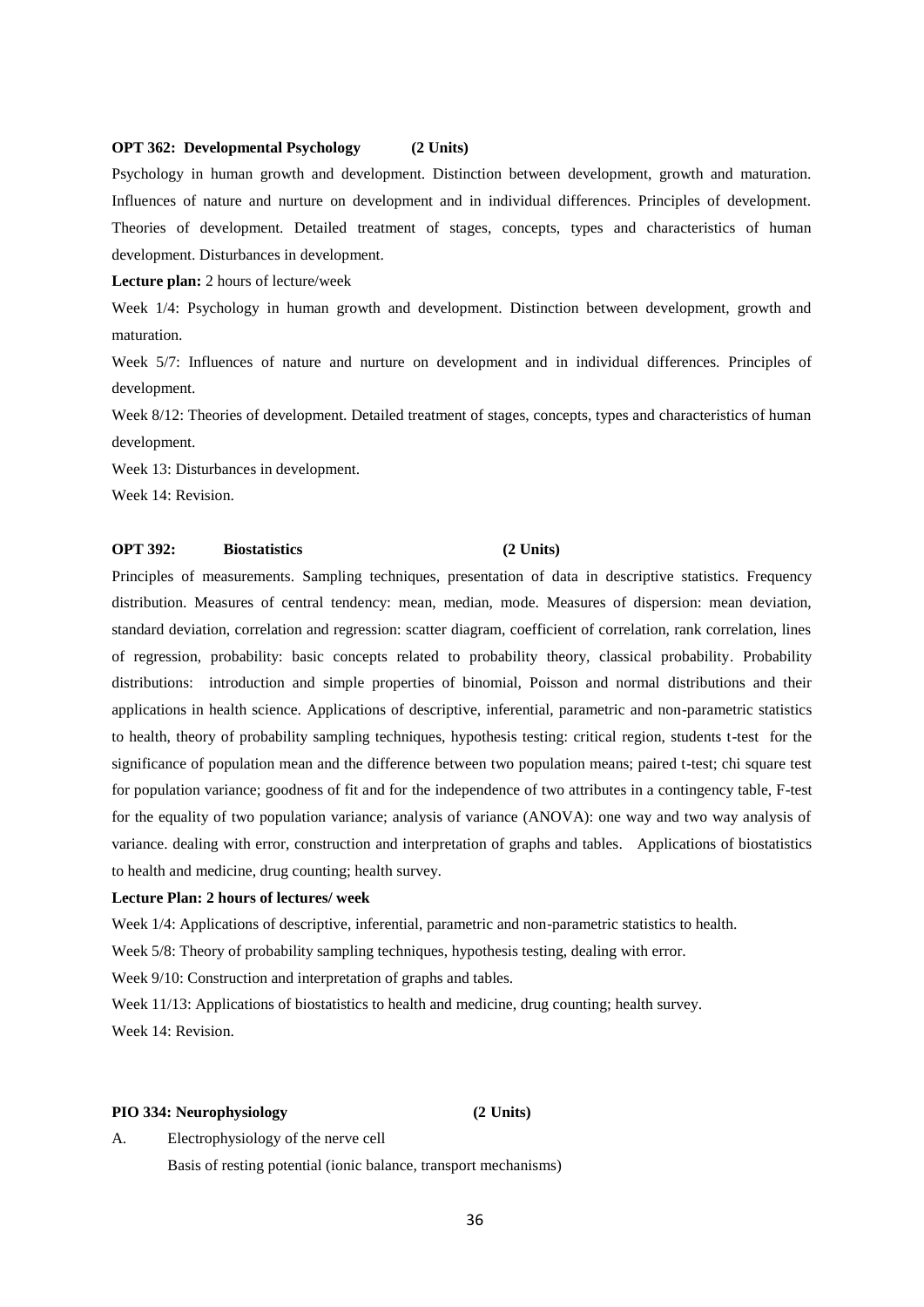Basis of action potential (ionic balances)

Action potential conduction

- Synapses, classification, transmission.
- Membrane physiology receptors, membrane channels

Inhibitory and excitatory postsynaptic potentials (including concepts of spatial and temporal summation.

B. Integration of nerve signals (synaptic processes, reflexes, feed backs, adaptation and habitation).

Sensory coding system (receptor potential uni-and multi-model units, receptive fields)

Somatosensory system (transmission of tactile, proprioceptive, temperature and pain sensations). Auditory system (function of middle ear and cochlea, central auditory mechanisms)

Vestibular system (function of vestibular apparatus, brainstem mechanisms of Vestibulo-ocular and postural reflexes).

Motor pathway (spinal reflex, muscle spindles, control of movement by the motor cortex, the cerebellum, the basal ganglia and brainstem structures).

Autonomic nervous system (including function of adrenal medulla and central regulation of visceral function). Significance of evoked potentials CT and PET scanning and MRI colometer control.

Lateral geniculate physiology, striate and prostrate cortex

Visual input to parietals and temporal lobes

The limbic system and prefrontal cortex. Effects of cortical and tactual lesions and eye movement. Clinical implications of visual evoked potential (VER) and electro-retinogram (ERG).

# **400 LEVELS**

# **FIRST SEMESTER**

# **OPT 401: Diagnostic Optometry 1 (Theory and Clinic) (3Units)**

Ophthalmoscopy

Refraction at

(a) Distance

- (i) Objective: static retinoscopy, and/ or cycloplegic, and /or autorefraction.
- (ii) Subjective: ophthalmic lens, and /or contact lens.
- (iii) Binocular balancing.

(b) Near

- (i) Dynamic retinoscopy or
- (ii) Monocular and binocular Cross cylinder test

(c) Keratometry mandatory in contact lens work and optional as an aid to diagnosis, in some ocular pathologies.

(d) Binocular Vision Tests: Fusional reserves, Fixation disparity, Amplitude of accommodation and reading addition if patient is presbyopic. AC/A ratio.

Gross visual field screening

- Confrontation fields
- Central visual field screening (automated perimeter) for symptomless and risk- free patients.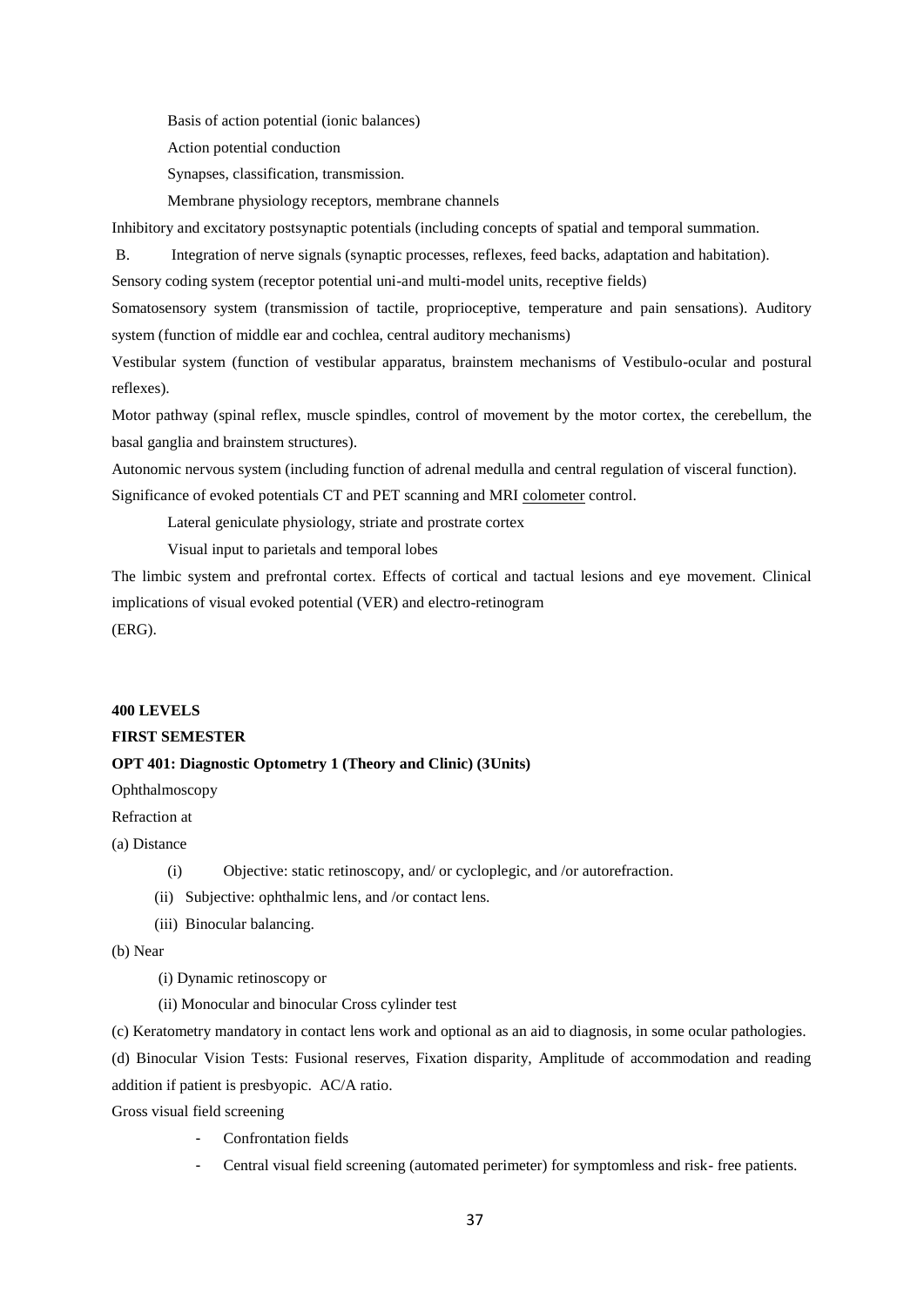Tonometry, Gonioscopy, Slit lamp biomicroscopy.

**Lecture Plan:** 2 hours of lectures/ week

Week  $1/2$ : Interpupillary distance (for both far and near.)

Week 3/10: Refraction at

(a) Distance

- (i) Objective: static retinoscopy, and/ or cycloplegic, and /or autorefraction.
- (ii) Subjective: ophthalmic lens, and /or contact lens.
- (iii) Binocular balancing.

(b) Near

- (i) Dynamic retinoscopy or
- (ii) Monocular and binocular Cross cylinder test

Week 11/13: Keratometry mandatory in contact lens work and optional as an aid to diagnosis, in some ocular pathologies.

Week 14: Revision.

### **OPT 403: Clinical Procedure & Practice I (Theory &Clinic) (3 Units)**

Techniques learnt in OPT 301, OPT 302, OPT 401 are practiced and developed preparatory to examining patients, using available equipment in the junior clinic. Coordinator demonstrates the clinical procedure used in patient examination

Which include the following Preliminary external tests continued. Clinical procedure and significance of the findings from penlight inspection, transillumination, papillary test, versions and vergence tests, far and near points of accommodation (PR&PP), RAF rule, placid disc. Munson sign, ocular palpation, confrontation visual field methods, Amsler grid, and colour vision tests: Ishihara / pseudoisochromatic plates, lantern test, farms worth D15 and 100 Hue tests; ophthalmoscope; Direct and monocular indirect. Class demonstration and exercise included.

# **OPT 407: Optometric Instrumentation (2 Units)**

(a) Description of the principles behind the operation of optometry ophthalmic instrumentation.

(b) Principle of design, operation, basic maintenance and repair of common optometric instruments.

(c) Advances in optometry instrumentation.

**Lecture Plan:** 2 hours of lecture/week.

Week  $1/4$ : Description of the principles behind the operation of optometry ophthalmic instrumentation.

Week 5/9: Principle of operation, basic maintenance and repair of common optometric instruments.

Week 10/13: Advances in optometry instrumentation.

Week 14: Revision.

# **OPT 413: Physiological Optics III (2Units)**

38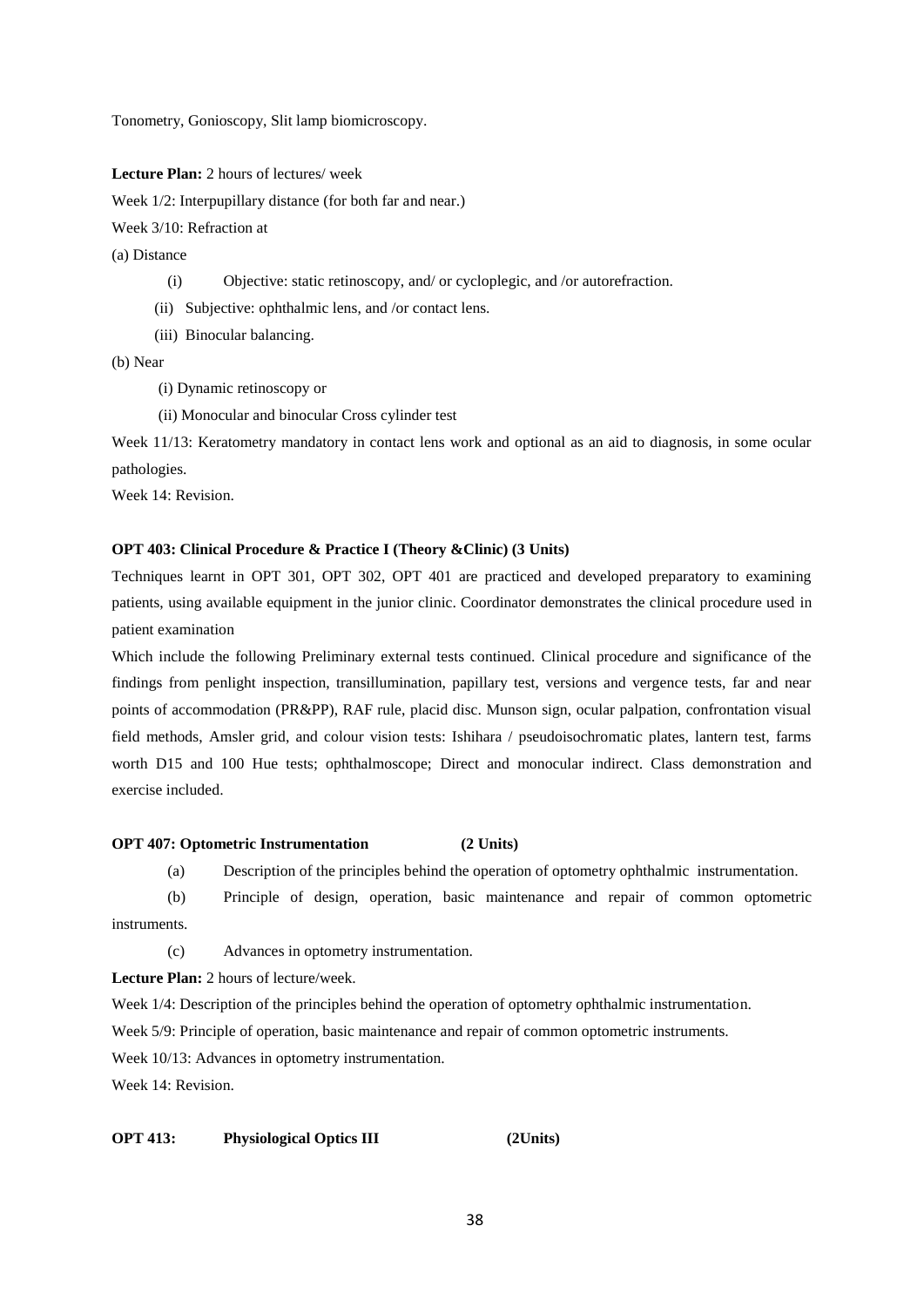The photochemistry of vision. Sensory aspects of vision; color vision and adaptation. The mechanism of color vision defects, their detection and significance. Electrophysiology of the retina and visual pathway. Pullfrich phenomenon, post point, prism adaptation, Horopter, the cyclopean eye, Fixation disparity, Desk adaptation laboratory. Optical illusions, Holography, Entopic phenomenon.

**Lecture Plan:** 3 hours of lectures/week

Week 1/3: The photochemistry of vision. Sensory aspects of vision; color vision and adaptation.

Week  $4/5$ : The mechanism of color vision defects, their detection and significance.

Week  $6/7$ : Electrophysiology of the retina and visual pathway.

Week 8/10: Pullfrich phenomenon, post point, prism adaptation, Horopter, the cyclopean eye.

Week 11/13: Fixation disparity, Desk adaptation labs. Optical illusions, Holography, Entopic phenomenon. Week 14: Revision.

# **OPT 421: Contact Lens I (Theory) (2 Units)**

Physiology and Anatomy of Anterior Segment. Preliminary examination for Contact lens fitting like slit lamp biomiscroscopy, keratometry, tear quality and tear quantity test etc. Introduction to contact lens, outlining the history and development of new materials, advantages and disadvantage of these materials including indications and contraindications to contact lens wear. Contact lens optics, designs, ordering, verification and modification, care of products and complications.

**Lecture Plan:** 2 hours of lectures/ week

Week 1/3: Introduction to contact lens, outlining the history and development of new materials, advantages and disadvantage of these materials including indications and contraindications to contact lens wear.

Week 4/9: Contact lens optics, designs, ordering, verification and modification.

Week 10/13: Care of products and complications.

Week 14: Revision.

# **OPT 431: General Pathology (3 Units)**

Definition of pathology, disease and relevant terms used in pathology. The causes and classification of disease. Cell damage and its sequale. Inflammation, its functions and types. Cardinal signs and mechanisms of inflammation. Infection and the body's defence against it. Body's response to infection including immunity to infection. Cross infection and its control. Some important bacterial, fungal and viral infections including tuberculosis, candidiasis and HIV / AIDS.

Disorders of growth including hyperplasia, hypertrophy, dysplasia and dystrophy. Tumors, their etiologies, types, classification and characteristics. Cysts, their formation and classification. Developmental anomalies or disturbances. Effects of ionizing radiations on human tissues. Trauma- wounds, fractures, dislocations and bleeding. Systems pathology: Disorder of blood-disorders of red blood cells, WBC's and thrombocytes. Disorders of circulation. Disorders of the heart, diseases of the respiratory system, gastro-intestinal track and disorders of bones and joints.

**Lecture Plan: 3 hours of lecture/week**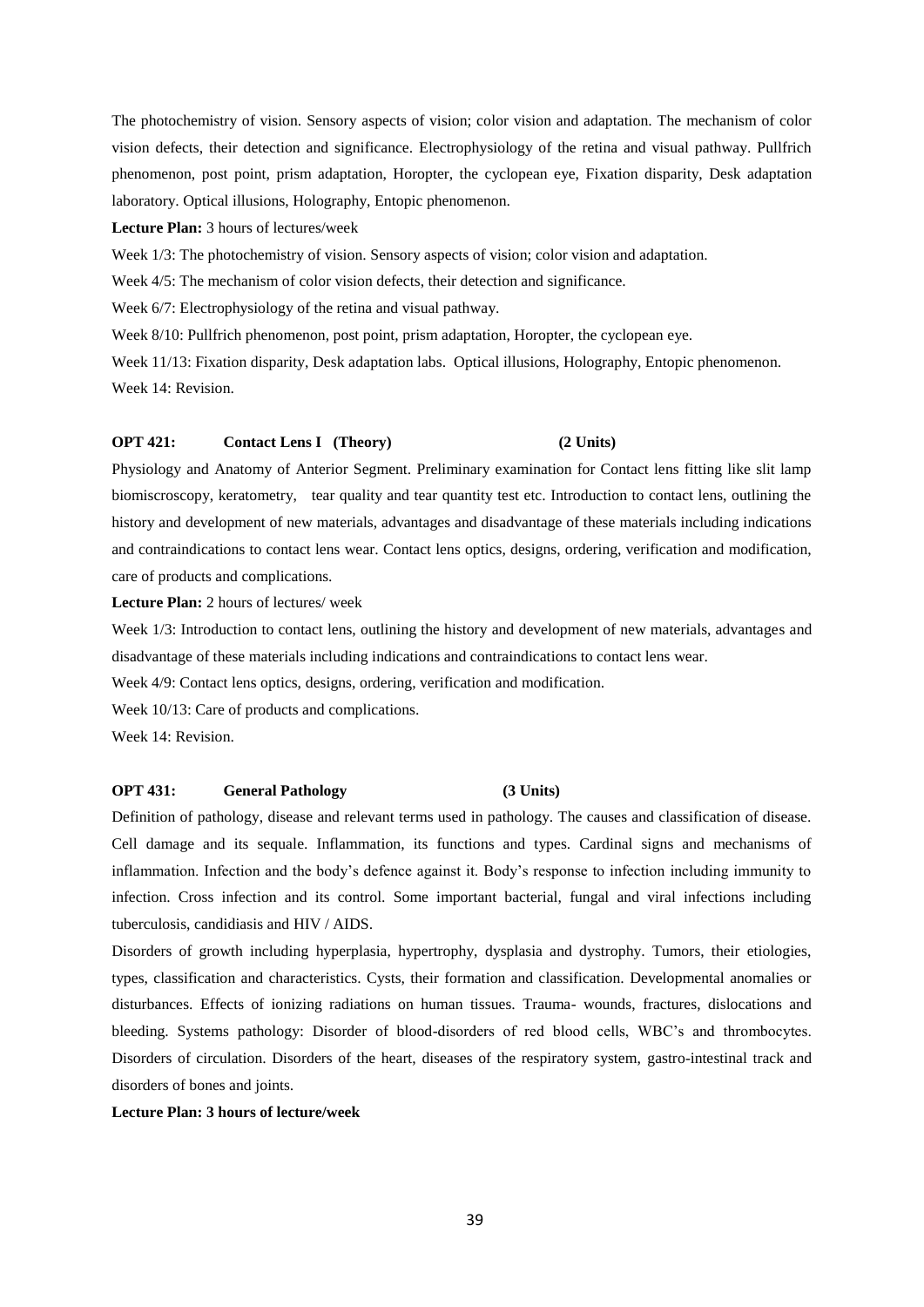Week 1/4: Definition of pathology, disease and relevant terms used in pathology. The causes and classification of disease .Cell damage and its sequale. Inflammation, its functions and types. Cardinal signs and mechanisms of inflammation.

Week 5/7: Infection and the body's defence against it. Body's response to infection including immunity to infection. Cross infection and its control. Some important bacterial, fungal and viral infections including tuberculosis, candidiasis and HIV / AIDS.

Week 8/10: Disorders of growth including hyperplasia, hypertrophy, dysplasia and dystrophy. Tumors, their etiologies, types, classification and characteristics. Cysts, their formation and classification. Developmental anomalies or disturbances. Effects of ionizing radiations on human tissues.

Week 10/13: Trauma- wounds, fractures, dislocations and bleeding. Systems pathology: Disorder of blooddisorders of red blood cells, WBC's and thrombocytes. Disorders of circulation. Disorders of the heart, diseases of the respiratory system, gastro-intestinal track and disorders of bones and joints.

Week 14: Revision.

### **OPT 437: Ocular Pharmacology and Toxicology (2 Units)**

Availability: sources of drugs, drug trends, types of drugs, etc.

Bio availability: Drug: Principles and routes of administration, concentration, forms, contact lens solutions, distribution, etc.The course explores the therapeutic mechanism of the major classes of ophthalmic medications, their side effects and first aid techniques for acute ophthalmic drug reactions. It would emphasize the relationship between ocular pathologies and their pharmacological management options, its indications and contraindications. It would deal with the general principles regarding application of ophthalmic drugs among the general and special populations such as pregnant women and children. It would also present the basic principles of drug toxicology such as teratology, phototoxic and photo allergic reactions.

**Lecture Plan:** 2 hours of lectures/week

Week 1/3: Availability: sources of drugs, drug trends, types of drugs, etc.

Week 5/10: Bio availability: Drug Gen, Principles, routes, concentration, forms, contact lens solutions, distribution, etc.

## **OPT 461: General Epidemiology (2 Units)**

Tenets of epidemiology. Descriptive epidemiology, Agent-Host- Environment model, person- Time-Place model, Analytical epidemiology, measurement of risks. Health status index, Health status indicators, incidence rate, prevalence rate, specific rates, screening, assessment of risk factors.

**Lecture Plan:** 2 hours of lectures/week

Week 1/4: Tenets of epidemiology. Descriptive epidemiology, Agent-Host- Environment model.

Week 5/8: Person- Time-Place model, Analytical epidemiology, measurement of risks.

Week 9/11: Health status index, Health status indicators, incidence rate, prevalence rate, specific rates.

Week 12/13: Screening, assessment of risk factors.

Week 14: Revision.

### **400 LEVEL**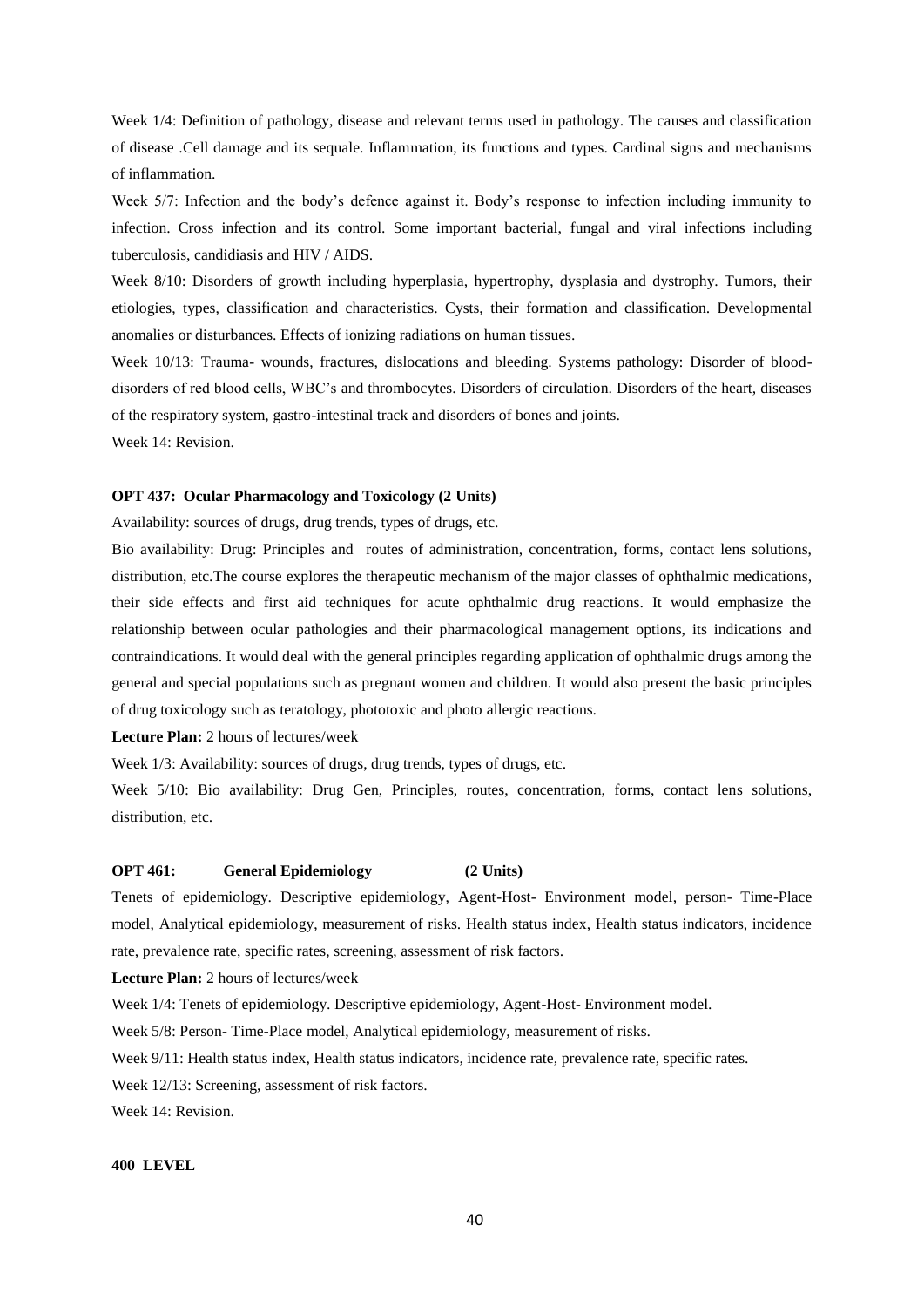### **SECOND SEMESTER**

# **OPT 402: Diagnostic Optometry II (Theory and Clinic) (3Units)**

Central visual field quantification (Where there are indications of field defect suggested by symptoms, signs, risk factors, quantification of threshold visual fields must be performed).

- Tangent screen test,
- Humphrey field analyzer (threshold automated perimeter is gold test).

Central vision assessment in the event of little or no reduction in visual acuity (central visual function assessment).

- Amslers chart. For centroceaecal scotomas and metamorphopsia.
- Contrast sensitivity and Disability glare
- Stereo acuity

The integration of individual findings. Visual analysis, graphical analysis, diagnosis, prognosis and therapy. Sphygnomanometry. General health and the influence of the various health conditions on the eyes. Optical coherence Tomography (OCT). Scanning laser polarimetry (GDX).

Subjective neuro diagnostic tests. Deceptive testing.

**Lecture Plan:** 2 hours of lectures/week

Week 1/3: Fusional reserves, Fixation disparity, Amplitude of accommodation and reading addition if patient is presbyopic. AC/A ratio.

Week 4/5: Gross visual field screening

- Confrontation fields
- Central visual field screening (automated perimeter) for symptomless and risk- free patients.

Week 6/7: Central visual field quantification (Where there are indications of field defect suggested by symptoms, signs, risk factors, quantification of threshold visual fields must be performed).

- Tangent screen test,
- Humphrey field analyser (threshold automated perimeter is gold test).

Week 8/9: Central vision assessment in the event of little or no reduction in visual acuity (central visual function assessment).

- Amslers chart. For centroceaecalscotomas and metamorphopsia.
- Contrast sensitivity and Disability glare
- Stereo acuity

Week 10/12: The integration of individual findings. Visual analysis, graphical analysis, diagnosis, prognosis and therapy. Sphygnomanometry.

Week 13: General health and the influence of the various health conditions on the eyes.

Week 14: Revision.

# **OPT 404: Clinical Procedure & Practice II (Theory and Clinic) (3 Units)**

Routine Optometric Examination: Review of Preliminary External Tests: Phorometry, Theory, Clinical Procedure and Result Interpretation In Indentation Tonometry, Perimetry, Slit-lamp Biomicroscopy, Applanation Tonometry (Including Goldman, NCT and Tonomat) Goniscopy, Fundocopy, (Including Direct and Indirect Ophthalmoscopy).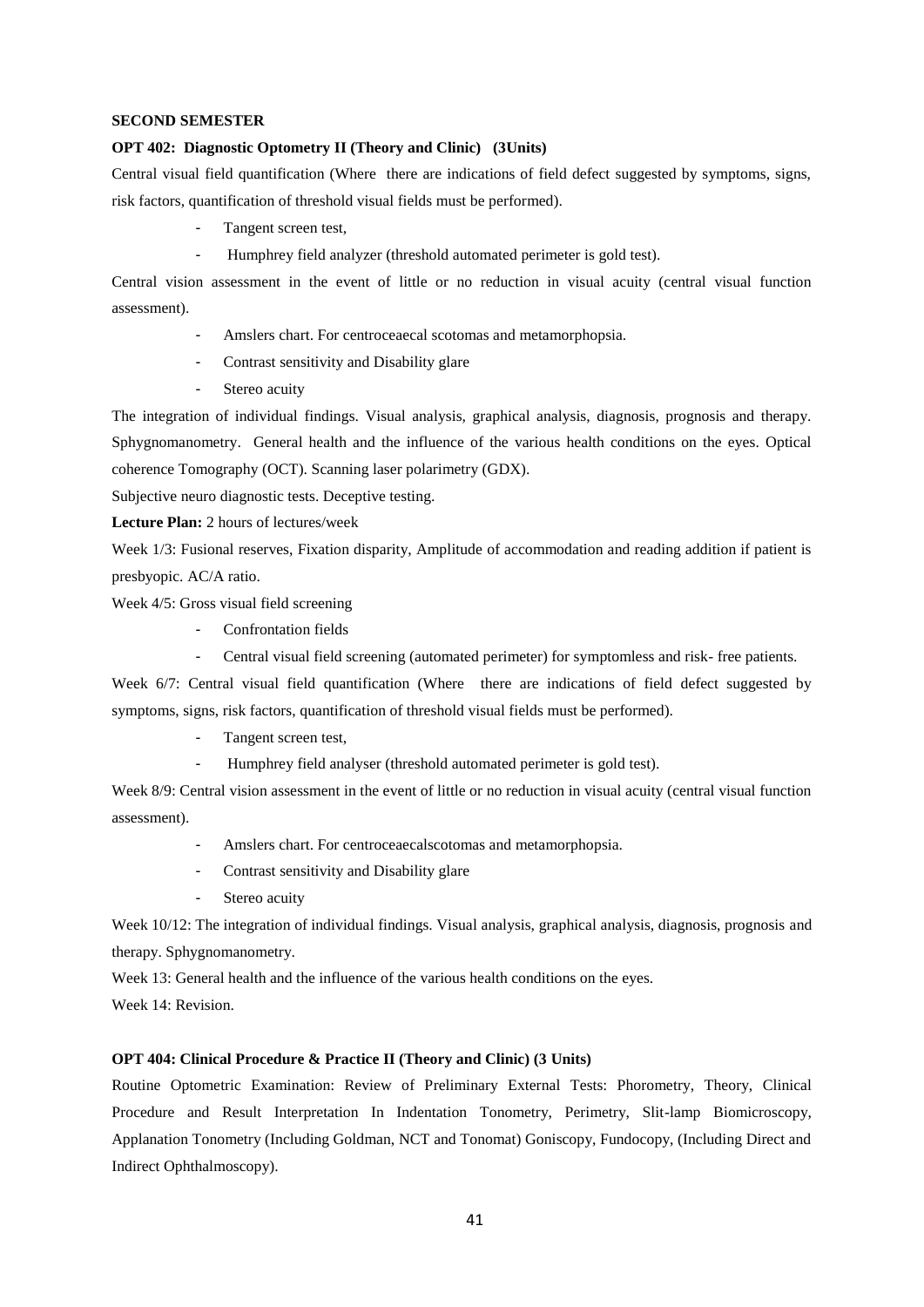# **OPT 416: Clinical Dispensing of Ophthalmic Lenses (2 Units)**

Dispensing procedure physiological, physical and psychological accomplishments of an ophthalmic prescription.

Lens styling, absorptive and occupational glasses; significance and factors to be considered in fitting absorptive lenses. Metallic oxides used for tinting of absorptive lenses. The spectrum classification of glasses, special cases: lenticular lenses, coated lenses, transition lenses. Occupational analysis: factors to be considered with regards to the occupation bifocal prescription analysis. Prismatic effects in reading area of Bifocals, compensation. Trifocals and criteria for screening patients for bifocals, procedure for determining the segment height of multifocal lenses.

### **Lecture Plan:** 2 hours of lectures/week.

Week  $1/4$ : Lens styling, absorptive and occupational glasses; significance and factors to be considered in fitting absorptive lenses. Metallic oxides used for tinting of absorptive lenses.

Week 5/7: The spectrum classification of glasses, special cases: lenticular lenses, coated lenses, transition lenses.

Week 8: Occupational analysis: factors to be considered with regards to the occupation bifocal prescription analysis.

Week 9/10: Prismatic effects in reading area of Bifocals, compensation.

Week 11/13: Trifocals and criteria for screening patients for bifocals, procedure for determining the segment height of multifocal lenses. Week 14: Revision.

# **OPT 422: Contact Lens II (Theory and Clinic) (2 Units)**

Contact Lens complications. Advanced contact lens practice and application to special cases like Astigmatism, keratoconus, presbyopia, aphakia, low vision and special uses of contact lenses. New technologies in contact lens production. Contact lens solutions. Principles behind design and production of contact lenses.

### **Lecture plan: 2 hours of lectures/week**

Week 1/7: Advanced contact lens practice and application to special cases like Astigmatism, keratoconus, presbyopia, aphakia, low vision and special uses of contact lenses.

Week 8/11: New technologies in contact lens production. Contact lens solutions.

Week 12/13: Principles behind design and production of contact lenses.

Week 14: Revision.

# **OPT 432: Ocular Pathology I (3 Units)**

General overview of the disease process with emphasis on the anterior segment, including congenital and acquired deformities: basic causes, symptoms and signs of pathology, prognosis, management and prevention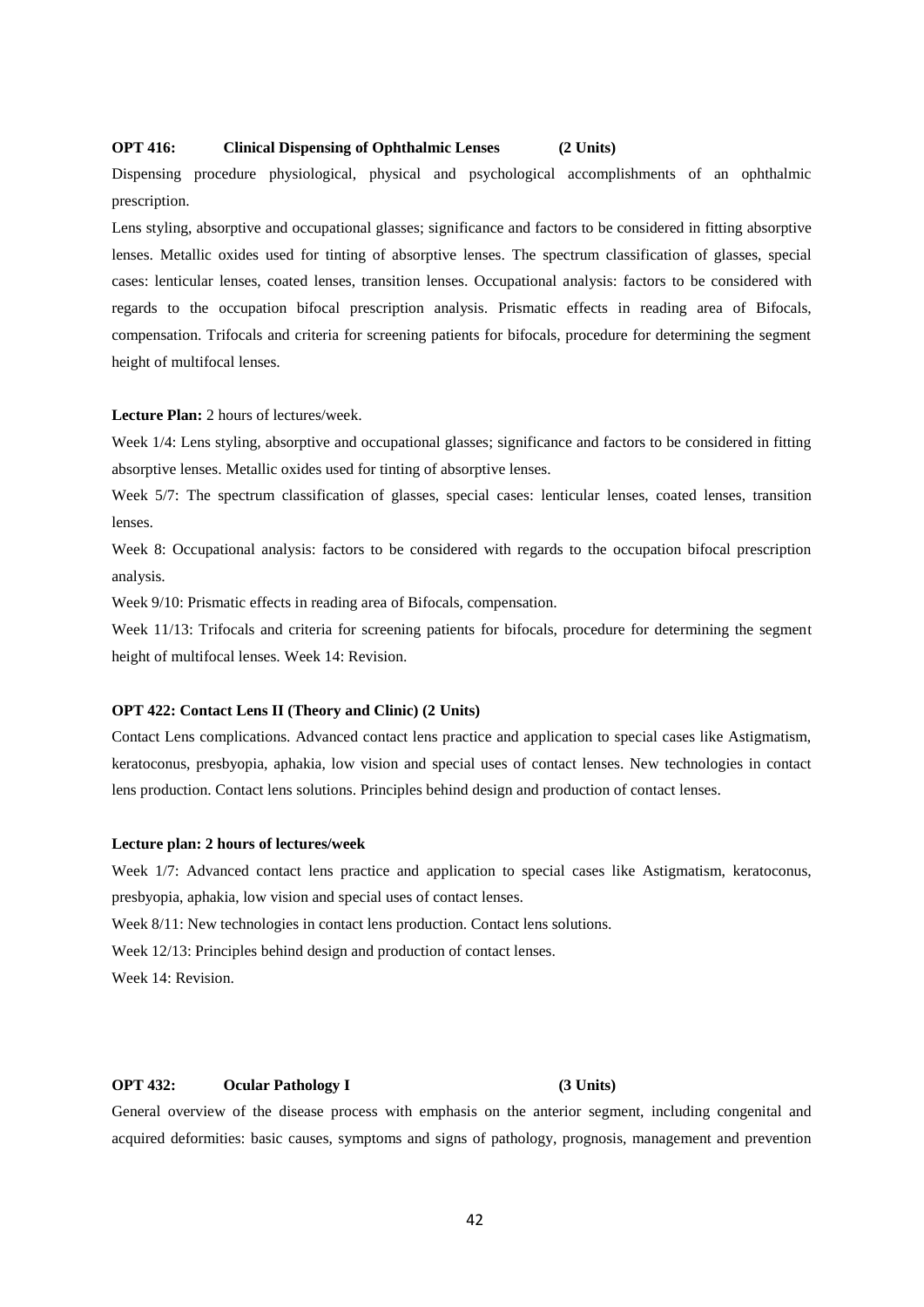are covered. Diffuse disease and sequelae of the eye, diseases and abnormalities of the external eye (adnexa), conjunctiva, cornea, sclera, uveal tract, lens, vitreous, orbit, trauma and ocular emergencies.

### **Lecture Plan: 3 hours of lectures / week**

Week 1/5: Conjunctiva, cornea, sclera Week 6/9: Uveal tract, lens, vitreous. Week 9/13: Orbit, Trauma and ocular emergencies. Week 14: Revision.

# **OPT 438: Ocular Pharmacology & Therapeutics (3 Units)**

Principles of Ocular Pharmacology. Autonomic control of the eye and autonomic ocular drugs. Choice and administration of diagnostic and prophylactic ophthalmic drugs: anti-infective preparations, antimicrobial drugs, anti-inflammatory drugs, local anesthetics, diagnostic drugs. Vascular endothelial growth factor (VEGF) and angiogenesis in eye disease. Drug treatment of common ocular conditions- antiglaucoma, anti-inflammatory: NSAIDS and steroids, antihistamine and mast cell stabilizers, antiviral and antifungal agents, antibiotics etc. Dry eyes and treatment. Diseases of the human ocular surface. Clinical usage of drugs: Drugs used in Ophthalmic Practice- Diagnostics and therapeutics: Anesthetics, Mydriatics, Miotics etc. Sterilization of instruments. Contact lens solutions. Abbreviations used for medications.Precautions and adverse effects from use of ophthalmic drugs. Introduction to toxicology**.**

**Lecture Plan:** 3 hours of lectures/week.

Week 1/2: Principles of ocular pharmacology. Choice and administration of diagnostic and prophylactic ophthalmic drugs

Week 3/5: Anti-infective preparations, Antimicrobial drugs. Anti-inflammatory drugs, local anesthetics

Week 6/9: Diagnostic drugs. Drug treatment of common ocular conditions-glaucoma, inflammatory conditions etc.

Week 10/12: Clinical usage of drugs: Drugs used in Ophthalmic Practice-Therapeutics, Diagnostics, Anesthetics, Mydriatics, Miotics etc. Sterilization of instruments.Contact lens solutions. Abbreviations used for medications.

Week 13: Precautions and adverse effects from use of ophthalmic drugs. Introduction to toxicology**.**

Week 14: Revision.

### **OPT 452: Anomalies of Binocular vision (2 Units)**

Requisites for normal binocular vision. Anomalies of sensory and motor mechanisms. Incidence and classification of strabismus and amblyopia. Neurological basis for binocular vision. Causes of strabismus and amblyopia. Adaptive conditions commonly associated with strabismus. Clinical characteristics of eyes with amblyopia. Routine eye examination of strabismic patients and anisometropic amblyopia. Observation and recognition of clinical signs and techniques and skills for the testing of Monocular fixation, Amblyopia, Sensory fusion and stereopsis, Fixation disparity and Clinical work.

**Lecture Plan:** 2 hours of lectures/week.

Week 1/5: Requisites for normal binocular vision. Anomalies of sensory and motor mechanisms. Incidence and classification of strabismus and amblyopia. Neurological basis for binocular vision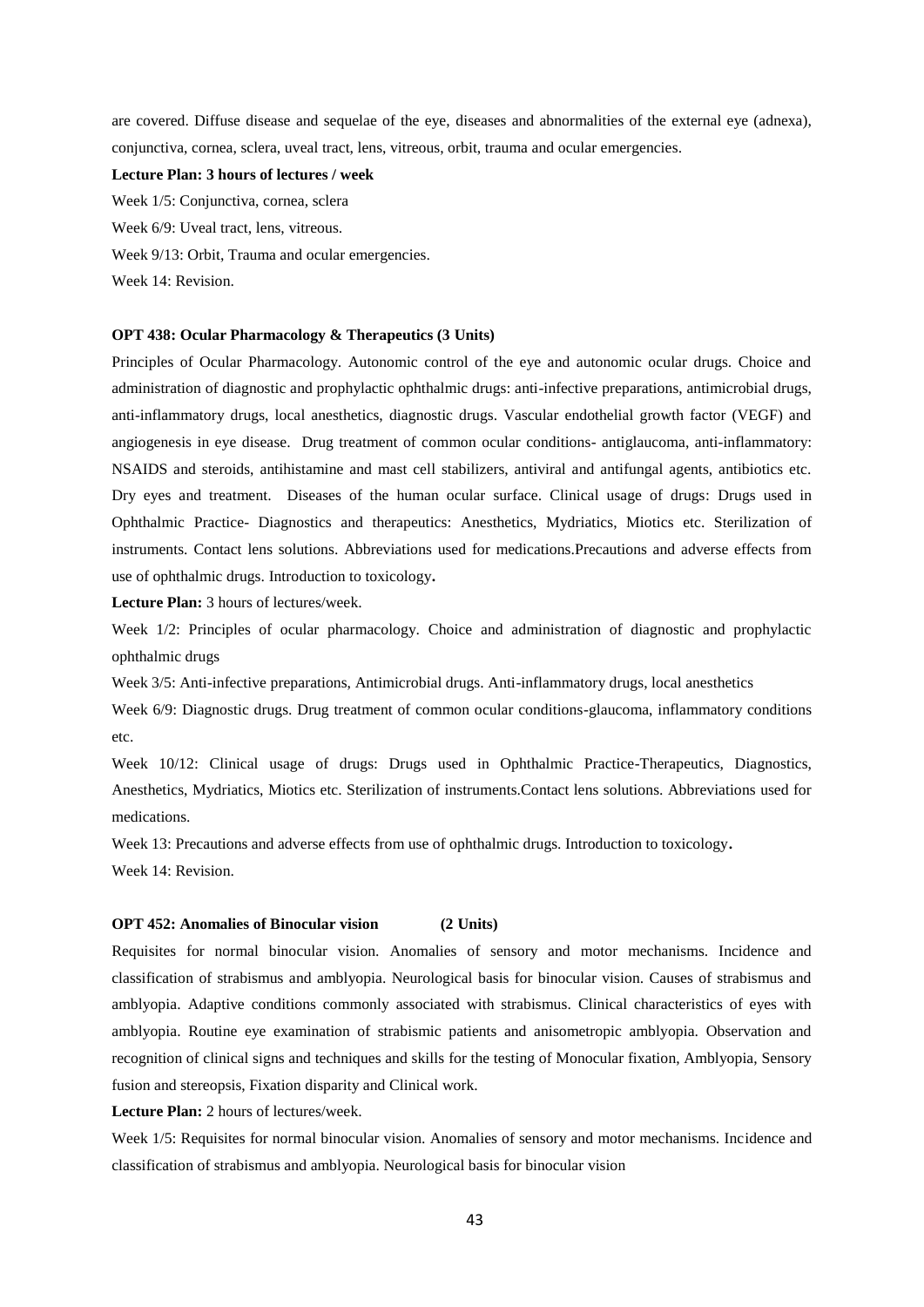Week 6/10: Causes of strabismus and amblyopia. Adaptive conditions commonly associated with strabismus. Clinical characteristics of eyes with amblyopia. Routine eye examination of strabismic patients and anisometropic amblyopia.

Week 11/13: Observation and recognition of clinical signs, techniques and skills for the testing of Monocular fixation, Amblyopia, Sensory fusion, stereopsis and Fixation disparity

Week 14: Clinical work and Revision

# **OPT462: Applied Psychology for Optometrists (2 Units)**

Introduction to psychology, and the application of the following concepts to optometry: motives and behaviour, motivation and perception, motivation and emotion, conditioning and learning, childhood development, personality, social perception, stress and stress disorders

**Lecture Plan:** 2 hours of lectures/week

Week 1/5: Introduction to psychology, and the application of the following concepts to optometry: motives and behaviour, motivation and perception, motivation and emotion.

Week 6/12: Conditioning and learning, childhood development, personality, social perception.

Week 13: Stress and stress disorders.

Week 14: Revision.

# **500 LEVEL**

### **FIRST SEMESTER**

# **OPT 501: Clinical Procedure & Practice III (Clinic) (3 Units)**

Continuation of OPT 403 and 404. Techniques learnt in OPT 301, OPT 302, OPT 401 and OPT 402 are practiced and developed preparatory to examining patients.

Pre-requisites: OPT 403 and OPT 404

# **OPT 503: Pediatric Optometry (Theory and Clinic) (2 Units)**

A review of the development of vision and the distribution of refractive errors among infants. Common congenital disorders, clinical assessment procedures for the young patient (from birth through elementary school), identification of learning disorders and recommendation of appropriate remedial programme.

**Clinical work**: Students should examine at least 5 pediatric patients.

**Lecture Plan:** 2 hours of lectures/ week.

Week  $1/4$ : The development of vision and the distribution of refractive errors among infants.

Week 5/9: Common congenital disorders, clinical assessment procedures for the young patient (from birth through elementary school).

Week 10/13: Identification of learning disorders and recommendation of appropriate remedial programme. Week 14: Revision.

# **OPT 507: Visual Analysis (2 Units)**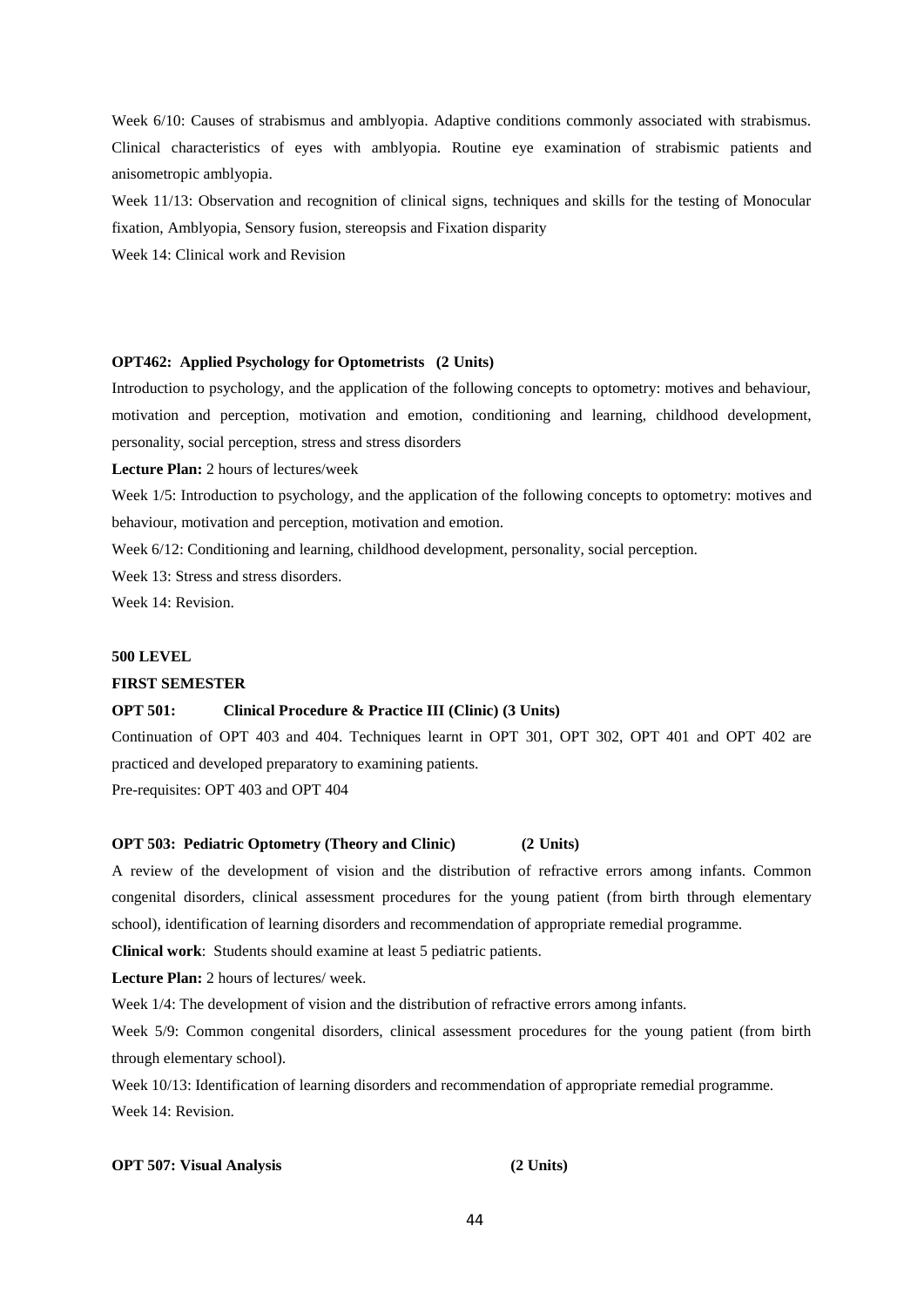**Description:** Visual analysis involves a thorough case study based on the various eye examination procedures that the clinician learned in the previous levels of the programme. Hypotheses are formulated as a result of the test findings that the clinician has performed on the patient. Continuation of visual analysis with emphasis on cases that need prismatic correction, age related visual problems, neurosis, and other problems that a patient would likely suffer from and how a clinician should handle such cases.

The didactic study in this course is applied in the clinic.

Lecture Plan: (3 hours of lectures / week)

Week1: Significance of patient care in the various aspects of taking the history and preliminary examination.

Week 2/4: Significance of visual tests.

- ,, 5/6: Graphical analysis
- 7/8: Morgan's analysis
- 9: Mencias analysis
- ,, 10: Discomforts emanating from visual disorders.
- 11: Guideline in modifying subjective findings
- ,, 12: Problems Non-refractive in nature
- $13:$  Marlow's occlusion.
- ,, 14: Review

# **OPT 521: Contact Lens Clinic (2 Units)**

Techniques learnt in OPT 421 and 422 are practiced and developed preparatory to examining patients. This is purely a clinical course, therefore attending classes and dispensing contact lenses to at least 5 contact lens patients is expected at the end of the course.

# **Lecture Plan: 2 hours of lectures/ week.**

Week 1/13: Fitting different types of contact lenses to contact lens patients Week 14: Revision.

# **OPT533:** Ocular Pathology II (2 Units)

Introduction to Pathophysiology, detection and management of posterior segment diseases / disorders of the retina, optic nerve, neural pathway and visual cortex. Ocular manifestation of systemic diseases, ocular emergencies. Student should be able to recognize and differentiate these diseases ophthalmoscopically and represent them in colored illustrations.

**Lecture Plan:** 2 hours of lecture/week.

Week 1/4: Retina.

Week 5/7: Optic nerve.

Week 8/9: Neural Pathway.

Week 10/11: Ocular manifestation of systemic and localized disease.

Week 12/13: Ocular emergencies.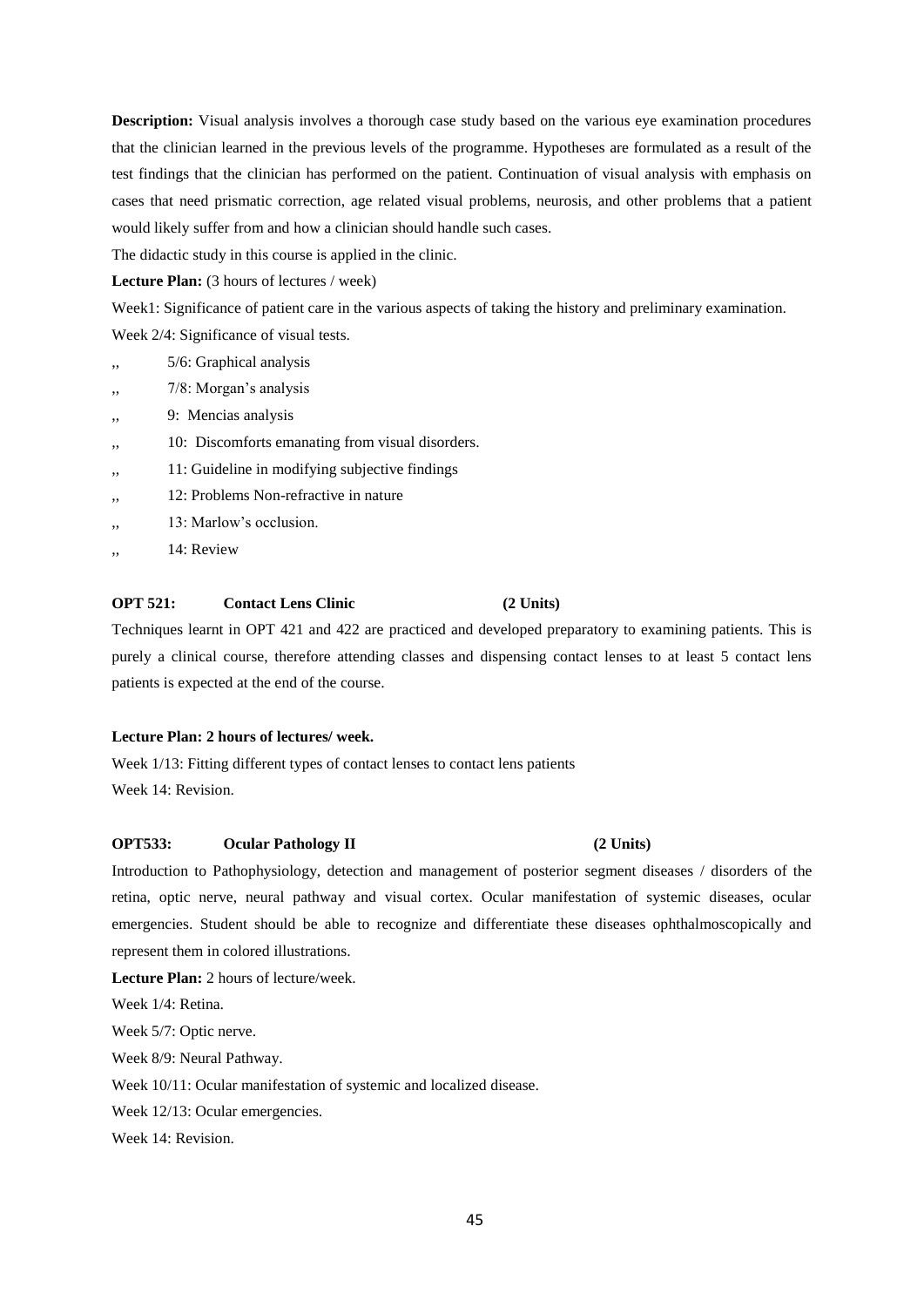### **OPT 551:** Orthoptics (2 Units)

Definition, types of muscle imbalance, heterophorias. Application and use of various visual training and orthoptic devices and instruments. Different exercises, prisms, Remy separator, Maddox wing. Measurement of deviations.

**Lecture Plan:** 2 hours of lectures/ week.

Week 1/4: Definition, types of muscle imbalance, heterophorias.

Week 5/8: Application and use of various visual training and orthoptic devices and instruments.

Week 9/13: Different exercises, prisms, Remy separator, Maddox wing. Measurement of deviations. Week 14: Revision.

# **OPT 561: Environmental Vision (2 Units)**

Introduction: Man, his vision and his environment

Radiation and illumination protection against radiation and other hazards; Evaluation design of lighting; vision through the atmosphere; Problems of vision under water; Human factors in the solution to vision problems. Occupational vision. Vision in sports. Vision in space and its relevance to research in vision

# **Lecture Plan: 2 hours of lectures/week**

Week 1/2: Man, his vision and his environment.

Week 3/5: Radiation and illumination protection against radiation and other hazards; Evaluation design of lighting.

Week  $6/7$ : Vision through the atmosphere; Problems of vision under water.

Week 8: Human factors in the solution to vision problems.

Week 9/12: Occupational vision. Vision in sports.

Week 13: Vision in space and its relevance to research in vision.

Week 14: Revision.

### **OPT 563: Preventive Optometry (2 Units)**

The study of the principles and measures required for the preservation of health including general and specific nutritional environmental and social factors at home, school, industry and business predisposing vision anomalies or decreased visual efficiency. Prevention and control of diseases. The course emphasizes the role of the Optometrists in Public Health on such aspects as prevention of blindness, provision of optical devices to the visually impaired or blind and Industrial vision (Evaluation and Management).

**Lecture Plan:** 2 hours of lectures/week.

Week 1: At home.

Week 2/3: School.

Week 4/5: Industry and business predisposing vision anomalies or decreased visual efficiency. Prevention and control of diseases.

Week 6/8: Role of the optometrists in Public health on such aspects as prevention of blindness.

Week 9/12: Provision of optical aids to the blind and the near blind.

Week 13: Industrial vision.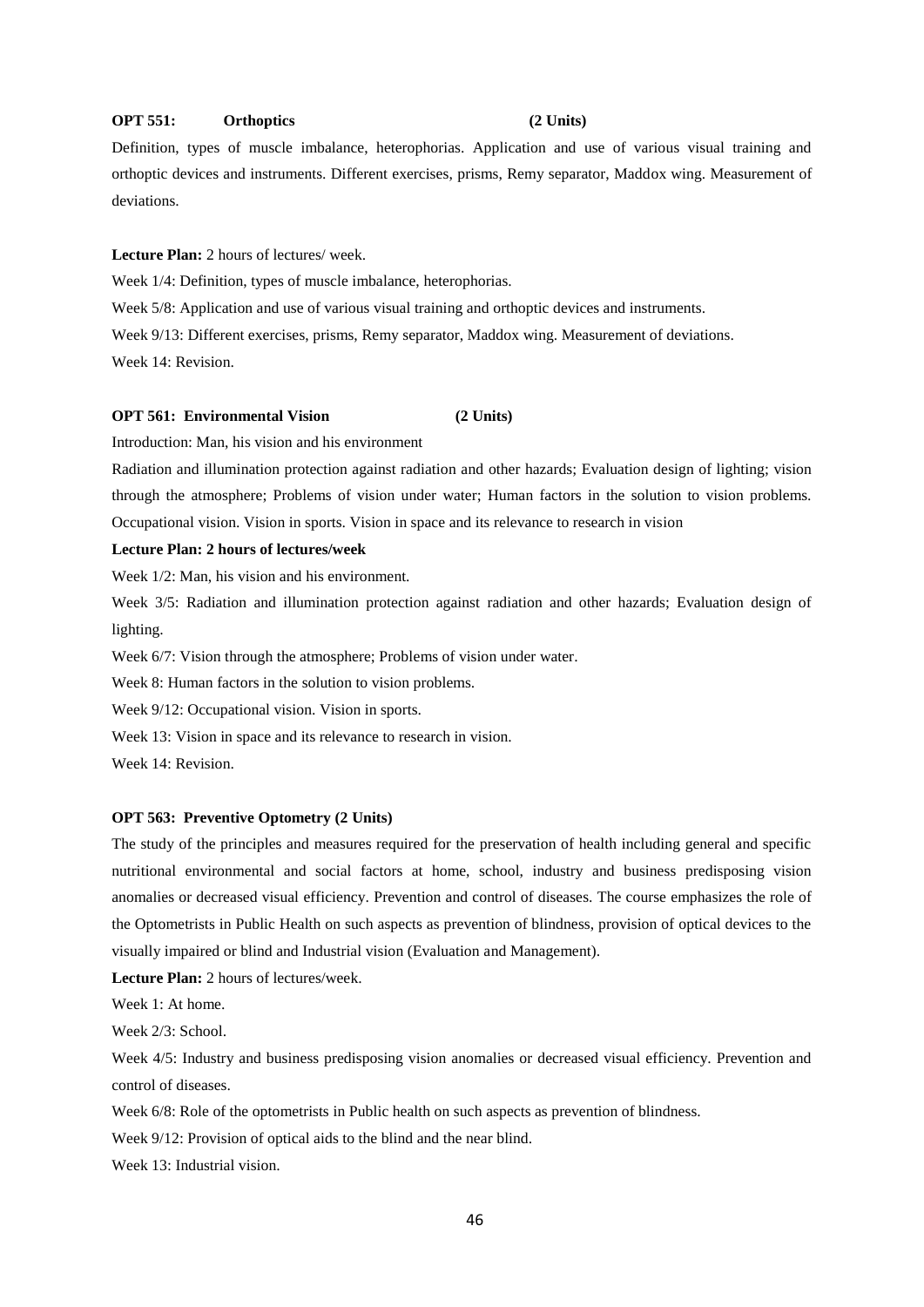### **OPT 591: Scientific Research Methods (2 Units)**

Rudiments of research methodology and its application to the public health field. Course covers basic learning of the following aspects: research problem definition, research questions. Theoretical-conceptual formulation of research problems, review of related literature, basic research designs, methods of research observations, measurement of variable, data analytic techniques, interpretation of research findings. Includes study of randomization techniques, epidemiologic research designs and controlled clinical trials. Proposal writing.

**Lecture Plan:** 2 hours of lectures/week.

Week  $1/3$ : Research problem definition, research questions, research and null hypothesis.

Week 4/6: Theoretical-conceptual formulation of research problems, review of related literature.

Week 7/9: Review of related literature, basic research designs.

Week 10/11: Methods of research observations, measurement of variable, data analytic techniques

Week 12/13: Interpretation of research findings. Includes study of randomization techniques, epidemiologic research designs and controlled clinical trials.

Week 14: Proposal writing. Revision.

# **500 LEVEL**

## **SECOND SEMESTER**

### **OPT 500: Practice Management (2 Units)**

The various modes of practices; single (solo), partnership, group practice, employment practice in private practice, hospitals, government and industry. The development and management of optometric practice. Office location, layout, and the development of inert and professional relationships. Financing the optometric practice; initial purchase of equipment and stock; accounting procedures; investments. Limited liability companies. Introduction to legal systems – employment agreements, purchase agreements, legalizing of practice.

**Lecture Plan:** 2 hours of lectures/week.

Week 1/4: The various modes of practices; single, partnership, group practice, employed practice in hospitals, government and industry.

Week 5/7: The development and management of optometric practice.

Week 8/9: Office location, layout, and the development of inert and professional relationships.

Week 10/12: Financing the optometric practice; initial purchase of equipment and stock; accounting procedures; investments.

Week 13: Limited liability companies.

Week 14: Revision.

### **OPT502: Clinical Procedure & Practice IV (Clinic) (3 Units)**

Practice of slit lamp examination, tonometry(contact and non-contact), direct and indirect ophthalmoscopy, autorefraction and keratometry, manual keratometry, visual field testing using tangent screen, Amsler grid chart,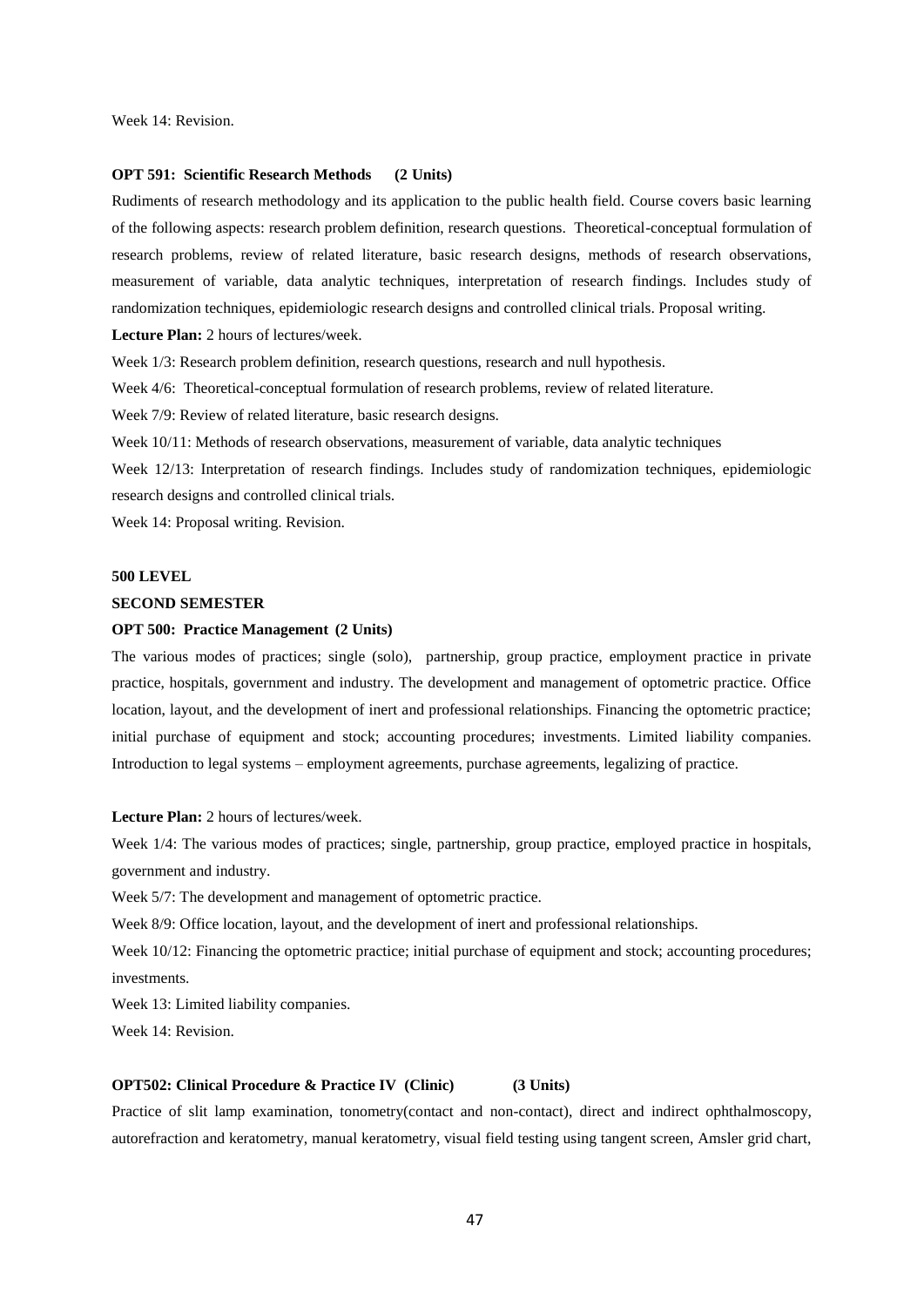Humphrey visual field analyzer, Frequency Doubling Technology, use of low vision kit, synotophore, Remy separator, lensometry and use of fundus camera in patients. Prerequisite : OPT 501

### **OPT 504: Geriatric Optometry (2 Units)**

Defining the geriatric patient. Psychological, physiology, social and ocular problems of the elderly. Techniques for refraction, binocularity and ocular health assessment for the elderly with emphasis on involution and pathological changes. Special oculo-visual problems of concern to the elderly patient.

Presbyopia, cataract, aphakia, age-related macular degeneration, visual field losses, low contrast sensitivity and color vision. Age-related illumination needs. Handling and counseling the elderly patient. Problems of therapy, management and compliance. Special problems of the hospitalized and bedridden elderly patients. Clinical work is included.

### **Lecture Plan: 2 hours of lecture/week.**

Week 1/2: Defining the geriatric patient. Psychological, physiology, social and ocular problems of the elderly.

Week 3/5: Techniques for refraction, binocularity and ocular health assessment for the elderly with emphasis on involution and pathological changes.

Week 6: Special oculo-visual problems of concern to the elderly patient.

Week 7/10: Presbyopia, cataract, aphakia, visual field losses, low contrast sensitivity and color vision.

Week 11/13: Handling and counseling the elderly patient. Problems of therapy, management and compliance. Special problems of the hospitalized and bedridden elderly patients.

Week 14: Revision.

# **OPT 534: Ocular Pathology III (2 Units)**

Papillary and accommodative anomalies in neurological diseases. Headaches, Migraines and other photopic episodes. Optic nerve disorders, supranuclear and infranuclear Oculomotor presentations, nystagmus. Visual field disorders and the study of different instruments for field charting.

**Lecture Plan:** 2 hours of lectures/week

Week 1/3: Papillary and accommodative anomalies in neurological diseases.

Week 4/6: Headaches, Migraines and other photopic episodes.

Week 5/9: Optic nerve disorders, supranuclear nuclear and infranuclear oculomoter presentations, nystagmus.

Week 10/13: Associated visual field disorders and the study of different instruments for field charting.

Week 14: Revision.

### **OPT 542: Low Vision and Ocular Prostheses (2 Units)**

This course is designed to familiarize the student with a wide range of definitions and epidemiology of low vision and blindness. Associated functional losses, psychological and sociological factors. Low vision examination and diagnosis; principles and calculation of magnification; optical and non-optical devices; optics of low vision devices; prescribing assistive devices; illumination controls; options for visual field enhancement; bioptic telescopes; building designs for the partially sighted and blind. Ocular prostheses: evaluation and fitting.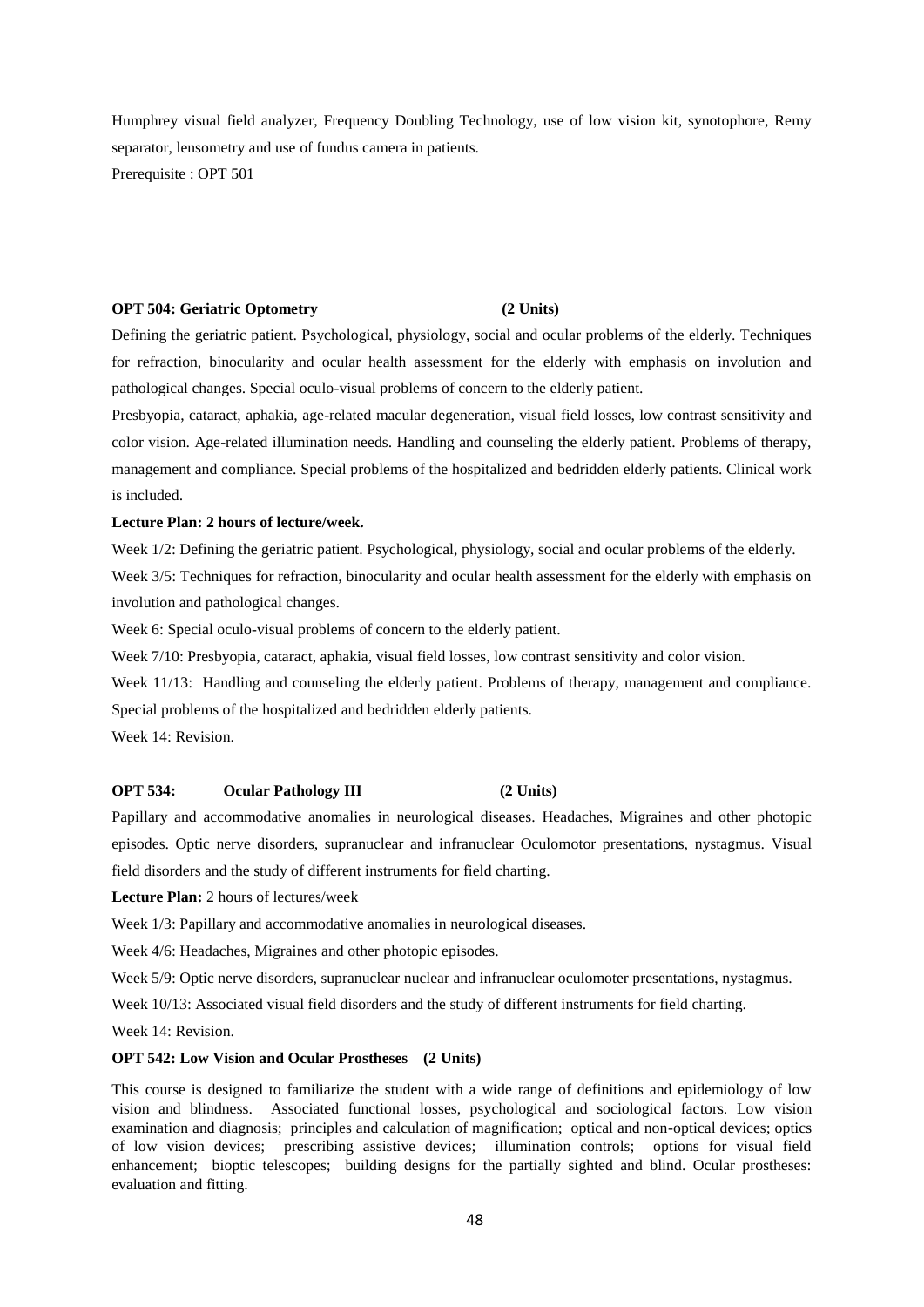### **Lecture plan:** 2 hours of lecture/ week.

Week 1-4: Definitions, classifications, epidemiology implications of low vision Week 4-8: Low vision examination, diagnosis, magnifications, optical and non-optical devices Week 9-11: Visual field enhancement, bioptics and building designs Week 12-13: Ocular prostheses: evaluation and fitting.

Week 14: Revision.

### **OPT 564: Medical Laws, Ethics& Jurisprudence (2 Units)**

Code of ethics and rules of professional conduct. Inter-professional relationships, professional associations and legal aspects of practicing Optometry in Nigeria.

### **Lecture Plan: 2 hours of lectures/week**.

Week 1/6: Code of ethics and rules of professional conduct.

Week 7/13: Inter-professional relationships, professional associations and legal aspects of practicing Optometry in Nigeria.

Week 14: Revision.

### **OPT 566: Endocrinology and Nutrition (2 Units)**

This course will cover basic human endocrine systems and general functions, mode of action, regulation and transport. Vitamins and their metabolism effect of vitamins in the eye. Metabolic disturbances related to dietary deficiencies such as xerophthalmia, vitamin a deficiency, galactose cataract, diabetic mellitus, optic neuritis etc. metabolic diseases and their ocular manifestations.

# **Lecture Plan: 2 hours of lectures/ week**

Week 1/5: Basic human endocrine systems and general functions, mode of action, regulation and transport. Week 6/10: Vitamins and their metabolism effect of vitamins in the eye. Metabolic disturbances related to dietary deficiencies such as xerophthalmia, Vitamin A deficiency, galactose cataract, diabetic mellitus, optic neuritis etc.

Week 11/13: Metabolic diseases and their ocular manifestations. Week 14: Revision.

### **600 LEVEL**

### **FIRST SEMESTER**

# **OPT 605: Clinical Posting (Externship)/ Report (9Units)**

At the end of five hundred level, students who have passed all their courses go on clinical posting in clinics outside the University, but within the country. Optometric patient care are provided in interdisciplinary and noninterdisciplinary health care setting (external to the University) by students under strict supervision. This course starts from 500 Level long vacation and ends before Easter. Patients should be seen in all the listed specialties in optometry: Vision rehabilitation, contact lens, pediatrics, geriatrics, orthoptics and Binocular vision and pathology.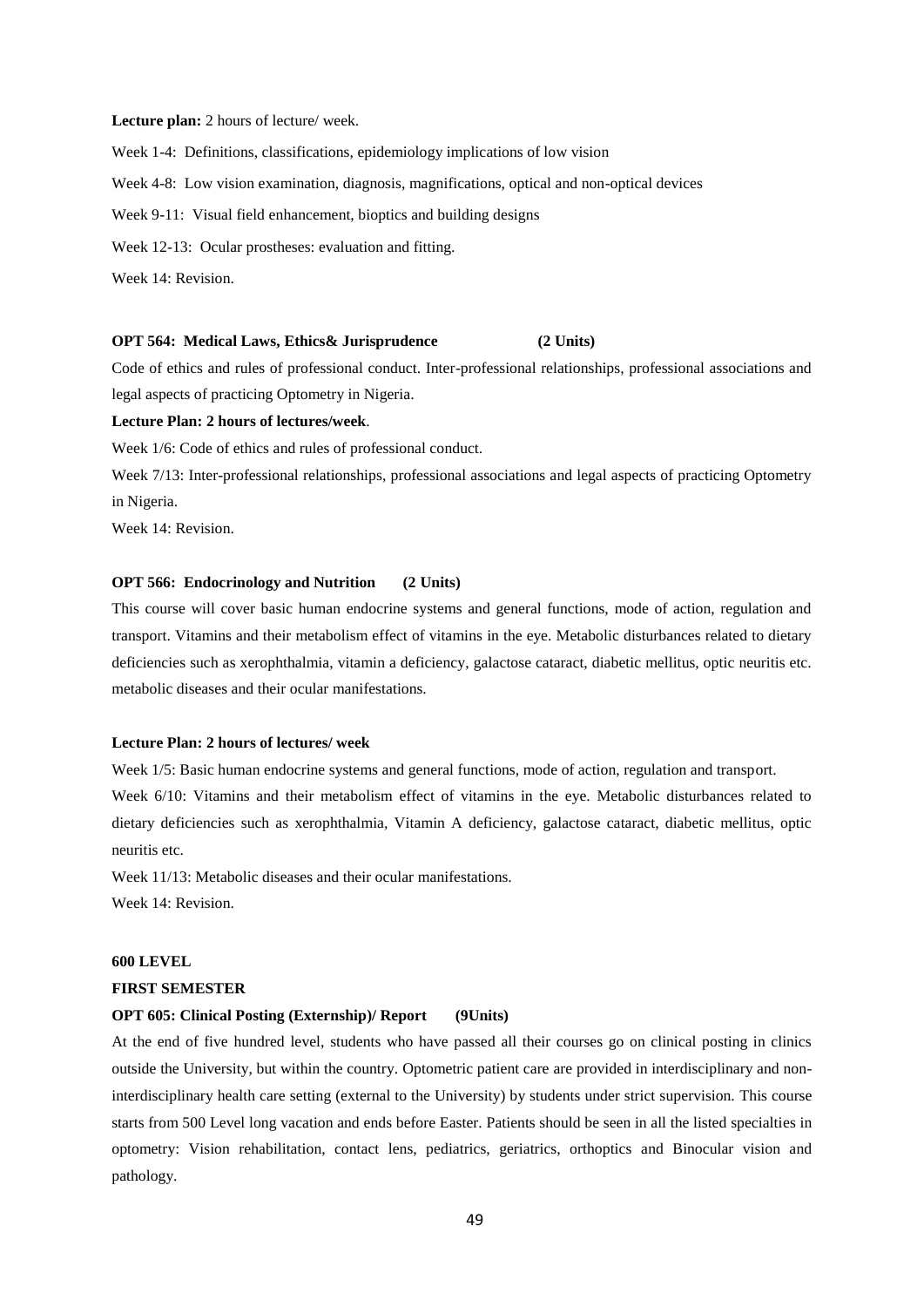## **OPT 671: Seminar on Externship (3 Units)**

Students make power point presentation to staff members on cases that they see during the externship period. This is a form of externship defense.

### **OPT 673: Seminar on current eye and vision research topics (3 Units)**

Recent developments in Optometry are presented. Review of current literature, critical views on the latest diagnostic and therapeutic techniques are discussed in different field of recent on the eye care delivery system.

### **Lecture plan:**

The course involves Power point Presentations on the above mentioned by each student at the end of which questions will be asked and evaluation will be done based on the presentation, quality of work, comportment and ability to answer questions asked.

### **600 LEVEL**

### **SECOND SEMESTER (2ND)**

# **OPT 602: Primary Eye Care (6 Units)**

Examination, diagnosis and management of patients in the optometry clinic under the supervision of an optometrist. Emphasis is placed on the routine optometric examination and the detection of pathology. Practice with emphasis on total scope of optometric patient care; including general care of children, adults and geriatric population; diagnosis of ocular disease; contact lenses; visual training and dispensing.

# **Clinical plan:**

The course is purely clinical. Students are expected to examine and manage the number of patients indicated in the different areas/ specialties of optometry as listed below by the end of the course,

Refractive: 30

Pathology: 10

Low vision: 5

Contact lens: 10

Orthoptics: 10

Pediatrics: 5

Geriatrics: 10

### **OPT 604: Hospital Practice (2 Units)**

This involves attending to patients within health care setting external to the University: Hospitals, Health Centers and Ambulatory care services. Inter-disciplinary practice. Course involves; hospital administration, inter relationship between the optometrist and other consultants in a hospital setting. Different categories of referral, functions of an optometrist in a hospital setting. Optometric/ health ethics.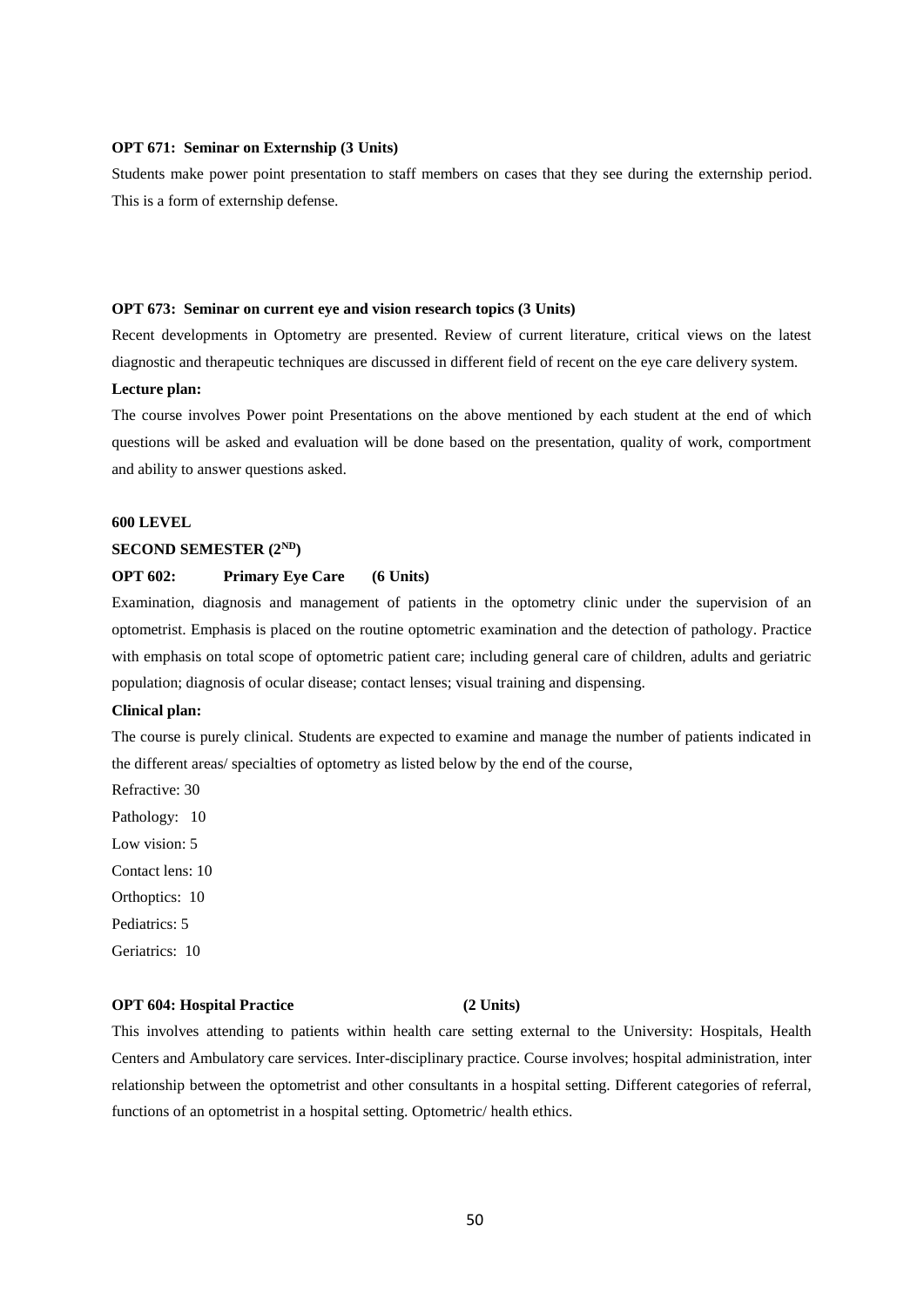### **Lecture Plan: 2 hours of lectures/week**

Week 1/3: Hospital administration. Week 4/5: Inter relationship between the optometrist and other consultants in a hospital selling. Week 6/9: Different categories of referral, functions of an optometrist in a hospital setting. Week 10/13: Optometric/ health ethics. Week 14: Revision.

### **OPT 606: Community Eye Health (2 Units)**

Students participate in Outreach programmes involving off campus sites under supervision of Optometrists. Students embark on vision screening, field trips to rural communities to deliver eye care services and survey of endemic eye and vision problems. Students will prepare a report, which will be submitted to the department on cases and experience acquired from the programme. Description of global, regional, and national blindness: application of epidemiological data, strategies for the prevention and control of the major causes of avoidable blindness, identify human resources needs, ability to deliver training courses, knowledge of the infrastructure and technology requirements, principals of health education, policy and planning, and principles of health economics.

**Lecture plan**: 2 hours of lecture and 1hour of outreach/week.

Week 1/3: description of global, regional, and national blindness, outreach/field work

Week4/6: application of epidemiological data, strategies for the prevention and control of the major causes of avoidable blindness, outreach/field work

Week7/9: identify human resources needs, ability to deliver training courses, knowledge of the infrastructure and technology requirements, outreach/field work

Week  $10/12$ : principals of health education, policy and planning, and principles of health economics.

Week 13/14: outreach/field work and revision

# **OPT 634: Advances in Optometry (2 Units)**

Recent developments in optometry, especially in research, instrumentation and the entire profession of optometry, also, regarding new legal pronouncement in optometry. The future of the profession of optometry-Eye physicians and surgeons.

# **Lecture Plan: 2 hours of lectures/week.**

Week 1/6: Recent developments in optometry especially in research, instrumentation and the entire profession of optometry.

Week 7/8: New legal pronouncement in optometry.

Week  $9/13$ : The future of the profession of optometry-Eye physicians and surgeons.

Week 14: Revision.

# **OPT 692: Research Project (6 Units)**

Areas of research emphasis to be discussed with the faculty. Each student is to undertake an investigation / research in the selected and approved area for the purpose of discovering, exposing new facts of throwing more